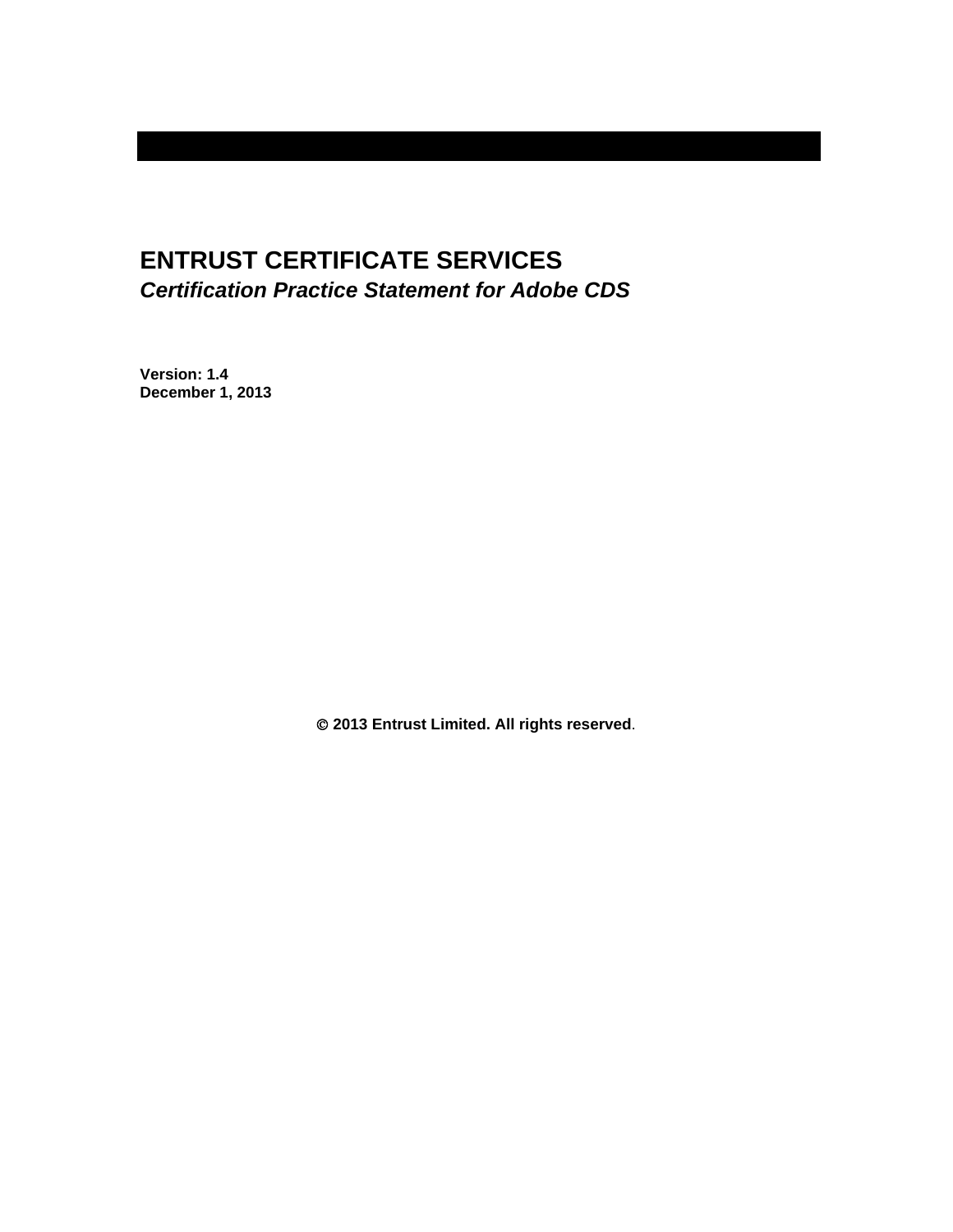# **Revision History**

| <b>Issue</b> | Date               | <b>Changes in this Revision</b>                                                                                                      |
|--------------|--------------------|--------------------------------------------------------------------------------------------------------------------------------------|
| 1.0          | September 16, 2008 | First version.                                                                                                                       |
| 1.1          | October 24, 2008   | <b>Entrust Legal</b>                                                                                                                 |
| 1.2          | November 14, 2008  | Adobe review                                                                                                                         |
| 1.3          | February 28, 2011  | Update disaster recovery requirements and other<br>minor revisions having no material impact.                                        |
| 1.4          | December 1, 2013   | Update for inclusion of data controls for certificate<br>renewal, CRL issuance, time synchronization, and<br>support for smartcards. |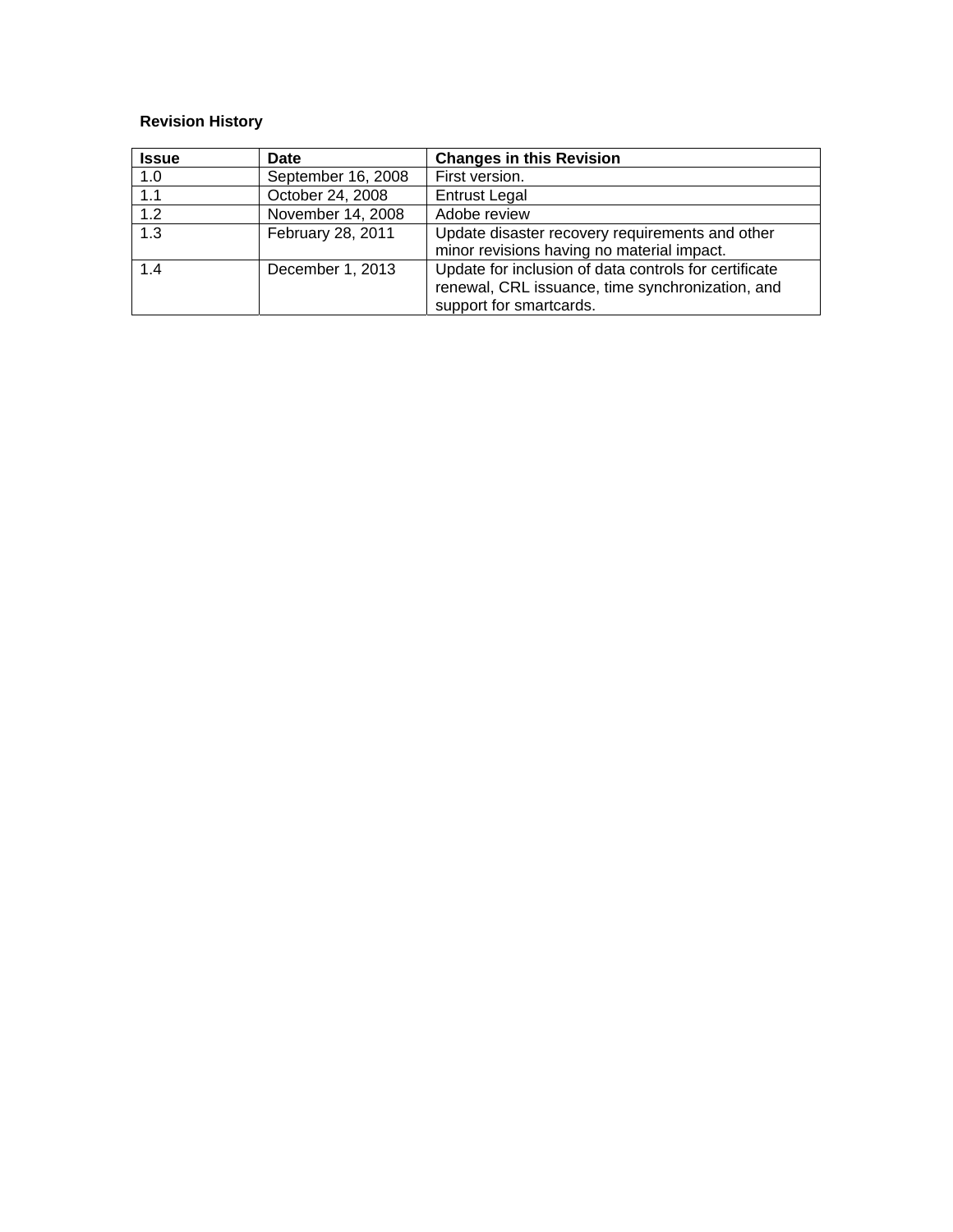# **TABLE OF CONTENTS**

| 1.1                                                  |  |
|------------------------------------------------------|--|
| 1.2                                                  |  |
| 1.3<br>1.3.1<br>1.3.2<br>1.3.3<br>1.3.4              |  |
| 1.4<br>1.4.1<br>1.4.2                                |  |
| 2.                                                   |  |
| 2.1<br>2.1.1<br>2.1.2<br>2.1.3<br>2.1.4<br>2.1.5     |  |
| 2.2<br>2.2.1<br>2.2.2                                |  |
| 2.3<br>2.3.1<br>2.3.2<br>2.3.3                       |  |
| 2.4                                                  |  |
| 2.4.1<br>2.4.2<br>2.4.3                              |  |
| $2.5\,$<br>2.5.1<br>2.5.2<br>2.5.3<br>2.5.4<br>2.5.5 |  |
| 2.6<br>2.6.1<br>2.6.2<br>2.6.3<br>2.6.4              |  |
| 2.7                                                  |  |
| 2.7.1<br>2.7.2<br>2.7.3<br>2.7.4                     |  |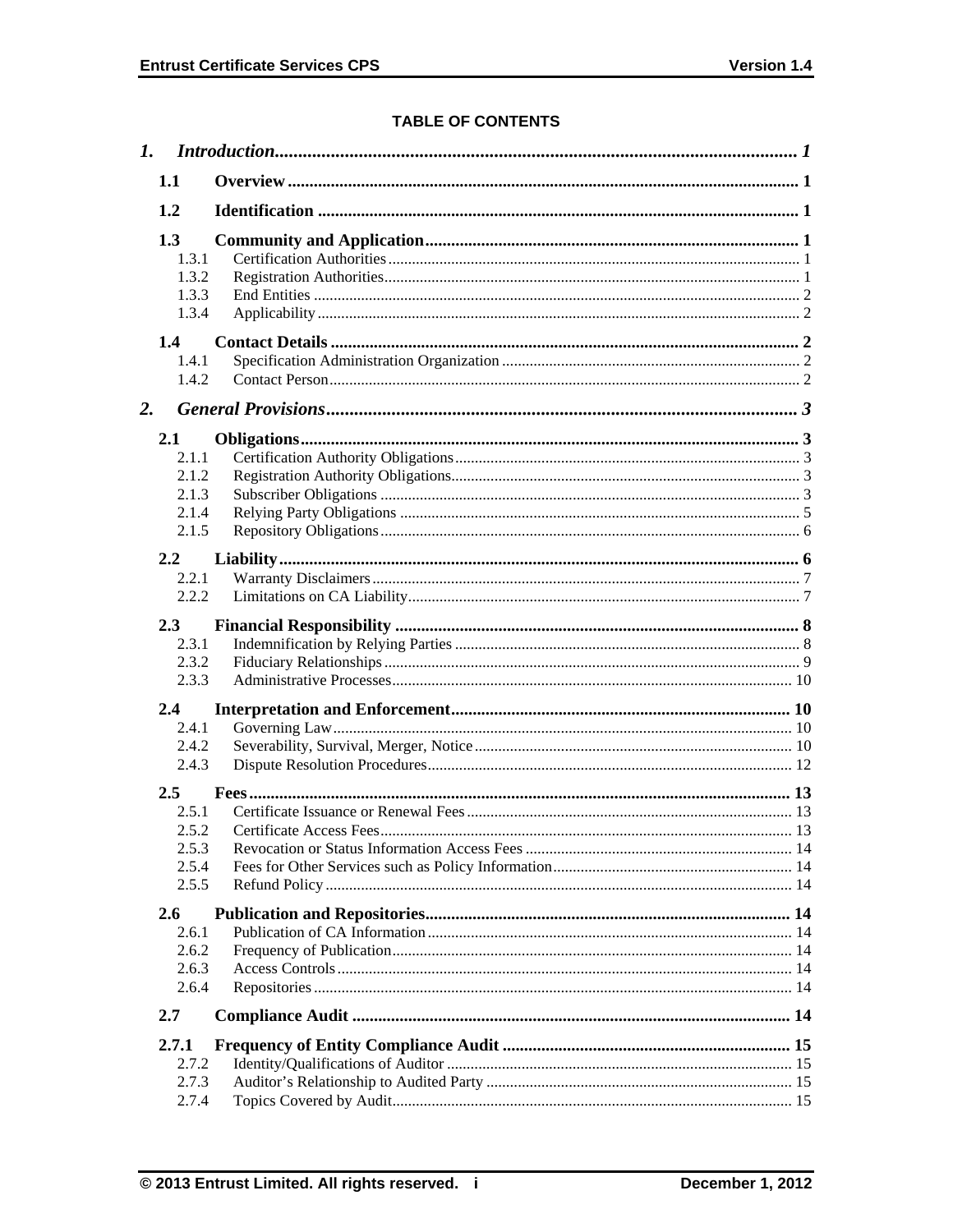|   | 2.7.5           |  |
|---|-----------------|--|
|   | 2.7.6           |  |
|   | 2.8             |  |
|   | 2.8.1           |  |
|   | 2.8.2           |  |
|   | 2.8.3           |  |
|   | 2.8.4           |  |
|   | 2.8.5           |  |
|   | 2.8.6           |  |
|   | 2.8.7           |  |
|   | 2.9             |  |
| 3 |                 |  |
|   | 3.1             |  |
|   | 3.1.1           |  |
|   | 3.1.2           |  |
|   | 3.1.3           |  |
|   | 3.1.4           |  |
|   | 3.1.5           |  |
|   | 3.1.6           |  |
|   | 3.1.7           |  |
|   | 3.1.8           |  |
|   | 3.1.9           |  |
|   | 3.2             |  |
|   |                 |  |
|   | 3.3             |  |
|   | 3.4             |  |
|   |                 |  |
|   |                 |  |
|   | 4.1             |  |
|   | 4.2             |  |
|   | 4.2.1           |  |
|   | 4.2.2           |  |
|   | 4.2.3           |  |
|   | 4.2.4           |  |
|   | 4.2.5           |  |
|   | 4.2.6           |  |
| 4 | 4.2.7           |  |
|   | 4.3             |  |
|   | 4.4             |  |
|   | 4.4.1           |  |
|   | 4.4.2           |  |
|   | 4.4.3           |  |
|   | 4.4.4           |  |
|   | 4.4.5           |  |
|   | 4.4.6           |  |
|   | 4.4.7           |  |
|   | 4.4.8           |  |
|   | 4.4.9<br>4.4.10 |  |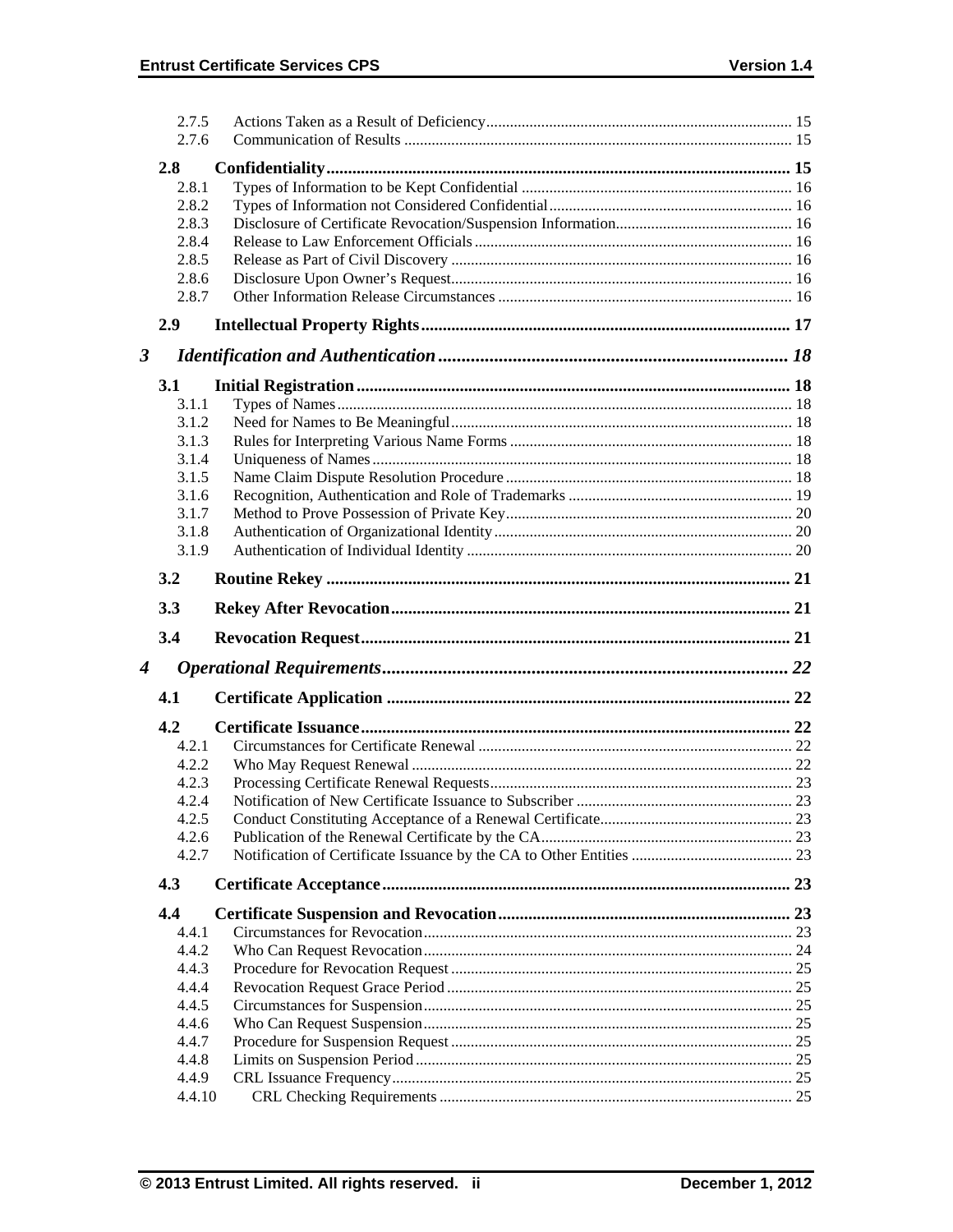|   | 4.4.11         |                                                                       |  |
|---|----------------|-----------------------------------------------------------------------|--|
|   | 4.4.12         |                                                                       |  |
|   | 4.4.13         |                                                                       |  |
|   | 4.4.14         | Checking Requirements For Other Forms of Revocation Advertisements 26 |  |
|   | 4.4.15         |                                                                       |  |
|   | 4.5            |                                                                       |  |
|   | 4.5.1          |                                                                       |  |
|   | 4.5.2          |                                                                       |  |
|   | 4.5.3          |                                                                       |  |
|   | 4.5.4          |                                                                       |  |
|   | 4.5.5          |                                                                       |  |
|   | 4.5.6          |                                                                       |  |
|   | 4.5.7          |                                                                       |  |
|   | 4.5.8          |                                                                       |  |
|   | 4.6            |                                                                       |  |
|   | 4.6.1          |                                                                       |  |
|   | 4.6.2          |                                                                       |  |
|   | 4.6.3          |                                                                       |  |
|   | 4.6.4          |                                                                       |  |
|   | 4.6.5          |                                                                       |  |
|   | 4.6.6          |                                                                       |  |
|   | 4.6.7          |                                                                       |  |
|   |                |                                                                       |  |
|   | 4.7            |                                                                       |  |
|   | 4.8            |                                                                       |  |
|   | 4.9            |                                                                       |  |
|   |                |                                                                       |  |
|   |                |                                                                       |  |
| 5 |                |                                                                       |  |
|   | 5.1            |                                                                       |  |
|   | 5.1.1          |                                                                       |  |
|   | 5.1.2          |                                                                       |  |
|   | 5.1.3          |                                                                       |  |
|   | 5.1.4          |                                                                       |  |
|   | 5.1.5          |                                                                       |  |
|   | 5.1.6          |                                                                       |  |
|   | 5.1.7          |                                                                       |  |
|   | 5.1.8          |                                                                       |  |
|   | 5.2            |                                                                       |  |
|   |                |                                                                       |  |
|   |                |                                                                       |  |
|   | 5.3            |                                                                       |  |
|   |                |                                                                       |  |
| 6 |                |                                                                       |  |
|   | 6.1            |                                                                       |  |
|   | 6.1.1          |                                                                       |  |
|   | 6.1.2          |                                                                       |  |
|   | 6.1.3          |                                                                       |  |
|   | 6.1.4          |                                                                       |  |
|   | 6.1.5          |                                                                       |  |
|   | 6.1.6<br>6.1.7 |                                                                       |  |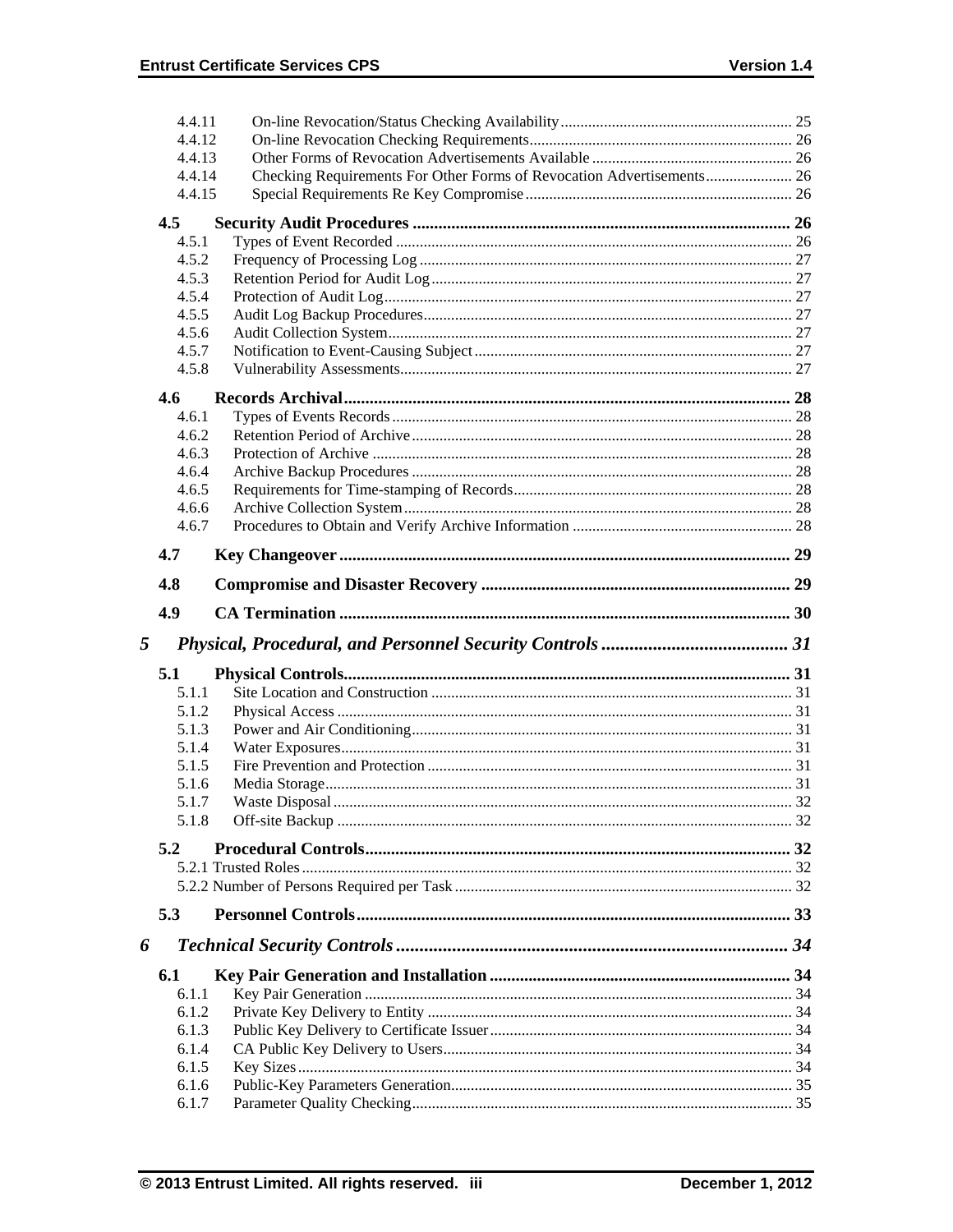|               | 6.1.8 |  |
|---------------|-------|--|
|               | 6.1.9 |  |
|               | 6.2   |  |
|               | 6.2.1 |  |
|               | 6.2.2 |  |
|               | 6.2.3 |  |
|               | 6.2.4 |  |
|               | 6.2.5 |  |
|               | 6.2.6 |  |
|               | 6.2.7 |  |
|               | 6.2.8 |  |
|               | 6.2.9 |  |
|               | 6.3   |  |
|               | 6.4   |  |
|               | 6.4.1 |  |
|               | 6.4.2 |  |
|               | 6.4.3 |  |
|               | 6.5   |  |
|               | 6.6   |  |
|               | 6.6.1 |  |
|               | 6.6.2 |  |
|               | 6.6.3 |  |
|               | 6.7   |  |
|               | 6.8   |  |
| $\mathcal{I}$ |       |  |
|               |       |  |
|               | 7.1   |  |
|               | 7.2   |  |
|               | 7.3   |  |
| 8             |       |  |
|               | 8.1   |  |
|               | 8.2   |  |
|               | 8.3   |  |
| 9             |       |  |
| 10            |       |  |
|               |       |  |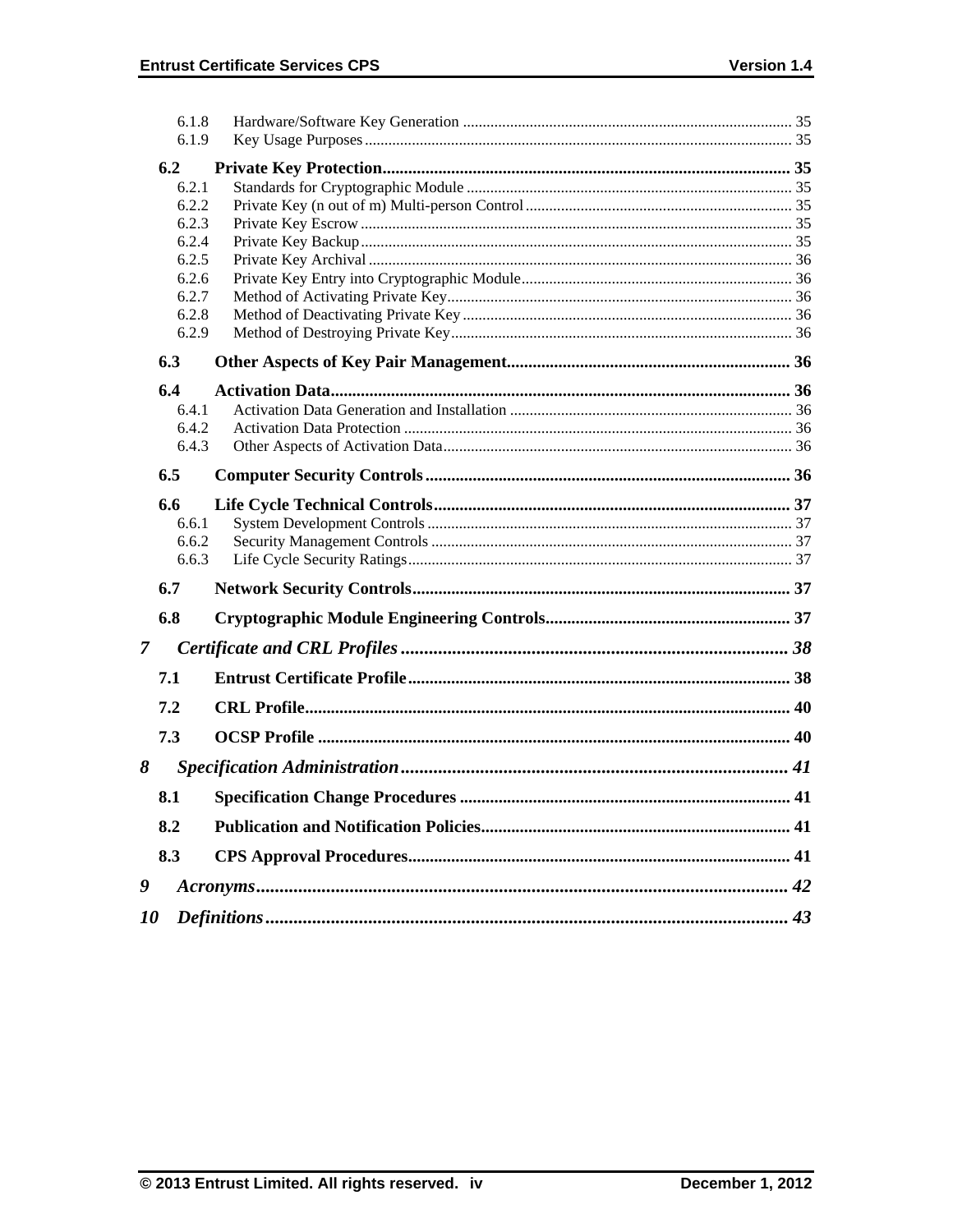# **1. Introduction**

#### **1.1 Overview**

Entrust Limited ("Entrust") uses Entrust's award winning Entrust® Authority™ family of software products to provide standards-compliant digital certificates that enable more secure on-line communications and digital signatures.

Certified Document Services (CDS) is a new platform offering first available in the Acrobat® 6.0 product family available from Adobe Systems Incorporated ("Adobe") which makes use of digital signature technology. CDS provides recipients with an improved assurance that certified PDF documents are authentic – i.e., that they did originate from their stated author and the portion of the document signed by the author has not been modified since authoring. Adobe and Entrust have partnered to enable Entrust to issue digital certificates for use within the CDS platform ("Entrust Certificate"). This Entrust Certification Practice Statement for Adobe CDS ("CPS") describes the practices and procedures that Entrust follows in issuing Entrust Certificates.

This CPS is incorporated by reference into all Entrust Certificate issued by Entrust, and is also incorporated by reference into the Subscriber Agreement pursuant to which Entrust licenses Certificates to Subscribers for use within the CDS platform.

#### **1.2 Identification**

This document is called the Entrust Certificate Services Certification Practice Statement for Adobe CDS ("CPS"). This CPS defines the practices followed by the Entrust Certification Authority for CDS ("Entrust CA") in issuing Entrust Certificates in accordance with the Adobe CDS Certificate Policy available at http://www.adobe.com/misc/pki/root\_cp.html (or a successor website thereto) ("Adobe CP"). Each Entrust Certificate issued by Entrust for use within the CDS platform contains the following Object Identifiers (OID) defined in the Adobe CP.

- The Attribute Object Identifier (OID) for this Policy is: **1.2.840.113583.1.2.1**
- The extended key usage OID for the CDS PKI is: **1.2.840.113583.1.1.5**

# **1.3 Community and Application**

The community for this CPS includes Entrust acting as a CDS Subordinate CA (as defined within the context of the Adobe CP), RAs, and Subscribers whose certificates chain to the Adobe Root CA embedded in Acrobat® by Adobe, along with all Relying Parties who rely on such certificates.

Certificates issued by Entrust for use within the CDS platform:

- will have the certificate policy extension populated with the OID identified in §1.2, and
- may only be used by Subscribers for signing Adobe Acrobat documents.

# **1.3.1 Certification Authorities**

Entrust is acting as a Certification Authority (CA) to create and issue CDS certificates to Subscribers under the Adobe CP.

#### **1.3.2 Registration Authorities**

Entrust may appoint Registration Authorities (RAs) to manage the certificate lifecycle for the Entrust CA, and otherwise delegate its obligations to subcontractors provided that Entrust remains responsible for the performance of such subcontractors. Any such RAs are responsible for issuing and revoking certificates in accordance with its contract with Entrust and this CPS, as well as the Adobe CP.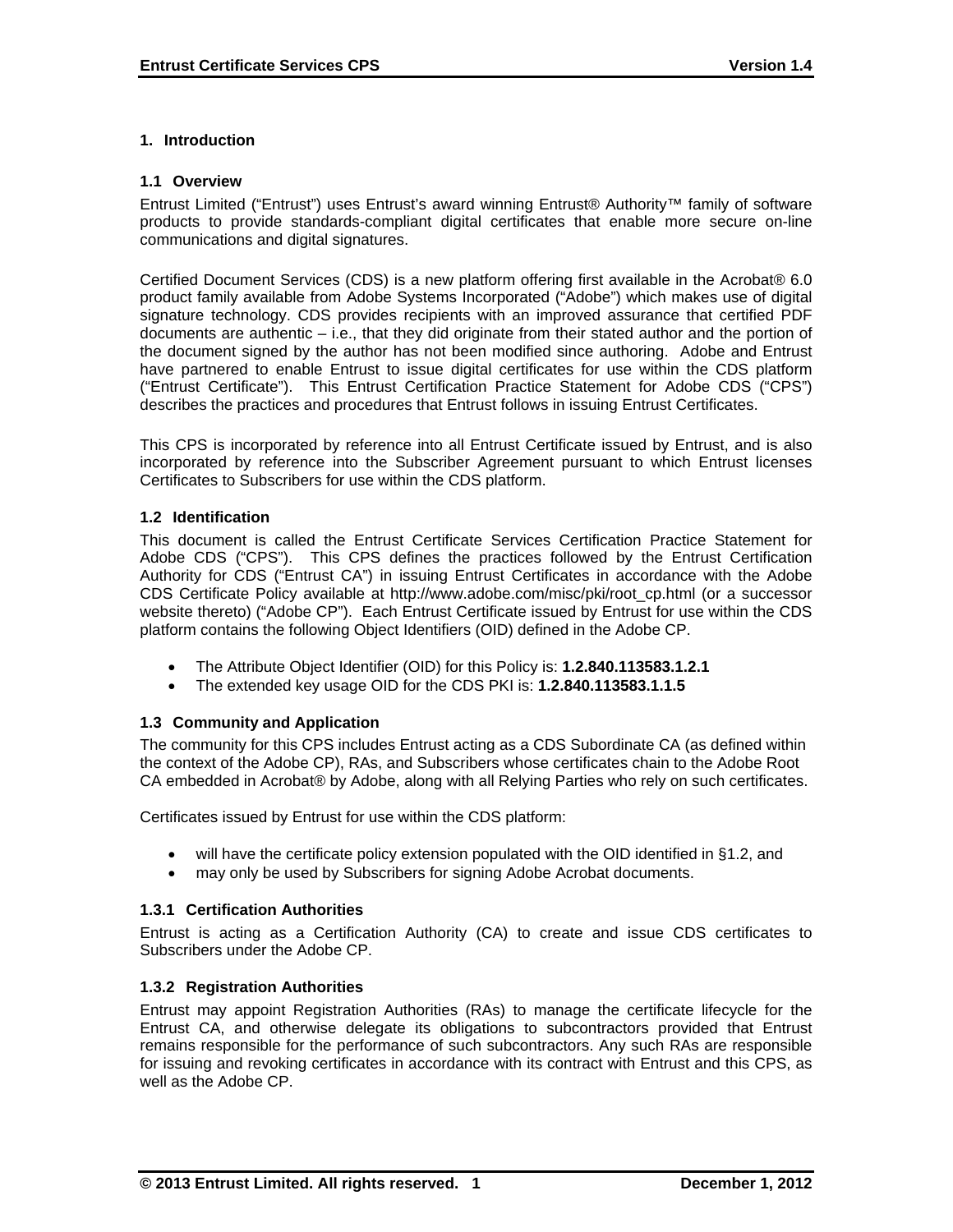# **1.3.3 End Entities**

End Entities are Subscribers and Relying Parties. A Subscriber is any authorized individual, hardware device or organization that has an Entrust Certificate issued to them and uses that certificate to sign a CDS document.

Relying Parties are recipients of CDS documents who wish to verify the Subscriber's signature.

# **1.3.4 Applicability**

Entrust Certificates are to be used only for digitally signing and verifying Adobe Acrobat documents. Entrust Certificates conform to the requirements of the ITU-T X.509 v3 standard.

# **1.4 Contact Details**

# **1.4.1 Specification Administration Organization**

This CPS is administered by the Entrust Policy Authority, which consists of selected members of Entrust's management team.

# **1.4.2 Contact Person**

The contact information for questions about Entrust Certificates is:

 Entrust Limited 1000 Innovation Drive Ottawa, Ontario Canada K2K 3E7 Attn: Entrust CDS Policy Authority

 Tel: 1-877-368-7483 Fax: 1-877-839-3538

Email: certserv.support@Entrust.com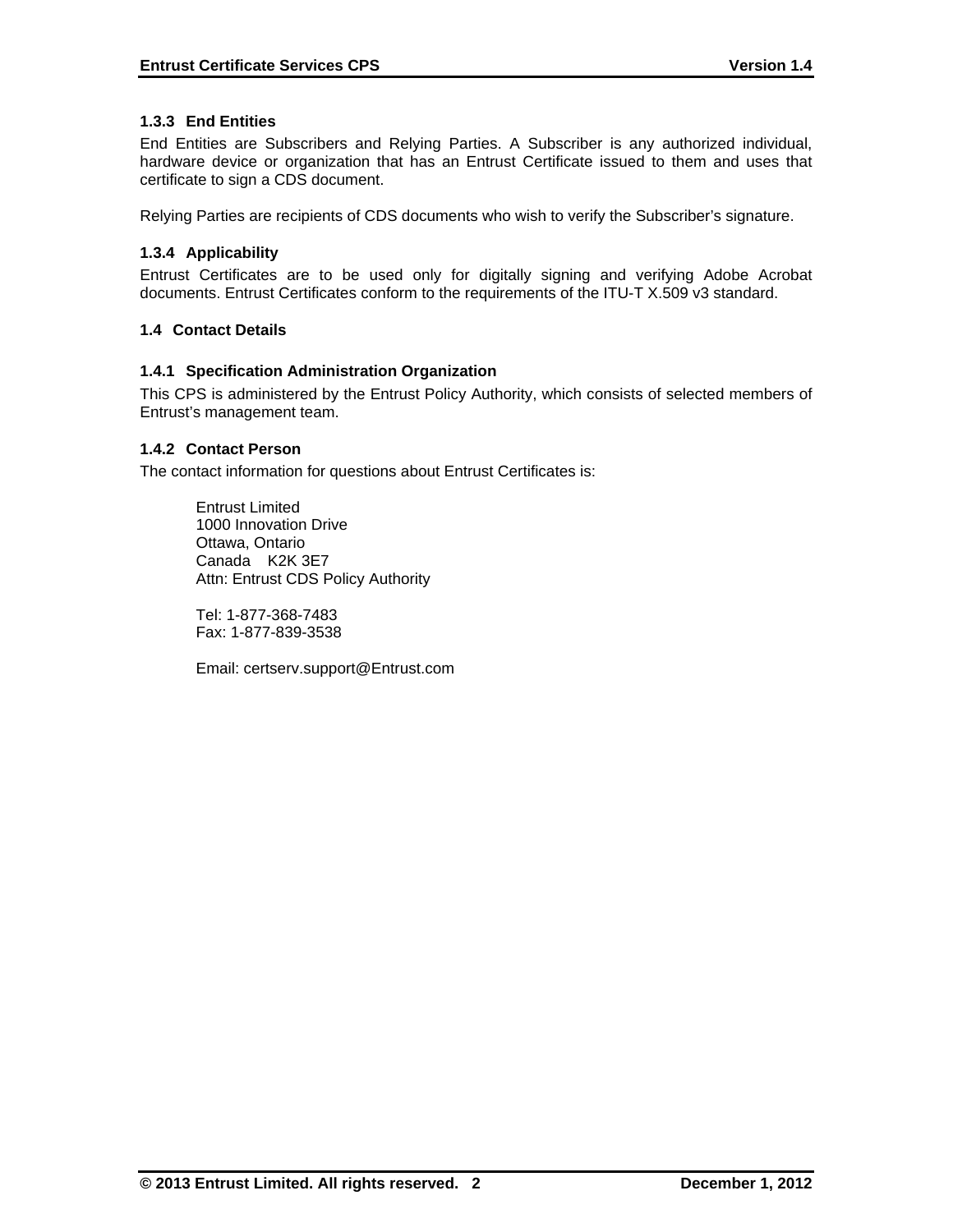# **2. General Provisions**

# **2.1 Obligations**

# **2.1.1 Certification Authority Obligations**

Entrust warrants to all Relying Parties placing reasonable reliance on an Entrust Certificate that:

- (i) Entrust took reasonable steps (no less than the procedures set forth in §3.1.8 and §3.1.9 of the Adobe CP) to verify the information contained in the Entrust Certificate is accurate,
- (ii) information in the Entrust Certificate accurately reflects the information provided to Entrust by the Subscriber in all material respects,
- (iii) Each Subscriber has accepted the Entrust CDS Certificate according to the provisions of this CPS and the Adobe CP, and
- (iv) Entrust has complied in all material respects with the Adobe CP and this CPS.

#### **2.1.2 Registration Authority Obligations**

Entrust may delegate specific registration activities to one or more CDS RAs, provided that Entrust remains responsible for the services provided by its CDS RAs and the CDS CA warrants that the activities of its CDS RAs will be conducted in accordance with this policy. A CDS RA shall perform all delegated registration functions in accordance with its agreement with Entrust, the requirements of the Adobe CP, and this CPS.

# **2.1.3 Subscriber Obligations**

A Subscriber shall:

- (i) accurately represent itself in all communications with Entrust and any RAs;
- (ii) at all times, protect the private key associated with the public key in any Entrust Certificates;
- (iii) notify, in a timely manner, Entrust of any suspicion that its private key is compromised or is reasonably believed to have been compromised. Such notification shall be to the Entrust Policy Authority as identified above; and
- (iv) abide by all the terms, conditions, and restrictions in this CPS, the Adobe CP, and in the applicable Subscriber Agreement.

Entrust and Adobe reserve the right to revoke the Certificate of any Subscriber who violates the obligations specified in this CPS, the Adobe CP, and the applicable Subscriber Agreement.

Subscribers may either apply for Entrust Certificates directly, or an organization acting on behalf of a Subscriber or group of Subscribers may apply for Entrust Certificate(s).

Entrust Certificates and related information may be subject to export, import, and/or use restrictions. Subscribers shall comply with all laws and regulations applicable to a Subscriber's right to use Entrust Certificates and/or related information, including, without limitation, all laws and regulations in respect to nuclear, chemical or biological weapons proliferation. Subscribers shall be responsible for procuring all required licenses and permissions for any export, import, and/or use of Entrust Certificates and/or related information. Certain cryptographic techniques, software, hardware, and firmware ("Technology") that may be used in processing or in conjunction with Entrust Certificates may be subject to export, import, and/or use restrictions. Subscribers shall comply with all laws and regulations applicable to a Subscriber's right to export, import, and/or use such Technology or related information. Subscribers shall be responsible for procuring all required licenses and permissions for any export, import, and/or use of such Technology or related information.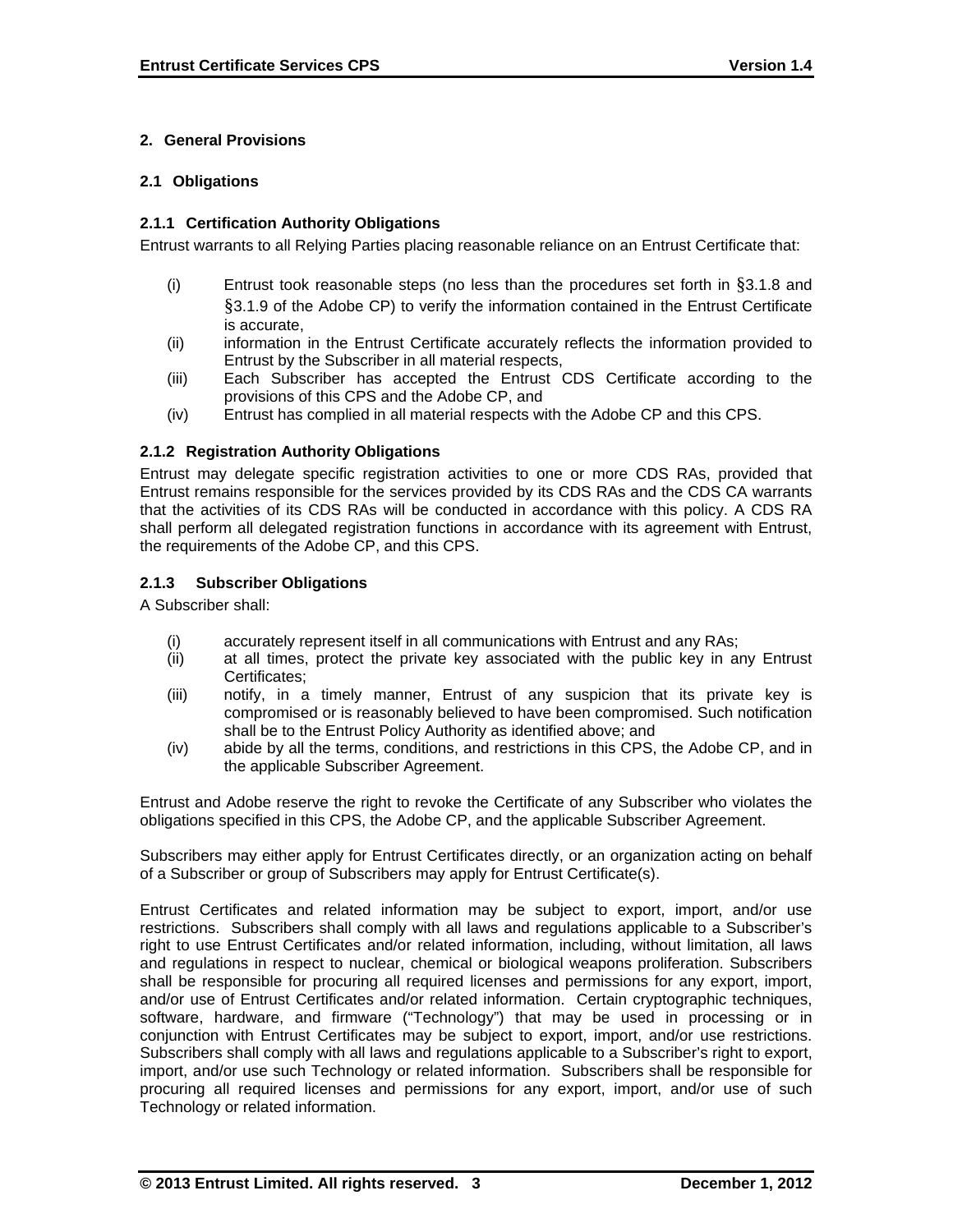# **2.1.3.1 Applicant is an Individual**

When the applicant is an individual Subscriber applying for a certificate in the name of that individual or in the name of the role of that individual within an organization, the Subscriber will:

- (i) generate a public key pair using a trustworthy system and take all reasonable precautions to prevent any loss, disclosure, or unauthorized use of the private key;
- (ii) ensure all information and representations made by the Subscriber that are included in the certificate application are true;
- (iii) upon receipt of an Entrust Certificate, acknowledge that the information identifying the Subscriber in the certificate is true and accurate, or notify Entrust immediately upon any inaccuracies in that information;
- (iv) use the certificate exclusively for CDS purposes, consistent with this CPS, the Adobe CP, the Subscriber Agreement and all applicable laws;
- (v) immediately send a written request to the Entrust CDS Policy Authority requesting certificate revocation upon any actual or suspected loss, disclosure, or other compromise of the Subscriber's private key; and
- (vi) immediately cease to use the Entrust Certificate upon (i) expiration or notification of revocation of such Entrust Certificate, or (ii) any suspected or actual Compromise of the Private Key corresponding to the Public Key in such Entrust Certificate, and destroy the Private Key corresponding to the Public Key contained in the Entrust Certificate in accordance with this CPS.

#### **2.1.3.2 Applicant is an Organization Acquiring a Certificate on Behalf of an Individual Subscriber**

When the applicant is an organization acquiring and managing an Entrust Certificate on behalf of an individual Subscriber (in the name of that individual or in the name of the role of that individual within the organization), the applicant organization is required to:

- (i) maintain processes that assure that the private key can be used only with the knowledge and explicit action of the Subscriber;
- (ii) maintain information that permits a determination of who signed a particular document;
- (iii) ensure that the Entrust Certificate subject has received security training appropriate for the purposes for which the certificate is issued;
- (iv) immediately send a written request to the Entrust CDS Policy Authority requesting certificate revocation upon any actual or suspected loss, disclosure, or other compromise of the Subscriber's private key;
- (v) ensure that the Subscriber named in the certificate or responsible for the use of the private key corresponding to the public key in the certificate agrees to comply with this CPS, the Adobe CP, the Subscriber Agreement, and all applicable laws.

#### **2.1.3.3 Applicant is an Organization Acquiring and Managing a Certificate on behalf of the Organization (i.e., an organizational certificate)**

When the applicant is an organization acquiring and managing a certificate on behalf of the organization (i.e., an organizational certificate), the applicant organization will:

- (i) maintain processes, including, without limitation, changing of activation data, that assure that each private key can be used only with the knowledge and explicit action of only one human being within the organization (the certificate custodian);
- (ii) maintain information that permits a determination of who signed a particular document;
- (iii) ensure that the certificate custodian has received security training appropriate for the purposes for which the certificate is issued;
- (iv) prevent sharing of organizational certificates amongst members of the organization;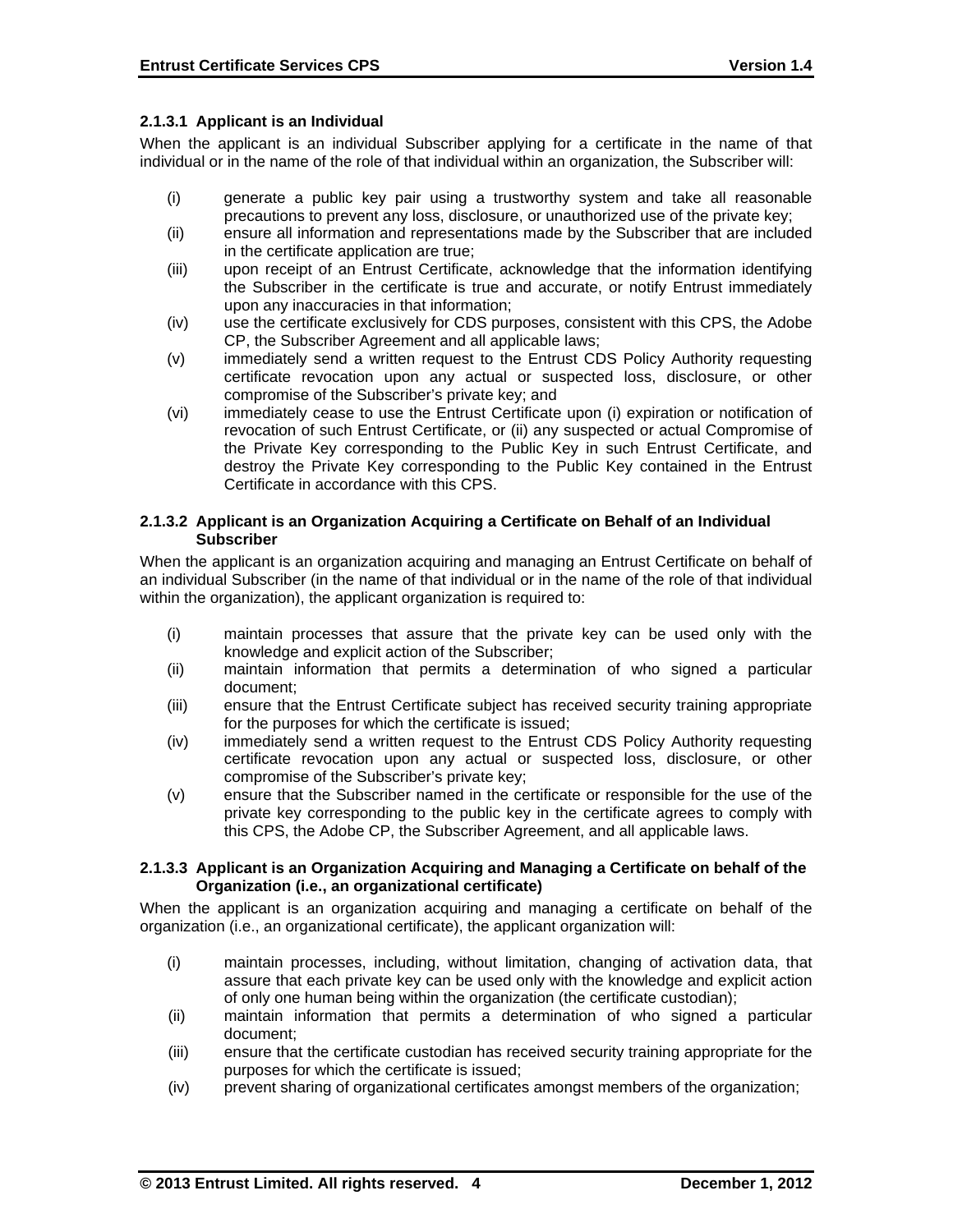- (v) acknowledge that the information identifying the organization in the certificate is true and accurate, or notify Entrust immediately upon any inaccuracies in that information;
- (vi) immediately send a written request to the Entrust CDS Policy Authority requesting certificate revocation upon any actual or suspected loss, disclosure, or other compromise of the Subscriber's private key;
- (vii) ensure that the certificate custodian agrees to also be bound by the Subscriber Agreement, this CPS, the Adobe CP and all applicable laws.

#### **2.1.3.4 Subscriber and Applicant Representations and Warranties**

Subscribers and Applicants represent and warrant to Entrust, Adobe and all third parties who rely or use the Entrust Certificate issued to such Subscriber, that:

- (i) all information provided to Entrust or to any RAs, both in the Certificate Request and as otherwise requested by Entrust in connection with the issuance of the Certificate(s) to be supplied by Entrust, is accurate and complete and does not contain any errors, omissions, or misrepresentations;
- (ii) the Private Key corresponding to the Public Key submitted to Entrust in connection with an Entrust Certificate Application was created using sound cryptographic techniques and all measures necessary have been taken to maintain sole control of, keep confidential, and properly protect the Private Key (and any associated access information or device – e.g., password or token) at all times;
- (iii) any information provided to Entrust or to any RAs in connection with an Entrust Certificate Application does not infringe, misappropriate, dilute, unfairly compete with, or otherwise violate the intellectual property, or other rights of any person, entity, or organization in any jurisdiction;
- (iv) the Certificate(s) shall not be installed or used until it has reviewed and verified the accuracy of the data in each Certificate;
- (v) use of the Certificate shall be exclusively for signing Acrobat documents;
- (vi) Entrust shall be immediately notified if any information included in the Entrust Certificate Application changes or if a change in circumstances would make the information in the Entrust Certificate Application misleading or inaccurate;
- (vii) all use of the Entrust Certificate and its associated private key shall cease immediately, and the Subscriber shall notify Entrust and promptly request the revocation of the Entrust Certificate, if (1) any information included in the Subscriber's Entrust Certificate changes or if a change in circumstances would make the information in the Subscriber's Entrust Certificate misleading or inaccurate; or (2) there is any actual or suspected misuse or compromise of the Private Key associated with the Public Key in the Entrust Certificate;
- (viii) all use of the Entrust Certificate shall cease upon expiration or revocation of such certificate;
- (ix) the Entrust Certificate will not be used for any hazardous or unlawful (including tortious) activities; and
- (x) the subject named in the Entrust Certificate corresponds to the Subscriber.

# **2.1.4 Relying Party Obligations**

Relying Parties shall, in accordance with the applicable requirements of this CPS:

- (i) understand and, if necessary, receive proper education in the use of Public-Key cryptography and Certificates including Entrust Certificates;
- (ii) read and agree to all terms and conditions of this CPS and the Relying Party Agreement;
- (iii) trust and make use of an Entrust Certificate only if the Entrust Certificate has not expired or been revoked and if a proper chain of trust can be established to a trustworthy root;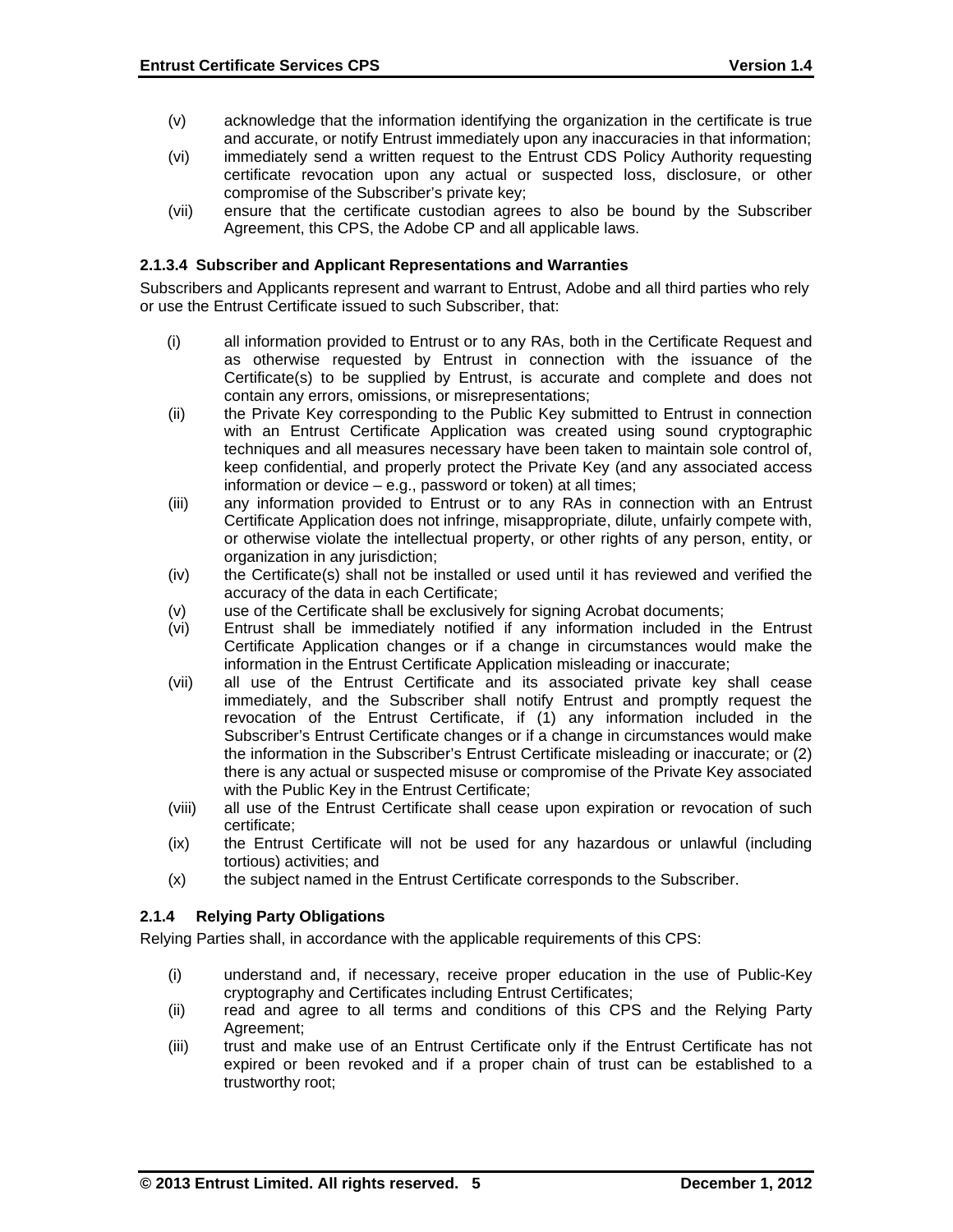- (iv) trust and make use of an Entrust Certificate only if verified on a Supported Platform; and
- (v) make their own judgment and rely on an Entrust Certificate only if such reliance is reasonable in the circumstances, including determining whether such reliance is reasonable given the nature of the security and trust provided by an Entrust Certificate and the value of any transaction that may involve the use of an Entrust Certificate.

Entrust Certificates and related information may be subject to export, import, and/or use restrictions. Relying Parties shall comply with all laws and regulations applicable to a Relying Party's right to use Entrust Certificates and/or related information, including, without limitation, all laws and regulations in respect to nuclear, chemical or biological weapons proliferation. Relying Parties shall be responsible for procuring all required licenses and permissions for any export, import, and/or use of Entrust Certificates and/or related information. Certain cryptographic techniques, software, hardware, and firmware ("Technology") that may be used in processing or in conjunction with Entrust Certificates may be subject to export, import, and/or use restrictions. Relying Parties shall comply with all laws and regulations applicable to a Relying Party's right to export, import, and/or use such Technology or related information. Relying Parties shall be responsible for procuring all required licenses and permissions for any export, import, and/or use of such Technology or related information.

# **2.1.4.1 Relying Party Representations and Warranties**

In addition to any other Relying Party obligations in the Acrobat End User License Agreement, Entrust hereby provides notice to all Relying Parties that reliance on a CDS-signed document is only permitted if verified on a Supported Platform (as identified in the Adobe CP). This notice is also included in the User Notice field within each Certificate published by Entrust.

Relying Parties represent and warrant to Entrust that:

- (i) the Relying Party shall properly validate an Entrust Certificate before making a determination about whether to rely on such Entrust Certificate, including confirmation that the Entrust Certificate has not expired or been revoked and that a proper chain of trust can be established to a trustworthy root;
- (ii) the Relying Party shall not rely on a revoked or expired Entrust Certificate;
- (iii) the Relying Party shall not rely on an Entrust Certificate that cannot be validated back to a trustworthy root;
- (iv) the Relying Party shall not rely on an Entrust Certificate unless verified on a Supported Platform;
- (v) the Relying Party shall exercise its own judgment in determining whether it is reasonable under the circumstances to rely on an Entrust Certificate, including determining whether such reliance is reasonable given the nature of the security and trust provided by an Entrust Certificate and the value of any transaction that may involve the use of an Entrust Certificate;
- (v) the Relying Party shall not use an Entrust Certificate for any hazardous or unlawful (including tortious) activities; and
- (vi) the Relying Party shall not unreasonably rely on any Entrust Certificate having regard to this CPS, including without limit the limitations of liability set forth in this CPS at §2.2 (including all subsections of such section).

# **2.1.5 Repository Obligations**

Entrust will make available, in accordance with this CPS, Entrust Certificate revocation information published by the Entrust CA.

# **2.2 Liability**

In this §2.2 (including all subsections):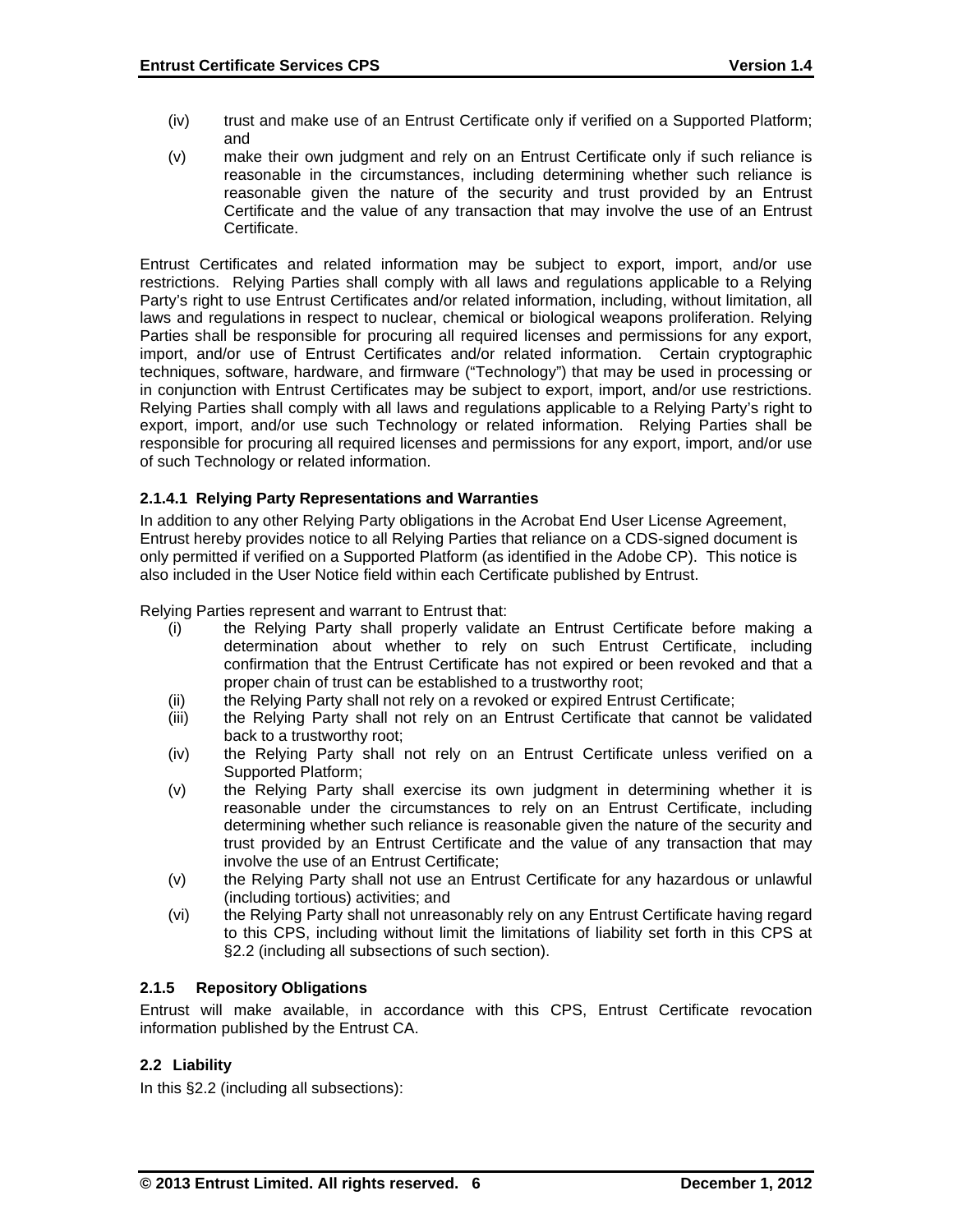- the Entrust Group is defined to mean Entrust, Inc. and all of its subsidiaries, including any subcontractors, distributors, agents, suppliers, employees or directors of any of the foregoing; and
- the Adobe Root CA has the meaning set forth in the Adobe CP.

The Entrust Group and the Adobe Root CA are express third party beneficiaries of this §2.2 (including all subsections).

# **2.2.1 Warranty Disclaimers**

In addition to any other warranty disclaimers in the Subscriber Agreement or the Adobe CP, except as expressly set forth in this CPS or the Adobe CP, the Entrust Group and the Adobe Root CA disclaim any and all warranties related to any certificates issued in the CDS PKI, including warranties:

- (i) related to the accuracy, authenticity, reliability, completeness, currentness, merchantability, or fitness of any information contained in certificates or otherwise compiled, published, or disseminated by or on behalf of any entities other than the Entrust CA or the Adobe Root CA;
- (ii) related to the security provided by any cryptographic process implemented by any entities other than the Adobe Root CA or the Entrust CA;
- (iii) for representations of information contained in a certificate;
- (iv) of non-repudiation of any messages; and
- (v) related to any software or applications.

#### **THE ENTRUST GROUP AND THE ADOBE ROOT CA SPECIFICALLY DISCLAIM ANY AND ALL REPRESENTATIONS, WARRANTIES, AND CONDITIONS OF MERCHANTABILITY, NON-INFRINGEMENT, TITLE, SATISFACTORY QUALITY, AND/OR FITNESS FOR A PARTICULAR PURPOSE.**

# **2.2.2 Limitations on CA Liability**

Under no circumstances will the Entrust Group or the Adobe Root CA be liable to any purported Relying Parties, or any other person or entity, for any loss of use, revenue or profit, lost or damaged data, or other commercial or economic loss or for any other direct, indirect, incidental, special, punitive, exemplary or consequential damages whatsoever, even if advised of the possibility of such damages or if such damages are foreseeable. This limitation shall apply even in the event of a fundamental breach or a breach of the fundamental terms of this CPS.

Except as expressly provided for in the Adobe CP, the Adobe Root CA accepts no responsibility or liability for any transactions relying upon certificates issued by Entrust.

Except as expressly provided for in this CPS, the Entrust Group accepts no responsibility or liability for any transactions relying upon certificates issued by any person other than Entrust.

**IN NO EVENT SHALL THE TOTAL CUMULATIVE LIABILITY OF THE ENTRUST GROUP TO ANY APPLICANT, SUBSCRIBER, RELYING PARTY OR ANY OTHER PERSON, ENTITY, OR ORGANIZATION ARISING OUT OF OR RELATING TO ANY ENTRUST CERTIFICATE OR ANY SERVICES PROVIDED IN RESPECT TO ENTRUST CERTIFICATES, INCLUDING ANY USE OR RELIANCE ON ANY ENTRUST CERTIFICATE, EXCEED FIVE THOUSAND UNITED STATES DOLLARS (\$5000.00 U.S.) ("CUMULATIVE DAMAGE CAP"). THIS LIMITATION SHALL APPLY ON A PER ENTRUST CERTIFICATE BASIS REGARDLESS OF THE NUMBER OF TRANSACTIONS OR CAUSES OF ACTION ARISING OUT OF OR RELATED TO SUCH ENTRUST CERTIFICATE OR ANY SERVICES PROVIDED IN RESPECT TO SUCH ENTRUST CERTIFICATE. THE FOREGOING LIMITATIONS SHALL APPLY TO ANY LIABILITY WHETHER BASED IN CONTRACT (INCLUDING FUNDAMENTAL BREACH), TORT (INCLUDING NEGLIGENCE), LEGISLATION OR ANY OTHER THEORY OF LIABILITY,**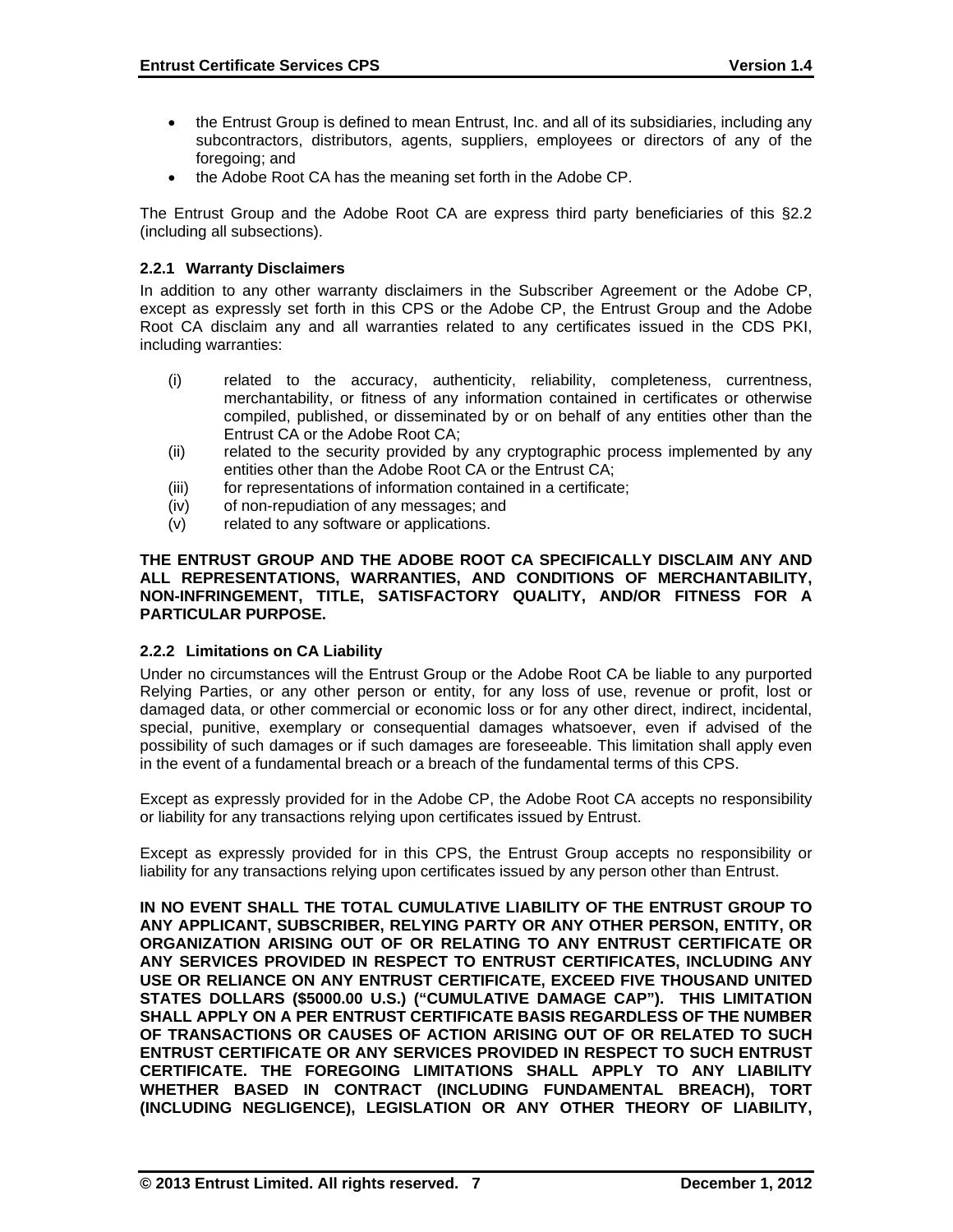**INCLUDING ANY DIRECT, INDIRECT, SPECIAL, STATUTORY, PUNITIVE, EXEMPLARY, CONSEQUENTIAL, RELIANCE, OR INCIDENTAL DAMAGES.** 

**IN THE EVENT THAT LIABILITY TO ANY PARTY ARISING OUT OF OR RELATING TO AN ENTRUST CERTIFICATE OR ANY SERVICES PROVIDED IN RESPECT TO AN ENTRUST CERTIFICATE EXCEEDS THE CUMULATIVE DAMAGE CAP SET FORTH IN THIS SECTION ABOVE, THE AMOUNTS AVAILABLE UNDER THE CUMULATIVE DAMAGE CAP SHALL BE APPORTIONED FIRST TO THE EARLIEST CLAIMS TO ACHIEVE FINAL DISPUTE RESOLUTION UNLESS OTHERWISE ORDERED BY A COURT OF COMPETENT JURISDICTION. IN NO EVENT SHALL THE ENTRUST GROUP BE OBLIGATED TO PAY MORE THAN THE CUMULATIVE DAMAGE CAP FOR ANY ENTRUST CERTIFICATE OR ANY SERVICES PROVIDED IN RESPECT TO AN ENTRUST CERTIFICATE REGARDLESS OF APPORTIONMENT AMONG CLAIMANTS.** 

**THE FOREGOING LIMITATIONS SHALL APPLY NOTWITHSTANDING THE FAILURE OF ESSENTIAL PURPOSE OF ANY LIMITED REMEDY STATED HEREIN AND EVEN IF THE ENTRUST GROUP OR THE ADOBE CA HAVE BEEN ADVISED OF THE POSSIBILITY OF THOSE DAMAGES.** 

**SOME JURISDICTIONS DO NOT ALLOW THE EXCLUSION OR LIMITATION OF LIABILITY FOR CONSEQUENTIAL OR INCIDENTAL DAMAGES, SO THESE LIMITATIONS SET FORTH ABOVE MAY NOT APPLY TO CERTAIN APPLICANTS, SUBSCRIBERS, RELYING PARTIES, OR OTHER PERSONS, ENTITIES, OR ORGANIZATIONS.** 

**THE DISCLAIMERS OF REPRESENTATIONS, WARRANTIES, AND CONDITIONS AND THE LIMITATIONS OF LIABILITY IN THIS CPS CONSTITUTE AN ESSENTIAL PART OF THIS CPS, AND SUBSCRIBER AGREEMENTS.** 

**ALL APPLICANTS, SUBSCRIBERS, RELYING PARTIES, AND OTHER PERSONS, ENTITIES, AND ORGANIZATIONS ACKNOWLEDGE THAT BUT FOR THESE DISCLAIMERS OF REPRESENTATIONS, WARRANTIES, AND CONDITIONS AND LIMITATIONS OF LIABILITY, ENTRUST WOULD NOT ISSUE ENTRUST CERTIFICATES TO SUBSCRIBERS AND THAT THESE PROVISIONS PROVIDE FOR A REASONABLE ALLOCATION OF RISK.** 

#### **2.3 Financial Responsibility**

In this §2.3 (including all subsections):

- the Entrust Group is defined to mean Entrust, Inc. and all of its subsidiaries, including any subcontractors, distributors, agents, suppliers, employees or directors of any of the foregoing; and
- the Adobe Root CA has the meaning set forth in the Adobe CP.

The Entrust Group and the Adobe Root CA are express third party beneficiaries of this §2.3 (including all subsections).

# **2.3.1 Indemnification by Relying Parties**

RELYING PARTIES SHALL INDEMNIFY AND HOLD ADOBE AND THE ENTRUST GROUP (COLLECTIVELY, THE "INDEMNIFIED PARTIES") HARMLESS FROM AND AGAINST ANY AND ALL LIABILITIES, LOSSES, COSTS, EXPENSES, DAMAGES, CLAIMS, AND SETTLEMENT AMOUNTS (INCLUDING REASONABLE ATTORNEY'S FEES, COURT COSTS, AND EXPERT'S FEES) ARISING OUT OF OR RELATING TO ANY USE OR RELIANCE BY A RELYING PARTY ON ANY ENTRUST CERTIFICATE OR ANY SERVICE PROVIDED IN RESPECT TO ENTRUST CERTIFICATES, INCLUDING (I) LACK OF PROPER VALIDATION OF AN ENTRUST CERTIFICATE BY A RELYING PARTY, (II) RELIANCE BY THE RELYING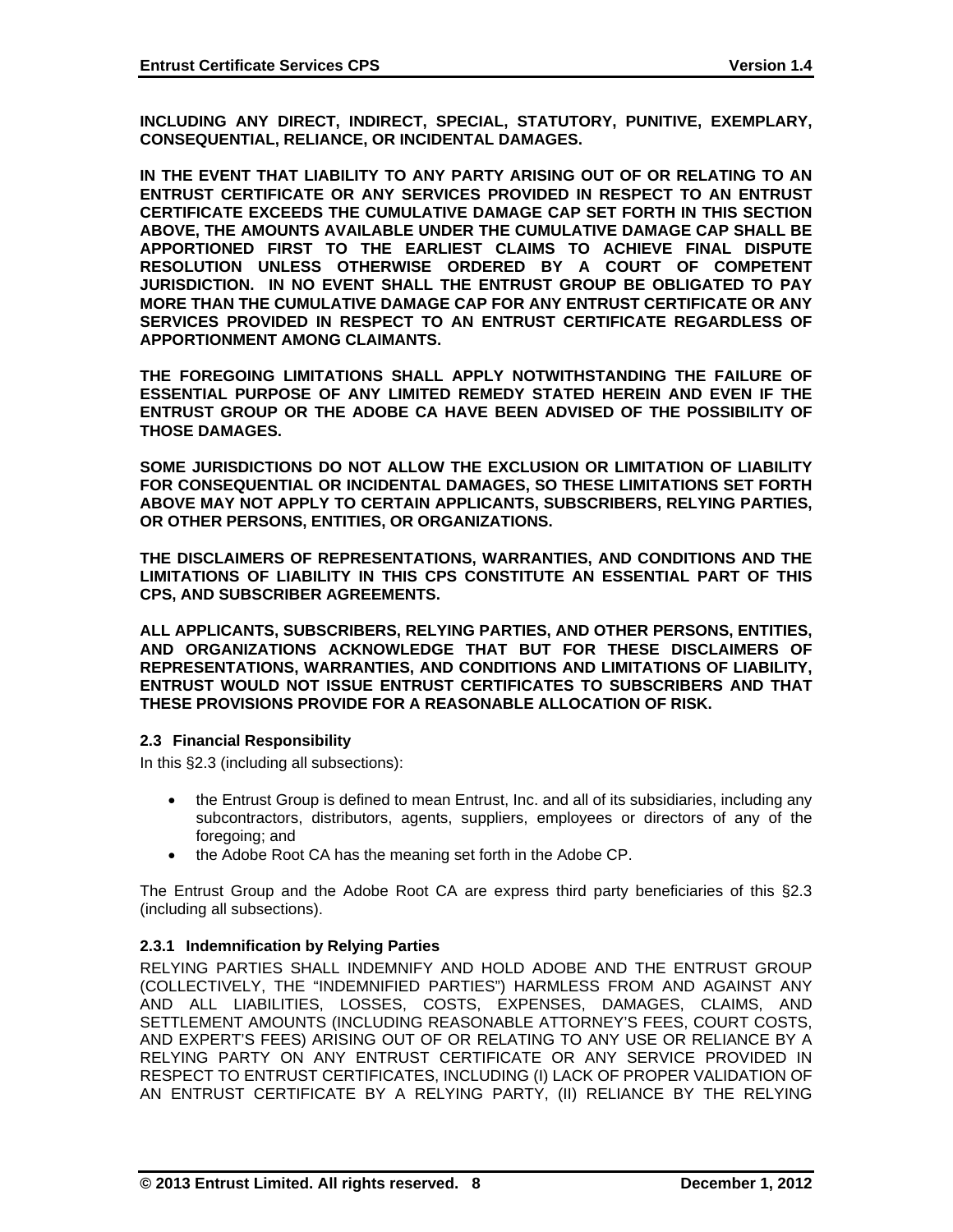PARTY ON AN EXPIRED OR REVOKED ENTRUST CERTIFICATE, (III) USE OF AN ENTRUST CERTIFICATE OTHER THAN AS PERMITTED BY THIS CPS, THE SUBSCRIBER AGREEMENT, ANY RELYING PARTY AGREEMENT, THE ADOBE CP, AND APPLICABLE LAW, (IV) FAILURE BY A RELYING PARTY TO EXERCISE REASONABLE JUDGMENT IN THE CIRCUMSTANCES IN RELYING ON AN ENTRUST CERTIFICATE, OR (V) ANY CLAIM OR ALLEGATION THAT THE RELIANCE BY A RELYING PARTY ON AN ENTRUST CERTIFICATE OR THE INFORMATION CONTAINED IN AN ENTRUST CERTIFICATE INFRINGES, MISAPPROPRIATES, DILUTES, UNFAIRLY COMPETES WITH, OR OTHERWISE VIOLATES THE RIGHTS INCLUDING INTELLECTUAL PROPERTY RIGHTS OR ANY OTHER RIGHTS OF ANYONE IN ANY JURISDICTION. NOTWITHSTANDING THE FOREGOING, RELYING PARTIES SHALL NOT BE OBLIGATED TO PROVIDE ANY INDEMNIFICATION TO AN INDEMNIFIED PARTY IN RESPECT TO ANY LIABILITIES, LOSSES, COSTS, EXPENSES, DAMAGES, CLAIMS, AND SETTLEMENT AMOUNTS (INCLUDING REASONABLE ATTORNEY'S FEES, COURT COSTS AND EXPERT'S FEES) TO THE EXTENT THAT SUCH LIABILITIES, LOSSES, COSTS, EXPENSES, DAMAGES, CLAIMS, AND SETTLEMENT AMOUNTS (INCLUDING REASONABLE ATTORNEY'S FEES, COURT COSTS, AND EXPERT'S FEES) ARISE OUT OF OR RELATE TO ANY WILLFUL MISCONDUCT BY SUCH INDEMNIFIED PARTY.

# **2.3.1.1 Indemnification by Subscribers**

SUBSCRIBERS SHALL INDEMNIFY AND HOLD ADOBE AND THE ENTRUST GROUP (COLLECTIVELY, THE "INDEMNIFIED PARTIES") HARMLESS FROM AND AGAINST ANY AND ALL LIABILITIES, LOSSES, COSTS, EXPENSES, DAMAGES, CLAIMS, AND SETTLEMENT AMOUNTS (INCLUDING REASONABLE ATTORNEY'S FEES, COURT COSTS, AND EXPERT'S FEES) ARISING OUT OF OR RELATING TO ANY RELIANCE BY A RELYING PARTY ON ANY ENTRUST CERTIFICATE OR ANY SERVICE PROVIDED IN RESPECT TO ENTRUST CERTIFICATES, INCLUDING ANY (I) ERROR, MISREPRESENTATION OR OMISSION MADE BY A SUBSCRIBER IN USING OR APPLYING FOR AN ENTRUST CERTIFICATE, (II) MODIFICATION MADE BY A SUBSCRIBER TO THE INFORMATION CONTAINED IN AN ENTRUST CERTIFICATE, (III) USE OF AN ENTRUST CERTIFICATE OTHER THAN AS PERMITTED BY THIS CPS, THE SUBSCRIBER AGREEMENT, ANY RELYING PARTY AGREEMENT, THE ADOBE CP, AND APPLICABLE LAW, (IV) FAILURE BY A SUBSCRIBER TO TAKE THE NECESSARY PRECAUTIONS TO PREVENT LOSS, DISCLOSURE, COMPROMISE OR UNAUTHORIZED USE OF THE PRIVATE KEY CORRESPONDING TO THE PUBLIC KEY IN SUCH SUBSCRIBER'S ENTRUST CERTIFICATE, OR (V) ALLEGATION THAT THE USE OF A SUBSCRIBER'S ENTRUST CERTIFICATE OR THE INFORMATION CONTAINED IN A SUBSCRIBER'S ENTRUST CERTIFICATE INFRINGES, MISAPPROPRIATES, DILUTES, UNFAIRLY COMPETES WITH, OR OTHERWISE VIOLATES THE RIGHTS INCLUDING INTELLECTUAL PROPERTY RIGHTS OR ANY OTHER RIGHTS OF ANYONE IN ANY JURISDICTION. NOTWITHSTANDING THE FOREGOING, A SUBSCRIBER SHALL NOT BE OBLIGATED TO PROVIDE ANY INDEMNIFICATION TO AN INDEMNIFIED PARTY IN RESPECT TO ANY LIABILITIES, LOSSES, COSTS, EXPENSES, DAMAGES, CLAIMS, AND SETTLEMENT AMOUNTS (INCLUDING REASONABLE ATTORNEY'S FEES, COURT COSTS AND EXPERTS FEES) TO THE EXTENT THAT SUCH LIABILITIES, LOSSES, COSTS, EXPENSES, DAMAGES, CLAIMS, AND SETTLEMENT AMOUNTS (INCLUDING REASONABLE ATTORNEY'S FEES, COURT COSTS, AND EXPERT'S FEES) ARISE OUT OF OR RELATE TO ANY WILLFUL MISCONDUCT BY SUCH INDEMNIFIED PARTY.

# **2.3.2 Fiduciary Relationships**

Nothing contained in this CPS, or in any Subscriber Agreement, or any Relying Party Agreement, or in the Adobe CP shall be deemed to make the Entrust Group or the Adobe Root CA the fiduciary, partner, agent, trustee, or legal representative of any Applicant, Subscriber, Relying Party or any other person, entity, or organization or to create any fiduciary relationship between either Entrust and any other third party. Nothing in this CPS, or in any Subscriber Agreement or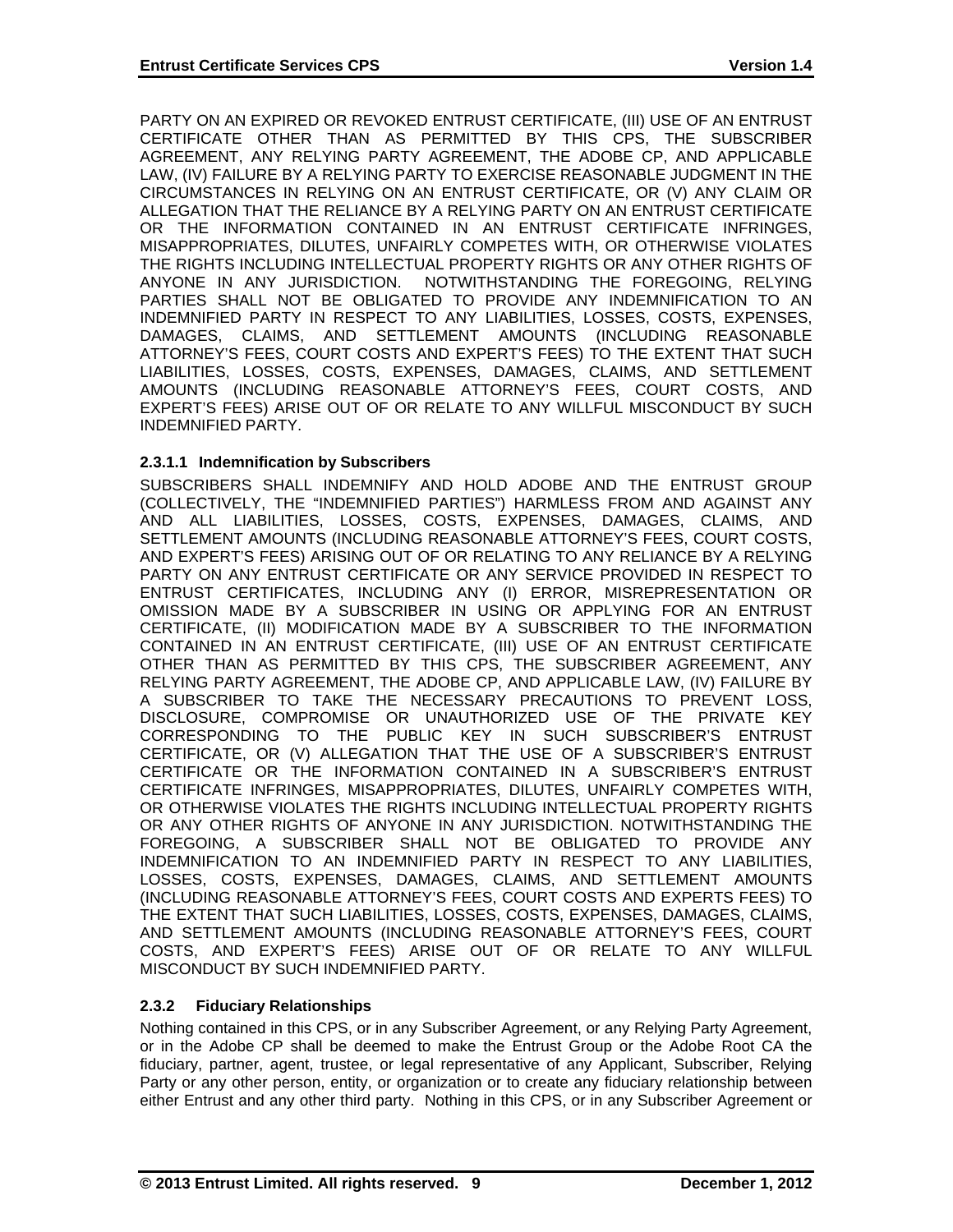any Relying Party Agreement shall confer on any Subscriber, Applicant, Relying Party, or any other third party, any authority to act for, bind, or create or assume any obligation or responsibility, or make any representation on behalf of the Entrust Group or the Adobe Root CA.

# **2.3.3 Administrative Processes**

No Stipulation.

#### **2.4 Interpretation and Enforcement**

#### **2.4.1 Governing Law**

The laws of the Province of Ontario, Canada, excluding its conflict of laws rules, shall govern the construction, validity, interpretation, enforceability and performance of this CPS, all Subscriber Agreements and all Relying Party Agreements. The application of the United Nations Convention on Contracts for the International Sale of Goods to this CPS, any Subscriber Agreements, and any Relying Party Agreements is expressly excluded. Any dispute arising out of or in respect to this CPS, any Subscriber Agreement, any Relying Party Agreement, or in respect to any Entrust Certificate or any services provided in respect to any Entrust Certificate that is not resolved by alternative dispute resolution, shall be brought in the provincial or federal courts sitting in Ottawa, Ontario, and each person, entity, or organization hereby agrees that such courts shall have personal and exclusive jurisdiction over such disputes. In the event that any matter is brought in a provincial or federal court, Applicants, Subscribers, and Relying Parties waive any right that such Applicants, Subscribers, and Relying Parties may have to a jury trial.

# **2.4.1.1 Force Majeure**

Neither Entrust nor RAs operating under the authority of the Entrust CA, nor any Resellers, Comarketers, nor any subcontractors, distributors, agents, suppliers, employees, or directors of any of the foregoing shall be in default hereunder or liable for any losses, costs, expenses, liabilities, damages, claims, or settlement amounts arising out of or related to delays in performance or from failure to perform or comply with the terms of this CPS, any Subscriber Agreement, or any Relying Party Agreement due to any causes beyond its reasonable control, which causes include acts of God or the public enemy, riots and insurrections, war, accidents, fire, strikes and other labor difficulties (whether or not Entrust is in a position to concede to such demands), embargoes, judicial action, failure or default of any superior certification authority, lack of or inability to obtain export permits or approvals, necessary labor, materials, energy, utilities, components or machinery, acts of civil or military authorities.

# **2.4.1.2 Interpretation**

All references in this CPS to "§" refer to the sections of this CPS. As used in this CPS, neutral pronouns and any variations thereof shall be deemed to include the feminine and masculine and all terms used in the singular shall be deemed to include the plural, and vice versa, as the context may require. The words "hereof", "herein", and "hereunder" and other words of similar import refer to this CPS as a whole, as the same may from time to time be amended or supplemented, and not to any subdivision contained in this CPS. The word "including" when used herein is not intended to be exclusive and means "including, without limitation."

# **2.4.2 Severability, Survival, Merger, Notice**

# **2.4.2.1 Severability**

Whenever possible, each provision of this CPS, any Subscriber Agreements, and any Relying Party Agreements shall be interpreted in such a manner as to be effective and valid under applicable law. If the application of any provision of this CPS, any Subscriber Agreements, or any Relying Party Agreements or any portion thereof to any particular facts or circumstances shall be held to be invalid or unenforceable by an arbitrator or court of competent jurisdiction,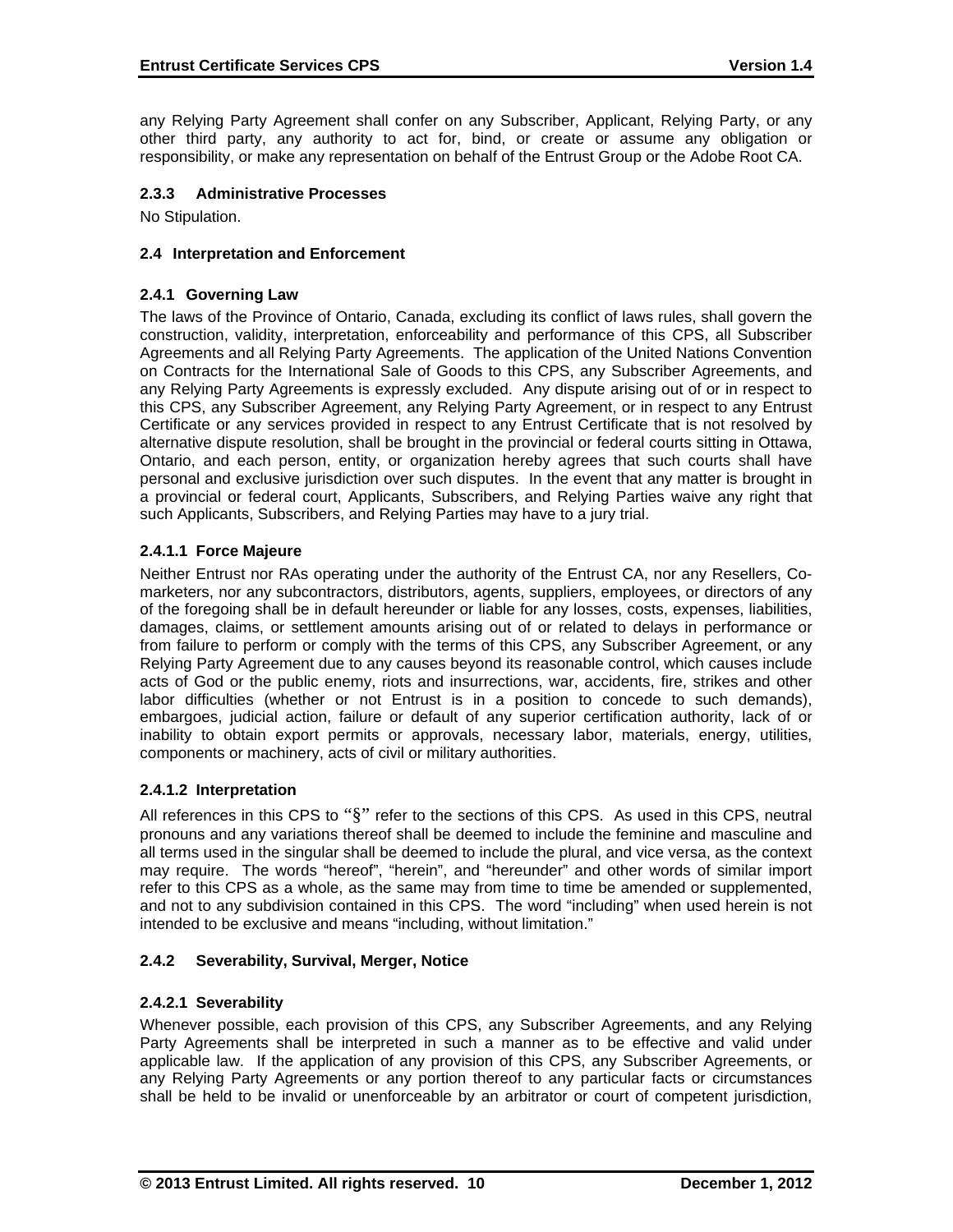then (i) the validity and enforceability of such provision as applied to any other particular facts or circumstances and the validity of other provisions of this CPS, any Subscriber Agreements, or any Relying Party Agreements shall not in any way be affected or impaired thereby, and (ii) such provision shall be enforced to the maximum extent possible so as to effect its intent and it shall be reformed without further action to the extent necessary to make such provision valid and enforceable.

**FOR GREATER CERTAINTY, IT IS EXPRESSLY UNDERSTOOD AND AGREED THAT EVERY PROVISION OF THIS CPS, ANY SUBSCRIBER AGREEMENTS, OR ANY RELYING PARTY AGREEMENTS THAT DEAL WITH (I) LIMITATION OF LIABILITY OR DAMAGES, (II) DISCLAIMERS OF REPRESENTATIONS, WARRANTIES, CONDITIONS, OR LIABILITIES, OR (III) INDEMNIFICATION, IS EXPRESSLY INTENDED TO BE SEVERABLE FROM ANY OTHER PROVISIONS OF THIS CPS, ANY SUBSCRIBER AGREEMENTS, OR ANY RELYING PARTY AGREEMENTS AND SHALL BE SO INTERPRETED AND ENFORCED.** 

# **2.4.2.2 Survival**

The provisions of the section entitled "Definitions" and §2.1, §2.2 (including all subsections), §2.3 (including all subsections), §2.4, §2.8, §2.9, §3.1.5, §3.1.6, §4.6 and §8.1 shall survive termination or expiration of this CPS, any Subscriber Agreements, and any Relying Party Agreements. All references to sections that survive termination of this CPS, any Subscriber Agreements, and any Relying Party Agreements, shall include all sub-sections of such sections. All payment obligations shall survive any termination or expiration of this CPS, any Subscriber Agreements, and any Relying Party Agreements.

#### **2.4.2.3 Merger**

This CPS, the Subscriber Agreements, and the Relying Party Agreements state all of the rights and obligations of Entrust, any RAs operating under the Entrust CA, any Resellers, Comarketers, and any subcontractors, distributors, agents, suppliers, employees, or directors of any of the foregoing, and any Applicant, Subscriber, or Relying Party and any other persons, entities, or organizations in respect to the subject matter hereof and thereof and such rights and obligations shall not be augmented or derogated by any prior agreements, communications, or understandings of any nature whatsoever whether oral or written. The rights and obligations of Entrust, any RAs operating under the Entrust CA, any Resellers, Co-marketers, and any subcontractors, distributors, agents, suppliers, employees, and directors of any of the foregoing may not be modified or waived orally and may be modified only in a writing signed or authenticated by a duly authorized representative of Entrust.

# **2.4.2.4 Conflict of Provisions**

In the event of a conflict between the provisions of this CPS and any express written agreement between Entrust or an RA operating under the Entrust CA and a Subscriber or Relying Party, with respect to Entrust Certificates or any services provided in respect to Entrust Certificates, such other express written agreement shall take precedence. In the event of any inconsistency between the provisions of this CPS and the provisions of any Subscriber Agreement or any Relying Party Agreement, this CPS shall govern.

#### **2.4.2.5 Waiver**

The failure of Entrust to enforce, at any time, any of the provisions of this CPS, a Subscriber Agreement with Entrust, or a Relying Party Agreement with Entrust or the failure of Entrust to require, at any time, performance by any Applicant, Subscriber, Relying Party or any other person, entity, or organization of any of the provisions of this CPS, a Subscriber Agreement with Entrust, or a Relying Party Agreement with Entrust, shall in no way be construed to be a present or future waiver of such provisions, nor in any way affect the ability of Entrust to enforce each and every such provision thereafter. The express waiver by Entrust of any provision, condition, or requirement of this CPS, a Subscriber Agreement with Entrust, or a Relying Party Agreement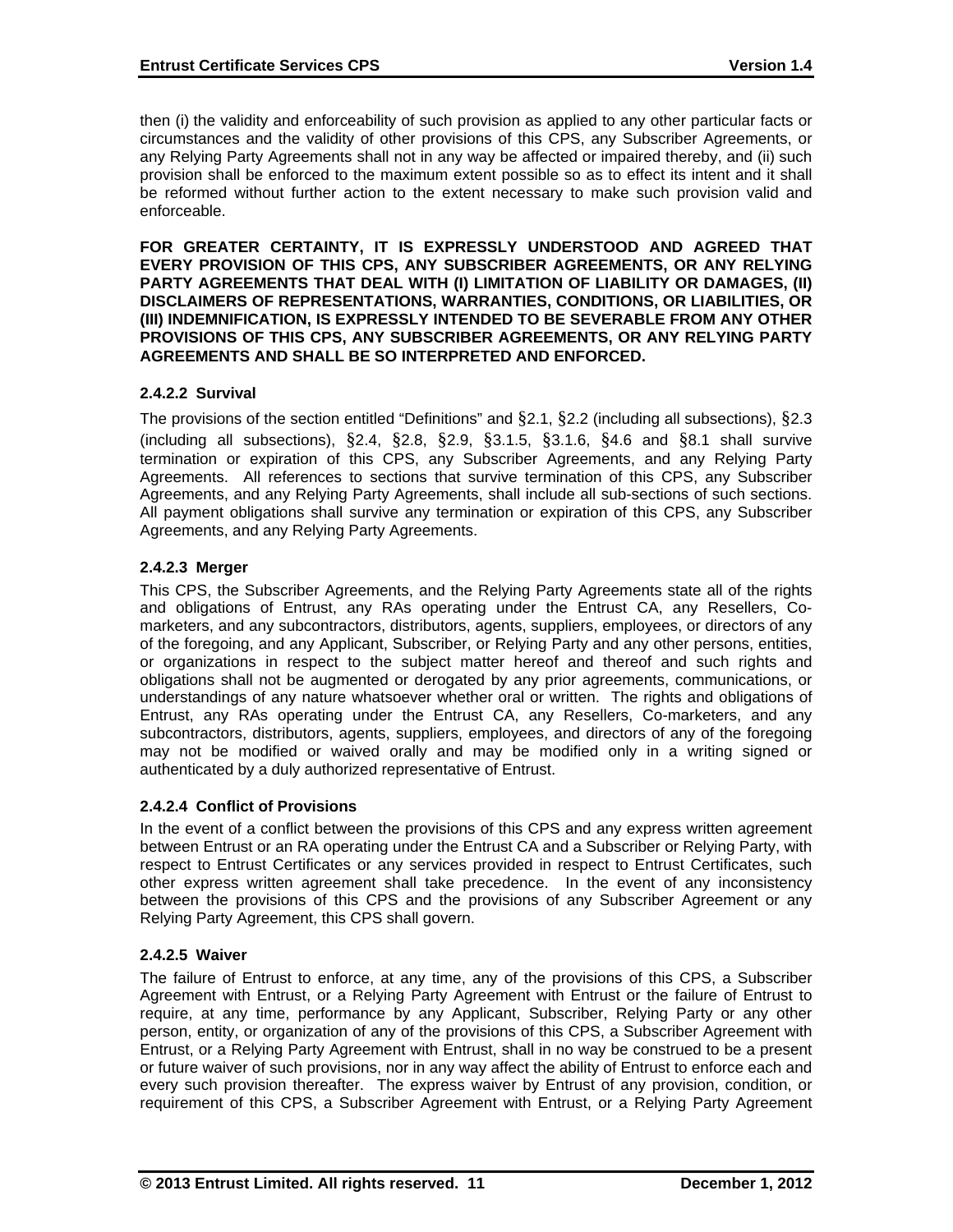with Entrust shall not constitute a waiver of any future obligation to comply with such provision, condition, or requirement. The failure of an RA or Reseller operating under the Entrust CA ("Registration Authority") to enforce, at any time, any of the provisions of this CPS, any Subscriber Agreement with such Registration Authority, or any Relying Party Agreement with such Registration Authority or the failure to require by such Registration Authority, at any time, performance by any Applicant, Subscriber, Relying Party or any other person, entity, or organization of this CPS, any Subscriber Agreement with such Registration Authority, or any Relying Party Agreement with such Registration Authority shall in no way be construed to be a present or future waiver of such provisions, nor in any way affect the ability of such Registration Authority to enforce each and every such provision thereafter. The express waiver by a Registration Authority of any provision, condition, or requirement of a Subscriber Agreement with such Registration Authority or a Relying Party Agreement with such Registration Authority shall not constitute a waiver of any future obligation to comply with such provision, condition, or requirement.

#### **2.4.2.6 Notice**

Any notice to be given by a Subscriber, Applicant, or Relying Party to Entrust under this CPS, a Subscriber Agreement, or a Relying Party Agreement shall be given in writing to the address specified in §1.4 by prepaid receipted mail, facsimile, or overnight courier, and shall be effective as follows (i) in the case of facsimile or courier, on the next Business Day, and (ii) in the case of receipted mail, five (5) Business Days following the date of deposit in the mail. Any notice to be given by Entrust under this CPS, any Subscriber Agreement, or any Relying Party Agreement shall be given by email or by facsimile or courier to the last address, email address or facsimile number for the Subscriber on file with Entrust. In the event of notice by email, the notice shall become effective on the next Business Day. In the event of notice by prepaid receipted mail, facsimile, or overnight courier, notice shall become effective as specified in (i) or (ii), depending on the means of notice utilized.

# **2.4.2.7 Assignment**

Entrust Certificates and the rights granted under this CPS, any Subscriber Agreement, or any Relying Party Agreement are personal to the Applicant, Subscriber, or Relying Party that entered into the Subscriber Agreement or Relying Party Agreement and cannot be assigned, sold, transferred, or otherwise disposed of, whether voluntarily, involuntarily, by operation of law, or otherwise, without the prior written consent of Entrust or the Registration Authority under an Entrust Certification Authority with which such Applicant, Subscriber, or Relying Party has contracted. Any attempted assignment or transfer without such consent shall be void and shall automatically terminate such Applicant's, Subscriber's or Relying Party's rights under this CPS, any Subscriber Agreement, or any Relying Party Agreement. Entrust may assign, sell, transfer, or otherwise dispose of this CPS, any Subscriber Agreements, or any Relying Party Agreements together with all of its rights and obligations under this CPS, any Subscriber Agreements, and any Relying Party Agreements (i) to an Affiliate, or (ii) as part of a sale, merger, or other transfer of all or substantially all the assets or stock of the business of Entrust to which this CPS, the Subscriber Agreements, and Relying Party Agreements relate. Subject to the foregoing limits, this Agreement shall be binding upon and shall inure to the benefit of permitted successors and assigns of Entrust, any third-party Registration Authorities operating under the Entrust Certification Authorities, Applicants, Subscribers, and Relying Parties, as the case may be.

# **2.4.3 Dispute Resolution Procedures**

Any disputes between a Subscriber or an Applicant and Entrust or any third-party Registration Authorities operating under the Entrust Certification Authorities, or a Relying Party and Entrust or any third-party Registration Authorities operating under the Entrust Certification Authorities, shall be submitted to mediation in accordance with the Commercial Mediation Rules of the American Arbitration Association which shall take place in English in Ottawa, Ontario. In the event that a resolution to such dispute cannot be achieved through mediation within thirty (30) days, the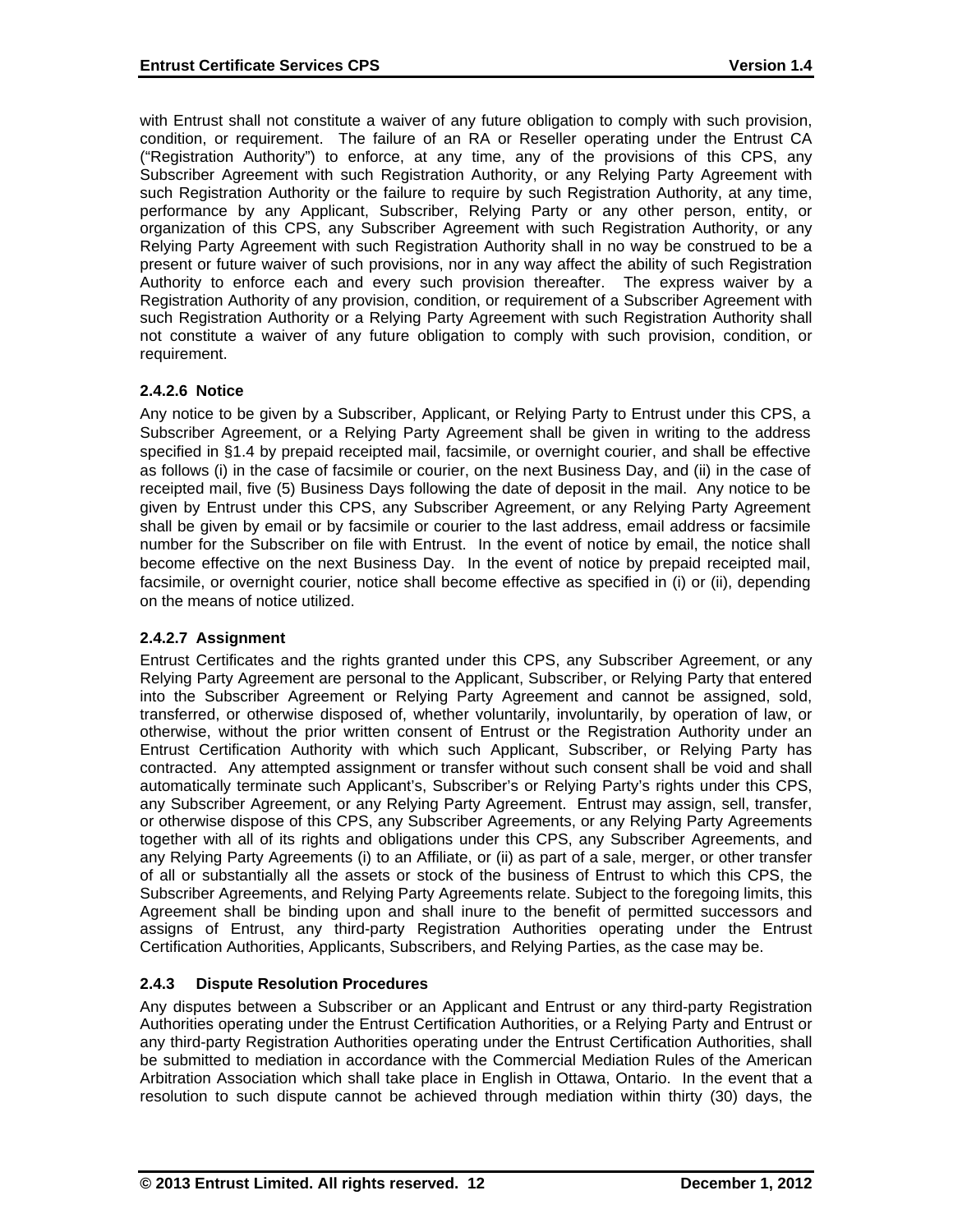dispute shall be submitted to binding arbitration. The arbitrator shall have the right to decide all questions of arbitrability. The dispute shall be finally settled by arbitration in accordance with the rules of the American Arbitration Association, as modified by this provision. Such arbitration shall take place in English in Ottawa, Ontario, before a sole arbitrator appointed by the American Arbitration Association (AAA) who shall be appointed by the AAA from its Technology Panel and shall be reasonably knowledgeable in electronic commerce disputes. The arbitrator shall apply the laws of the Province of Ontario, without regard to its conflict of laws provisions, and shall render a written decision within thirty (30) days from the date of close of the arbitration hearing, but no more than one (1) year from the date that the matter was submitted for arbitration. The decision of the arbitrator shall be binding and conclusive and may be entered in any court of competent jurisdiction. In each arbitration, the prevailing party shall be entitled to an award of all or a portion of its costs in such arbitration, including reasonable attorney's fees actually incurred. Nothing in this CPS, or in any Subscriber Agreement, or any Relying Party Agreement shall preclude Entrust or any third-party Registration Authorities operating under the Entrust Certification Authorities from applying to any court of competent jurisdiction for temporary or permanent injunctive relief, without breach of this §2.4.3 and without any abridgment of the powers of the arbitrator, with respect to any (i) alleged Compromise that affects the integrity of an Entrust Certificate, or (ii) alleged breach of this CPS, any Subscriber Agreement, or any Relying Party Agreement. The institution of any arbitration or any action shall not relieve an Applicant, Subscriber or Relying Party of its obligations under this CPS, any Subscriber Agreement, or any Relying Party Agreement.

# **2.4.3.1 Limitation Period on Arbitrations and Actions**

Any and all arbitrations or legal actions in respect to a dispute that is related to an Entrust Certificate or any services provided in respect to an Entrust Certificate shall be commenced prior to the end of one (1) year after (i) the expiration or revocation of the Entrust Certificate in dispute, or (ii) the date of provision of the disputed service or services in respect to the Entrust Certificate in dispute, whichever is sooner. If any arbitration or action in respect to a dispute that is related to an Entrust Certificate or any service or services provided in respect to an Entrust Certificate is not commenced prior to such time, any party seeking to institute such an arbitration or action shall be barred from commencing or proceeding with such arbitration or action.

# **2.5 Fees**

The fees for services provided by Entrust in respect to Entrust Certificates are set forth in the Entrust Repository. These fees are subject to change, and any such changes shall become effective immediately after posting in the Entrust Repository. The fees for services provided by RAs, Resellers and Co-marketers in respect to Entrust Certificates are set forth on the web sites operated by such Registration Authorities, Resellers and Co-marketers. These fees are subject to change, and any such changes shall become effective immediately after posting in such web sites.

# **2.5.1 Certificate Issuance or Renewal Fees**

See the Entrust Repository for the fees charged by Entrust. See the web sites operated by Registration Authorities operating under the Entrust Certification Authorities, Resellers, and Comarketers for the fees charged by such Registration Authorities, Resellers, and Co-marketers.

# **2.5.2 Certificate Access Fees**

See the Entrust Repository for the fees charged by Entrust. See the web sites operated by Registration Authorities operating under the Entrust Certification Authorities, Resellers, and Comarketers for the fees charged by such Registration Authorities, Resellers, and Co-marketers.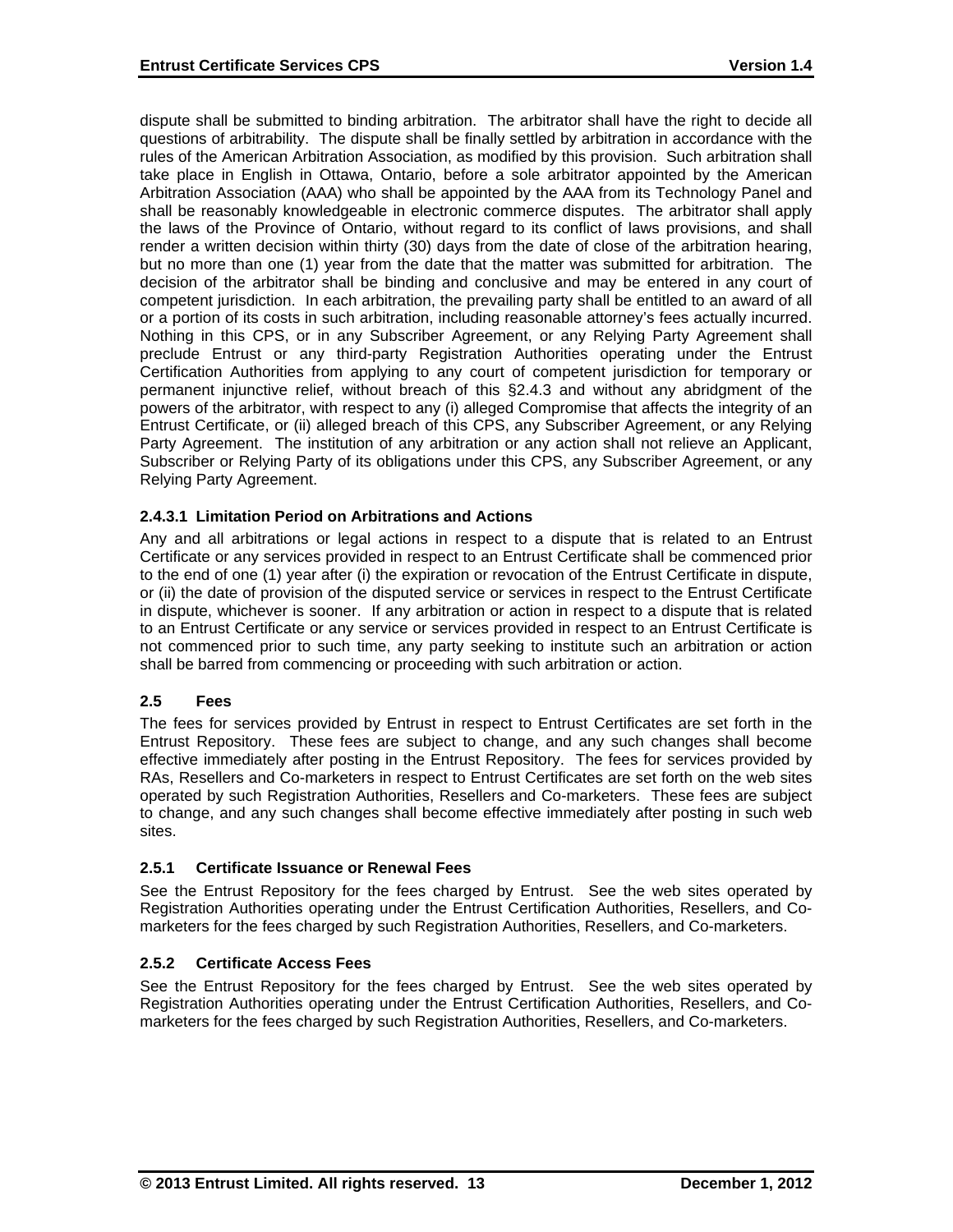# **2.5.3 Revocation or Status Information Access Fees**

See the Entrust Repository for the fees charged by Entrust. See the web sites operated by Registration Authorities operating under the Entrust Certification Authorities, Resellers, and Comarketers for the fees charged by such Registration Authorities, Resellers, and Co-marketers.

#### **2.5.4 Fees for Other Services such as Policy Information**

See the Entrust Repository for the fees charged by Entrust. See the web sites operated by Registration Authorities operating under the Entrust Certification Authorities, Resellers, and Comarketers for the fees charged by such Registration Authorities, Resellers, and Co-marketers.

#### **2.5.5 Refund Policy**

Neither Entrust nor any Registration Authorities operating under the Entrust Certification Authorities nor any Resellers or Co-Marketers provide any refunds for Entrust Certificates or services provided in respect to Entrust Certificates.

#### **2.6 Publication and Repositories**

Entrust maintains the Entrust Repository to store various information related to Entrust Certificates and the operation of Entrust Certification Authorities, Entrust Registration Authorities, and third-party Registration Authorities operating under the Entrust Certification Authorities. This CPS and various other related information is published in the Entrust Repository. This CPS is also available from Entrust in hard copy upon request.

#### **2.6.1 Publication of CA Information**

The following Entrust Certificate information is published in the Entrust Repository:

- (i) current and past versions of this CPS for Adobe CDS;
- (ii) information and agreements regarding the subscription for and reliance on Entrust Certificates; and
- (iii) revocations of Entrust Certificates performed by an Entrust Certification Authority, published in a Certificate Revocation List (CRL).

The data formats used for Entrust Certificates and for Certificate Revocation Lists in the Entrust Repository are in accordance with the associated definitions in §7.

# **2.6.2 Frequency of Publication**

This CPS may be re-issued and published in accordance with the policy set forth in §8.

# **2.6.3 Access Controls**

This CPS is published in the Entrust Repository. This CPS will be available to all Applicants, Subscribers and Relying Parties, but may only be modified by the Entrust Policy Authority.

#### **2.6.4 Repositories**

The Entrust Certification Authorities maintain the Entrust Repositories to allow access to Entrust Certificate-related and CRL information. The information in the Entrust Repositories is accessible through a web interface and is periodically updated as set forth in this CPS. The Entrust Repositories are the only approved source for CRL and other information about Entrust Certificates.

#### **2.7 Compliance Audit**

Entrust Certification Authorities will undergo an annual compliance audit in accordance with the then-current WebTrust for CA audit program as published by the AICPA.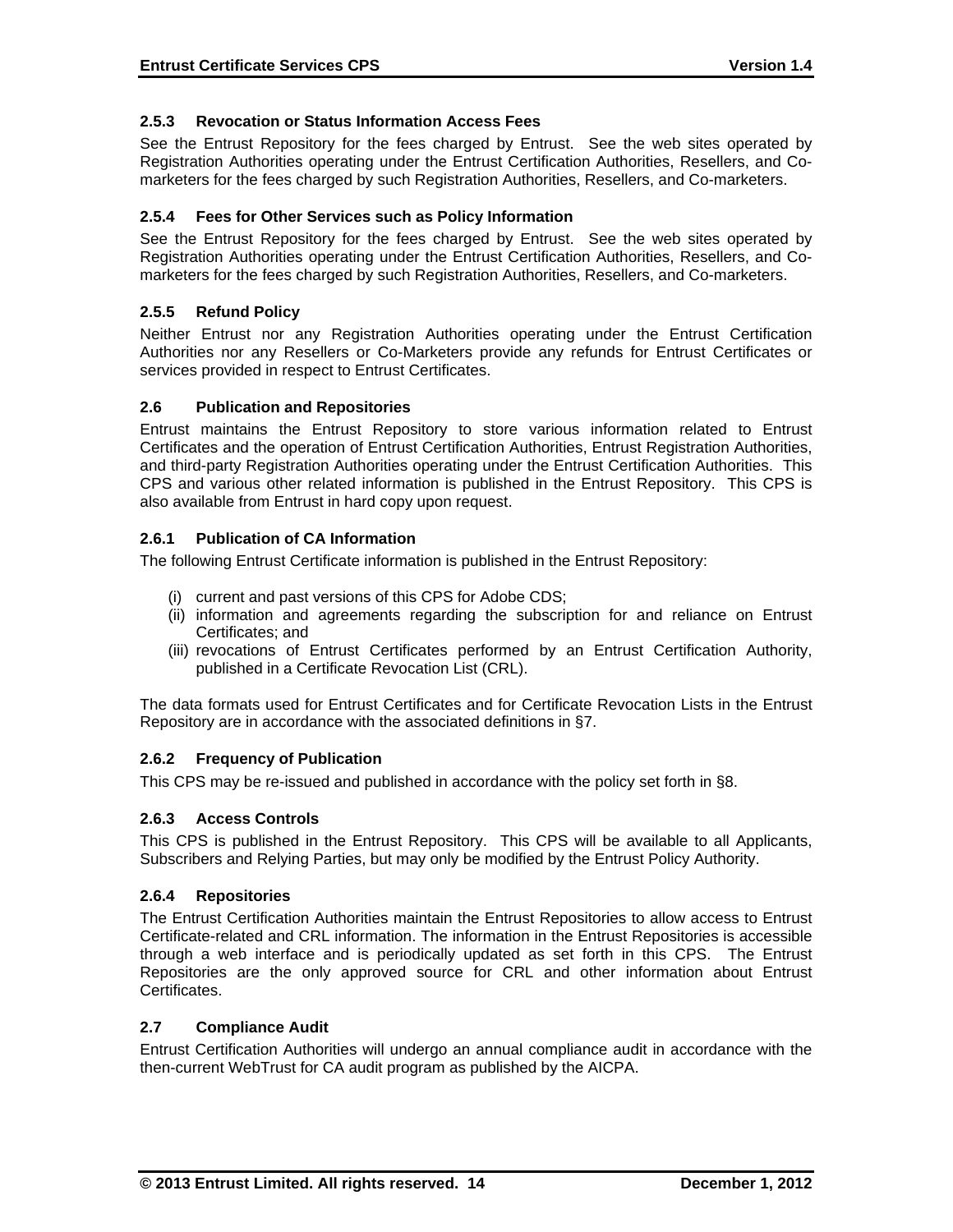# **2.7.1 Frequency of Entity Compliance Audit**

Entrust Certification Authorities, Entrust-operated Registration Authorities, and RAs operating under the Entrust Certification Authorities shall be audited once per calendar year for compliance with the practices and procedures set forth in this CPS. If the results of an audit report recommend remedial action, Entrust or the applicable RA shall initiate corrective action within thirty (30) days of receipt of such audit report.

# **2.7.2 Identity/Qualifications of Auditor**

The compliance audit of Entrust Certification Authorities shall be performed by a certified public accounting firm with a demonstrated competency in the evaluation of Certification Authorities and Registration Authorities and who is currently licensed to perform WebTrust for CA audits.

# **2.7.3 Auditor's Relationship to Audited Party**

The certified public accounting firm selected to perform the compliance audit for the Entrust Certification Authorities, Entrust-operated Registration Authorities, or independent third-party operated Registration Authorities under the Entrust Certification Authorities shall be independent from the entity being audited.

# **2.7.4 Topics Covered by Audit**

The compliance audit shall test compliance of Entrust Certification Authorities, Entrust-operated Registration Authorities, or independent third-party operated Registration Authorities under the Entrust Certification Authorities against the policies and procedures set forth in:

- i. this CPS for Adobe CDS; and
- ii. the WebTrust Program for Certification Authorities.

# **2.7.5 Actions Taken as a Result of Deficiency**

Upon receipt of a compliance audit that identifies any deficiencies, the audited Entrust Certification Authority, Entrust-operated Registration Authority, or independent third-party operated Registration Authority under an Entrust Certification Authority shall use commercially reasonable efforts to correct any such deficiencies in an expeditious manner.

# **2.7.6 Communication of Results**

The results of all compliance audits shall be communicated, in the case of Entrust Certification Authorities, to the Entrust Policy Authority, and, in the case of any Entrust-operated Registration Authorities under an Entrust Certification Authorities, to the Entrust Policy Authority, and in the case of third-party Registration Authorities operating under the Entrust CA, to the operational authority for such Registration Authority.

The results of the most recent compliance audit will be posted to the Repository.

# **2.8 Confidentiality**

Neither Entrust nor any RAs operating under the Entrust Certification Authorities, nor any Resellers or Co-Marketers shall disclose or sell Applicant or Subscriber names (or other information submitted by an Applicant or Subscriber when applying for an Entrust Certificate), except in accordance with this CPS, a Subscriber Agreement, or a Relying Party Agreement. Entrust and all RAs operating under the Entrust Certification Authorities, and all Resellers and Co-Marketers shall use a commercially reasonable degree of care to prevent such information from being used or disclosed for purposes other than those set forth in this CPS, a Subscriber Agreement, or a Relying Party Agreement. Notwithstanding the foregoing, Applicants and Subscribers acknowledge that some of the information supplied with an Entrust Certificate Application is incorporated into an Entrust Certificate and that Entrust and all RAs operating under the Entrust Certification Authorities, and all Resellers and Co-Marketers shall be entitled to make such information publicly available.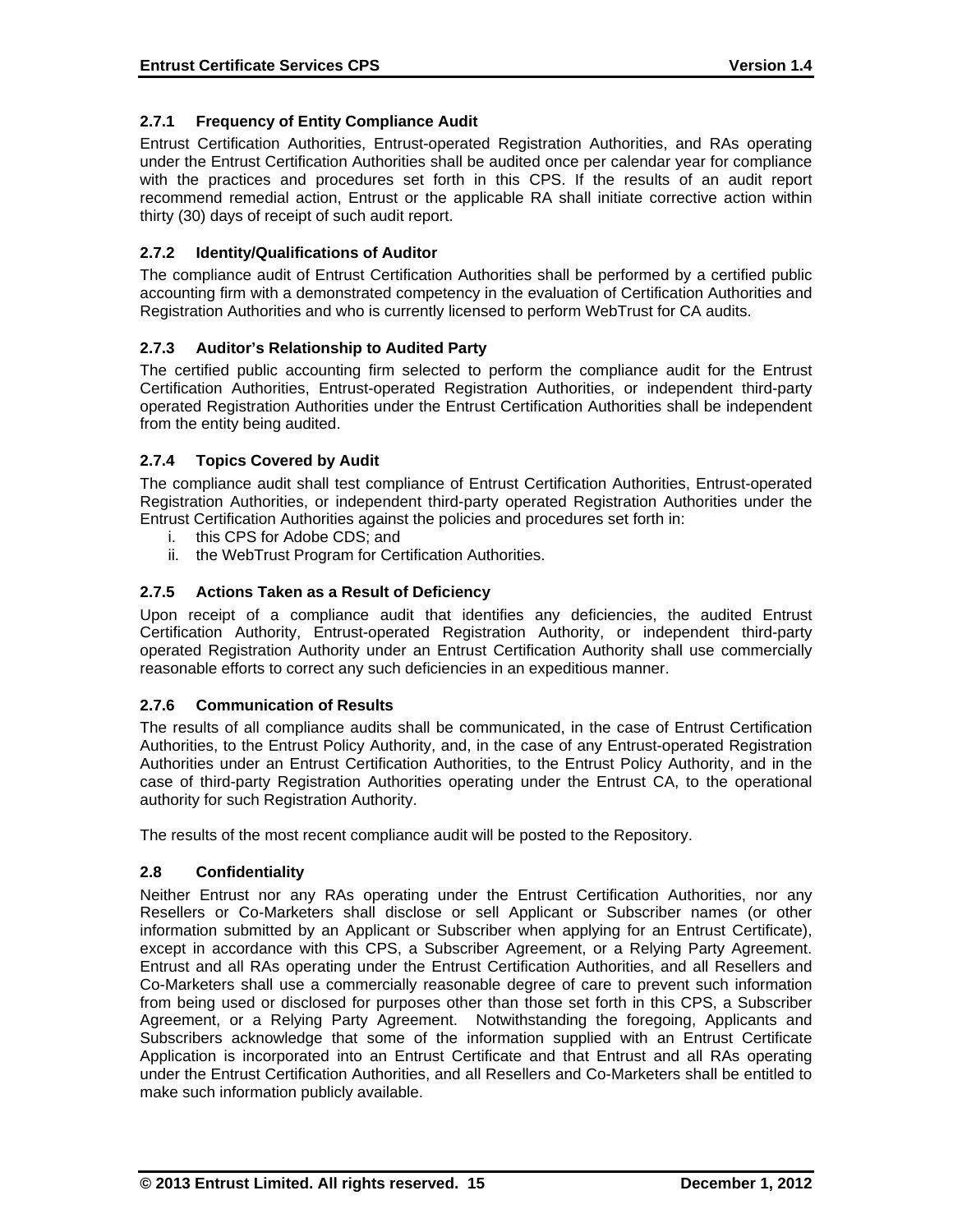# **2.8.1 Types of Information to be Kept Confidential**

Information that is supplied by Applicants, Subscribers, or Relying Parties for the subscription for, use of, or reliance upon an Entrust Certificate, and which is not included in the information described in §2.8.2 below, shall be considered to be confidential. Entrust and RAs under the Entrust Certification Authorities shall be entitled to disclose such information to any subcontractors or agents that are assisting Entrust in the verification of information supplied in Entrust Certificate Applications or that are assisting Entrust in the operation of the Entrust Certification Authorities or Entrust-operated Registration Authorities. Information considered to be confidential shall not be disclosed unless compelled pursuant to legal, judicial, or administrative proceedings, or otherwise required by law. Entrust and RAs under the Entrust Certification Authorities shall be entitled to disclose information that is considered to be confidential to legal and financial advisors assisting in connection with any such legal, judicial, administrative, or other proceedings required by law, and to potential acquirors, legal counsel, accountants, banks and financing sources and their advisors in connection with mergers, acquisitions, or reorganizations.

# **2.8.2 Types of Information not Considered Confidential**

Information that is included in an Entrust Certificate or a Certificate Revocation List shall not be considered confidential. Information contained in this CPS shall not be considered confidential. Without limiting the foregoing, information that (i) was or becomes known through no fault of Entrust, an RA under an Entrust Certification Authority, a Reseller, or a Co-marketer, (ii) was rightfully known or becomes rightfully known to Entrust, an RA under the Entrust Certification Authority, a Reseller, or a Co-marketer without confidential or proprietary restriction from a source other than the Subscriber, (iii) is independently developed by Entrust, an RA under an Entrust Certification Authority, a Reseller, or a Co-marketer, or (iv) is approved by a Subscriber for disclosure, shall not be considered confidential.

# **2.8.3 Disclosure of Certificate Revocation/Suspension Information**

If an Entrust Certificate is revoked by an Entrust Certification Authority, a serial number will be included in the Certificate Revocation List entry for the revoked Entrust Certificate.

# **2.8.4 Release to Law Enforcement Officials**

Entrust, RAs under an Entrust Certification Authority, Resellers, and Co-marketers shall have the right to release information that is considered to be confidential to law enforcement officials in compliance with applicable law.

# **2.8.5 Release as Part of Civil Discovery**

Entrust, RAs under an Entrust Certification Authority, Resellers, and Co-marketers may disclose information that is considered confidential during the course of any arbitration, litigation, or any other legal, judicial, or administrative proceeding relating to such information. Any such disclosures shall be permissible provided that Entrust, the RA, Reseller, or Co-marketer uses commercially reasonable efforts to obtain a court-entered protective order restricting the use and disclosure of any such information to the extent reasonably required for the purposes of such arbitration, litigation, or any other legal, judicial, or administrative proceeding.

# **2.8.6 Disclosure Upon Owner's Request**

Entrust, RAs under an Entrust Certification Authority, Resellers, and Co-marketers may disclose information provided to Entrust, such Registration Authority, Reseller or Co-marketer, by an Applicant, a Subscriber, or a Relying Party upon request of such Applicant, Subscriber, or Relying Party.

# **2.8.7 Other Information Release Circumstances**

No stipulation.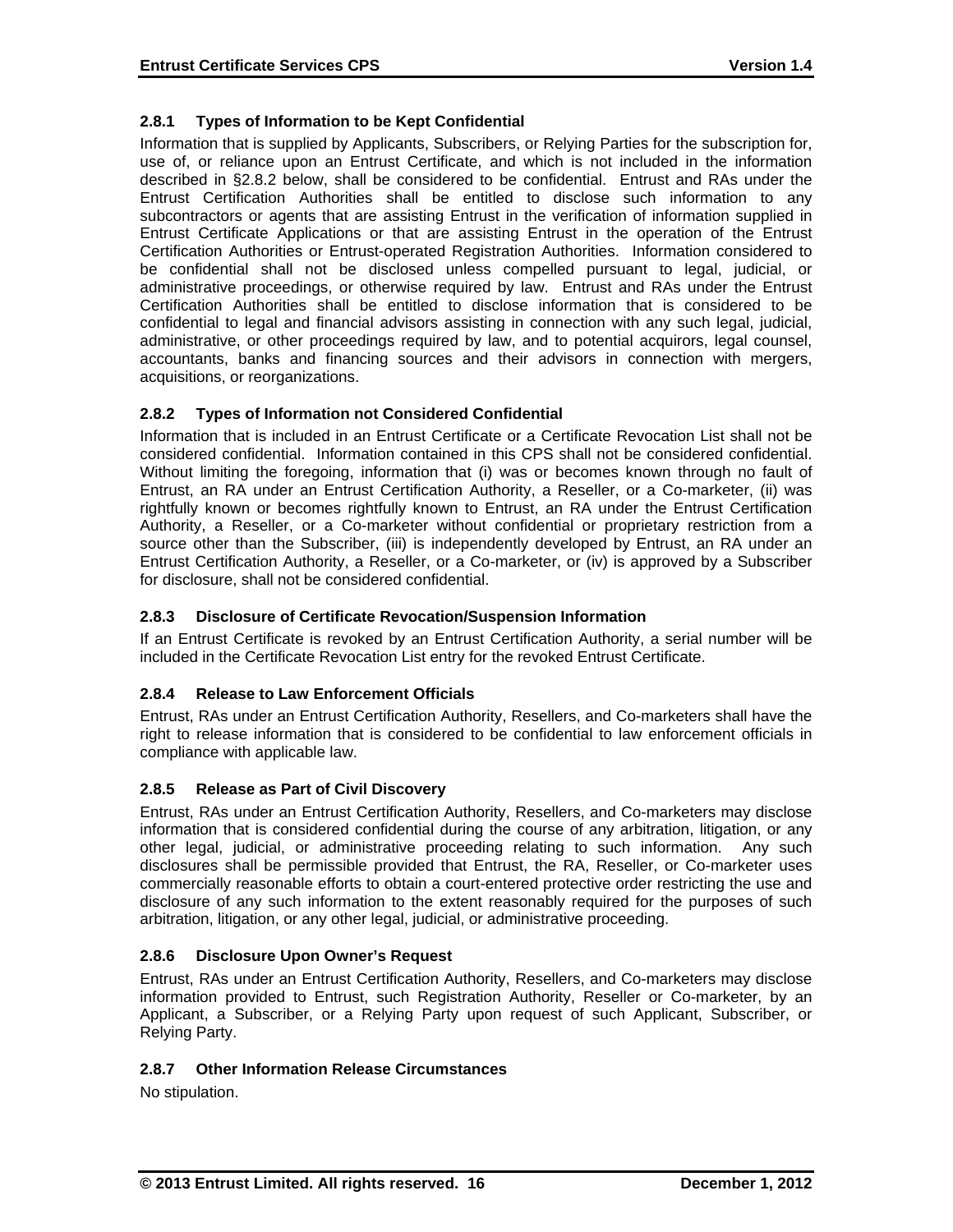# **2.9 Intellectual Property Rights**

Entrust retains all right, title, and interest (including all intellectual property rights), in, to and under all Entrust Certificates, except for any information that is supplied by an Applicant or a Subscriber and that is included in an Entrust Certificate, which information shall remain the property of the Applicant or Subscriber. All Applicants and Subscribers grant to Entrust and any Registration Authorities operating under the Entrust Certification Authorities a non-exclusive, worldwide, paid-up, royalty-free license to use, copy, modify, publicly display, and distribute such information, by any and all means and through any and all media whether now known or hereafter devised for the purposes contemplated under this CPS, the Subscriber's Subscriber Agreement, and any Relying Party Agreements. Entrust and any Registration Authorities operating under the Entrust Certification Authorities shall be entitled to transfer, convey, or assign this license in conjunction with any transfer, conveyance, or assignment as contemplated in §2.4.2.7. Entrust grants to Subscribers and Relying Parties a non-exclusive, non-transferable license to use, copy, and distribute Entrust Certificates, subject to such Entrust Certificates being used as contemplated under this CPS, the Subscriber's Subscriber Agreement, and any Relying Party Agreements, and further provided that such Entrust Certificates are reproduced fully and accurately and are not published in any publicly available database, repository, or directory without the express written permission of Entrust. Except as expressly set forth herein, no other right is or shall be deemed to be granted, whether by implication, estoppel, inference or otherwise. Subject to availability, Entrust may in its discretion make copies of one or more Cross Certificate(s) available to Subscribers for use solely with the Entrust Certificate issued to such Subscribers. Entrust retains all right, title, and interest (including all intellectual property rights), in, to and under the Cross Certificate(s).

Entrust grants permission to reproduce this CPS provided that (i) the copyright notice on the first page of this CPS is retained on any copies of this CPS, and (ii) this CPS is reproduced fully and accurately. Entrust retains all right, title, and interest (including all intellectual property rights), in, to and under this CPS.

In no event shall Entrust or an RA operating under the authority of the Entrust CA, or any Resellers or Co-marketers, or any subcontractors, distributors, agents, suppliers, employees, or directors of any of the foregoing be liable to any Applicants, Subscribers, or Relying Parties or any other third parties for any losses, costs, liabilities, expenses, damages, claims, or settlement amounts arising from or relating to claims of infringement, misappropriation, dilution, unfair competition, or any other violation of any patent, trademark, copyright, trade secret, or any other intellectual property or any other right of person, entity, or organization in any jurisdiction arising from or relating to any Entrust Certificate or arising from or relating to any services provided in relation to any Entrust Certificate.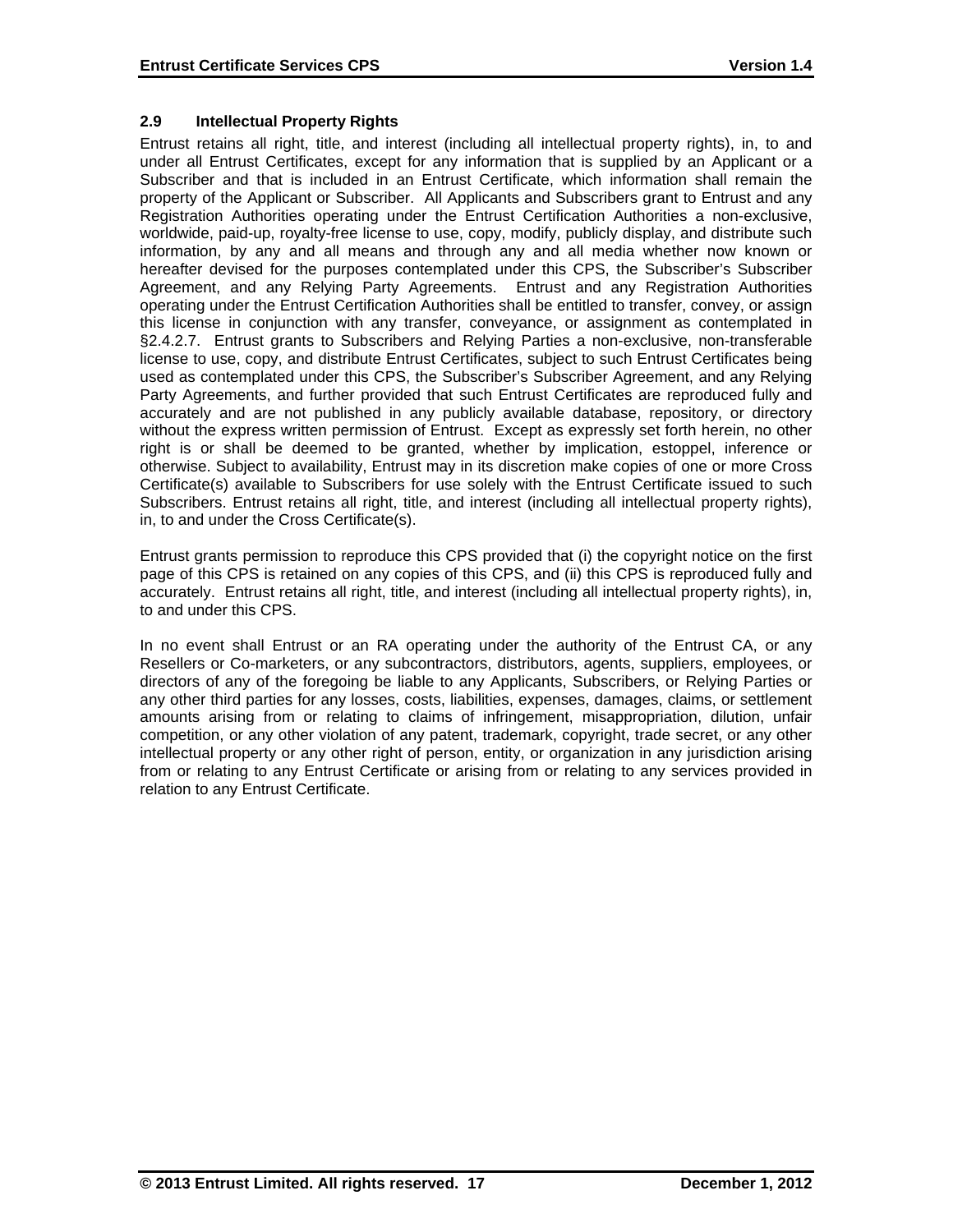# **3 Identification and Authentication**

# **3.1 Initial Registration**

Before issuing an Entrust Certificate, the Entrust Certification Authorities ensure that all Subject organization information in the Entrust Certificate conforms to the requirements of and has been verified in accordance with the procedures prescribed in this CPS and matches the information confirmed and documented by the Registration Authority pursuant to its verification processes.

# **3.1.1 Types of Names**

The Subject names in an Entrust Certificate comply with the X.501 Distinguished Name (DN) form. Entrust Certification Authorities shall use a single naming convention as set forth below. Each Entrust Certificate shall contain the following information:

- (i) "Country Name" (C) which is the two-letter ISO 3166 code for the country in which the Applicant is located;
- (ii) "Organization Name" (O) which is the name of the organization in the case of a corporation, partnership, or other entity. In the case of a sole proprietorship or an individual not associated with an organization, the organization name can be the name of the Applicant; and
- (iii) "Common Name" (CN) which may be an individual's name, an organization's name or the name of a specific role within an organization.

All attributes are as defined in ITU-T Recommendation X.521.

# **3.1.2 Need for Names to Be Meaningful**

Names used in Entrust Certificates must be meaningful in that they can be understood and used by Relying Parties and linked to a Subscriber, an Organization or a specific individual operating in a certain role.

# **3.1.3 Rules for Interpreting Various Name Forms**

Subject names for Entrust Certificates shall be interpreted as set forth in §3.1.1 and §3.1.2.

# **3.1.4 Uniqueness of Names**

Names shall be defined unambiguously for each Subject in an Entrust Repository. The Distinguished Name attribute will usually be unique to the subject to which it is issued. Each Entrust Certificate shall be issued a unique serial number within the name space of the issuing Entrust Certification Authority.

# **3.1.5 Name Claim Dispute Resolution Procedure**

The Subject names in Entrust Certificates are issued on a "first come, first served" basis. By accepting a Subject name for incorporation into an Entrust Certificate, a Registration Authority operating under the Entrust CA does not determine whether the use of such information infringes upon, misappropriates, dilutes, unfairly competes with, or otherwise violates any intellectual property right or any other rights of any person, entity, or organization. The Entrust Certification Authorities and any Registration Authorities operating under the Entrust Certification Authorities neither act as an arbitrator nor provide any dispute resolution between Subscribers or between Subscribers and third-party complainants in respect to the use of any information in an Entrust Certificate. This CPS does not bestow any procedural or substantive rights on any Subscriber or third-party complainant in respect to any information in an Entrust Certificate. Neither the Entrust Certification Authorities nor any Registration Authorities operating under the Entrust Certification Authorities shall in any way be precluded from seeking legal or equitable relief (including injunctive relief) in respect to any dispute between Subscribers or between Subscribers and thirdparty complainants or in respect to any dispute between Subscribers and an Entrust Certification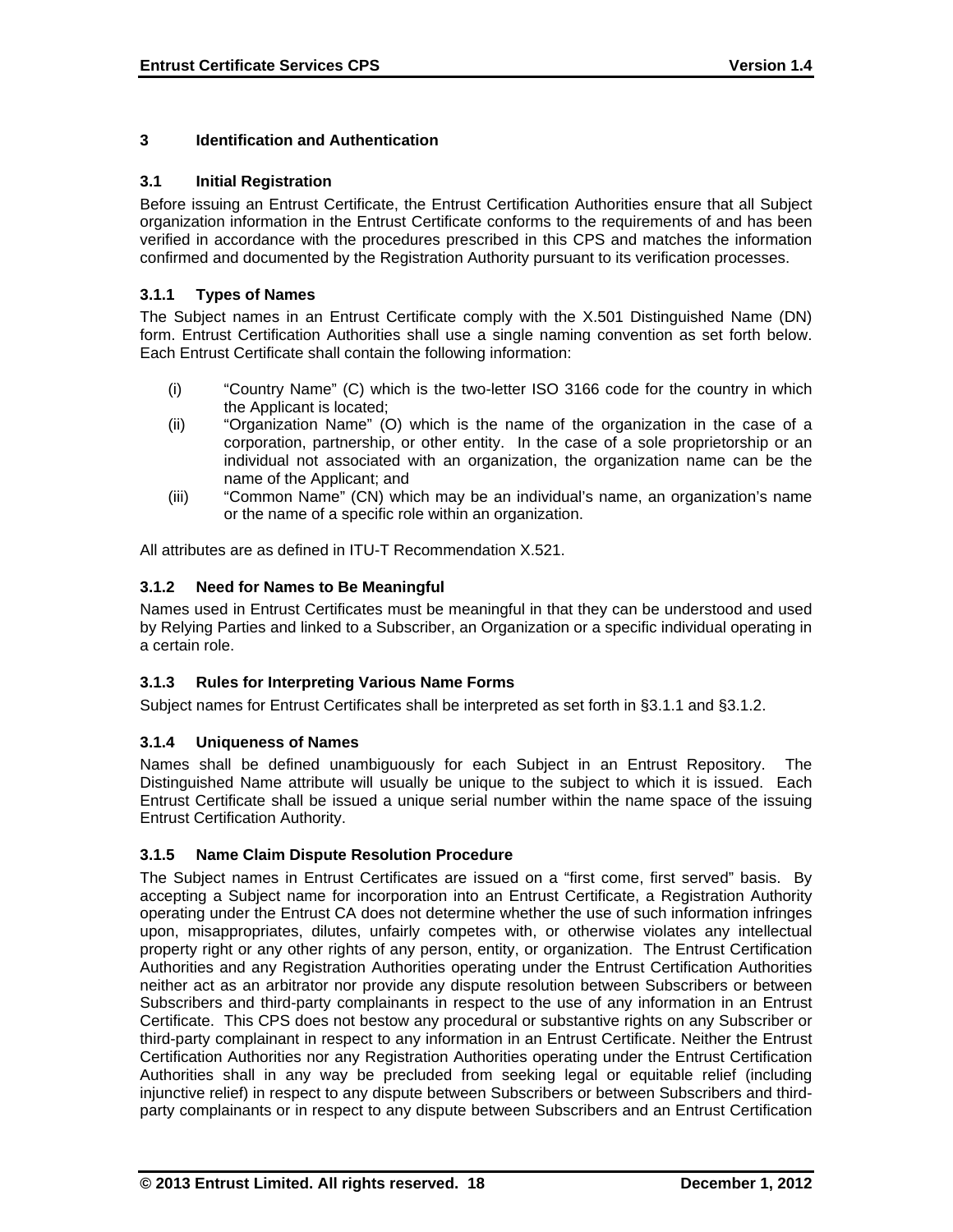Authority or a Registration Authority operating under the Entrust CA or between a third-party complainant and an Entrust Certification Authority or a Registration Authority operating under the Entrust CA arising out of any information in an Entrust Certificate. Entrust Certification Authorities and Registration Authorities operating under Entrust Certification Authorities shall respectively have the right to revoke and the right to request revocation of Entrust Certificate upon receipt of a properly authenticated order from an arbitrator or court of competent jurisdiction requiring the revocation of an Entrust Certificate.

# **3.1.6 Recognition, Authentication and Role of Trademarks**

An Entrust Certification Authority or a Registration Authority operating under the Entrust CA may, in certain circumstances, take action in respect to an Entrust Certificate containing information that possibly violates the trademark rights of a third-party complainant. In the event that a thirdparty complainant provides an Entrust Certification Authority or a Registration Authority operating under the Entrust CA with (i) a certified copy that is not more than three (3) months old of a trademark registration from the principal trademark office in any one of the United States, Canada, Japan, Australia or any of the member countries of the European Union, and further provided that such registration is still in full force and effect, and (ii) a copy of a prior written notice to the Subscriber of the Entrust Certificate in dispute, stating that the complainant believes that information in the Subscriber's Entrust Certificate violates the trademark rights of the complainant, and (iii) a representation by the complainant indicating the means of notice and basis for believing that such notice was received by the Subscriber of the Entrust Certificate in dispute, an Entrust Certification Authority or a Registration Authority operating under the Entrust CA may initiate the following actions. The Entrust Certification Authority or the Registration Authority operating under the Entrust CA may determine whether the issue date of the Subscriber's Entrust Certificate predates the registration date on the trademark registration provided by the complainant. If the date of issuance of the Subscriber's Certificate predates the trademark registration date, the Entrust Certification Authority or the Registration Authority operating under the Entrust Certification Authority will take no further action unless presented with an authenticated order from an arbitrator or court of competent jurisdiction. If the date of issuance of the Entrust Certificate is after the registration date on the trademark registration provided by the complainant, the Entrust Certification Authority or the Registration Authority operating under the Entrust Certification Authority shall request that the Subscriber provide a proof of ownership for the Subscriber's own corresponding trademark registration from the principal trademark office in any one of the United States, Canada, Japan, Australia or any of the member countries of the European Union. If the Subscriber can provide a certified copy, as set forth above, that predates or was issued on the same date as the complainant's trademark registration, the Entrust Certification Authority or the Registration Authority operating under the Entrust Certification Authority will take no further action unless presented with an authenticated order from an arbitrator or court of competent jurisdiction. If the Subscriber does not respond within ten (10) Business Days, or if the date on the certified copy of the trademark registration provided by the Subscriber postdates the certified copy of the trademark registration provided by the complainant, the Entrust Certification Authority and the Registration Authorities operating under that Entrust Certification Authority respectively may revoke or may request revocation of the disputed Entrust Certificate.

If a Subscriber files litigation against a complainant, or if a complainant files litigation against a Subscriber, and such litigation is related to any information in an issued Entrust Certificate, and if the party instigating the litigation provides an Entrust Certification Authority or a Registration Authority operating under the Entrust CA with a copy of the file-stamped complaint or statement of claim, the Entrust Certification Authority will maintain the current status of the Entrust Certificate or the Registration Authority operating under the Entrust Certification Authority will request that the Entrust Certification Authority maintain the current status of the Entrust Certificate, subject to any requirements to change the status of such Entrust Certificate otherwise provided or required under this CPS, a Subscriber Agreement, or any Relying Party Agreement. During any litigation, an Entrust Certification Authority will not revoke and a Registration Authority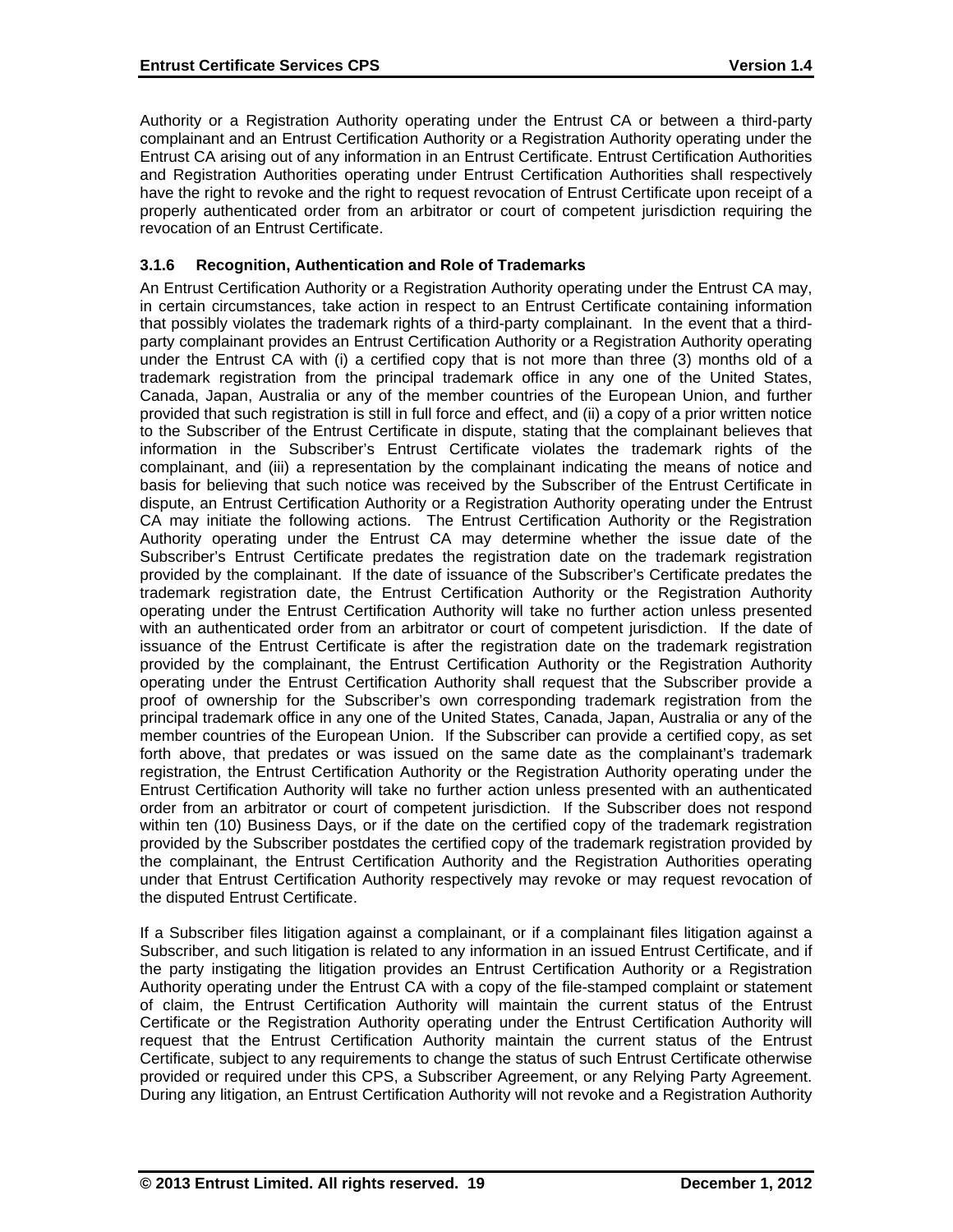operating under the Entrust CA will not request revocation of an Entrust Certificate that is in dispute unless ordered by an arbitrator or a court of competent jurisdiction or as otherwise provided or required under this CPS, a Subscriber Agreement, or any Relying Party Agreement. In the event of litigation as contemplated above, Entrust Certification Authorities and Registration Authorities operating under the Entrust Certification Authorities will comply with any directions by a court of competent jurisdiction in respect to an Entrust Certificate in dispute without the necessity of being named as a party to the litigation. If named as a party in any litigation in respect to an Entrust Certificate, Entrust and/or any third party operating a Registration Authority under an Entrust Certification Authority shall be entitled to take any action that it deems appropriate in responding to or defending such litigation. Any Subscriber or Relying Party that becomes involved in any litigation in respect to an Entrust Certificate shall remain subject to all of this CPS, the Subscriber's Subscriber Agreement, and the Relying Party's Relying Party Agreement.

Registration Authorities operating under the Entrust CA shall notify the Entrust Certification Authority of any disputes of which such Registration Authority is aware and which relate to any information contained in an Entrust Certificate whose issuance was requested by such Registration Authority.

# **3.1.7 Method to Prove Possession of Private Key**

Applicants generating their own private keys must prove possession of that private key by using it to sign a certificate request and providing that request to the Issuing CA. The Entrust Certification Authority will validate the signature using the Applicant's public key.

# **3.1.8 Authentication of Organizational Identity**

Authentication of the Organization Identity will apply to applicants requesting Entrust Certificate for use on behalf of an Organization.

An Organizational Representative will be required to submit an application including the following information:

- Organization Name, Address, City/Locality, State/Province and Country
- Organization Representative Name,
- Organization Representative Phone Number,
- Organization Representative E-mail Address

The Organization Representative must identify and authorize the individuals who will act as the Local Registration Authority on behalf of the Organization. The Local Registration Authority will be responsible for approving authorized applicants for Entrust Certificate.

Registration Authorities operating under the Entrust Certification Authorities shall perform a limited verification of any organizational identities that are submitted by an Applicant or Subscriber according to the requirements of this CPS. Registration Authorities operating under the Entrust Certification Authorities shall determine whether the organizational identity and address provided with an Entrust Certificate Application are consistent with information contained in third-party databases and/or governmental sources. An application for an Entrust Certificate shall only be approved if the organizational identity information provided can be confirmed to be consistent with the appropriate third-party databases and/or governmental sources.

# **3.1.9 Authentication of Individual Identity**

Authentication of the Individual Identity will apply to applicants requesting an Entrust Certificate for individual use and not associated with an Organization. Registration Authorities operating under the Entrust Certification Authorities shall perform a limited verification of any individual identities that are submitted by an Applicant or Subscriber according to the requirements of this CPS.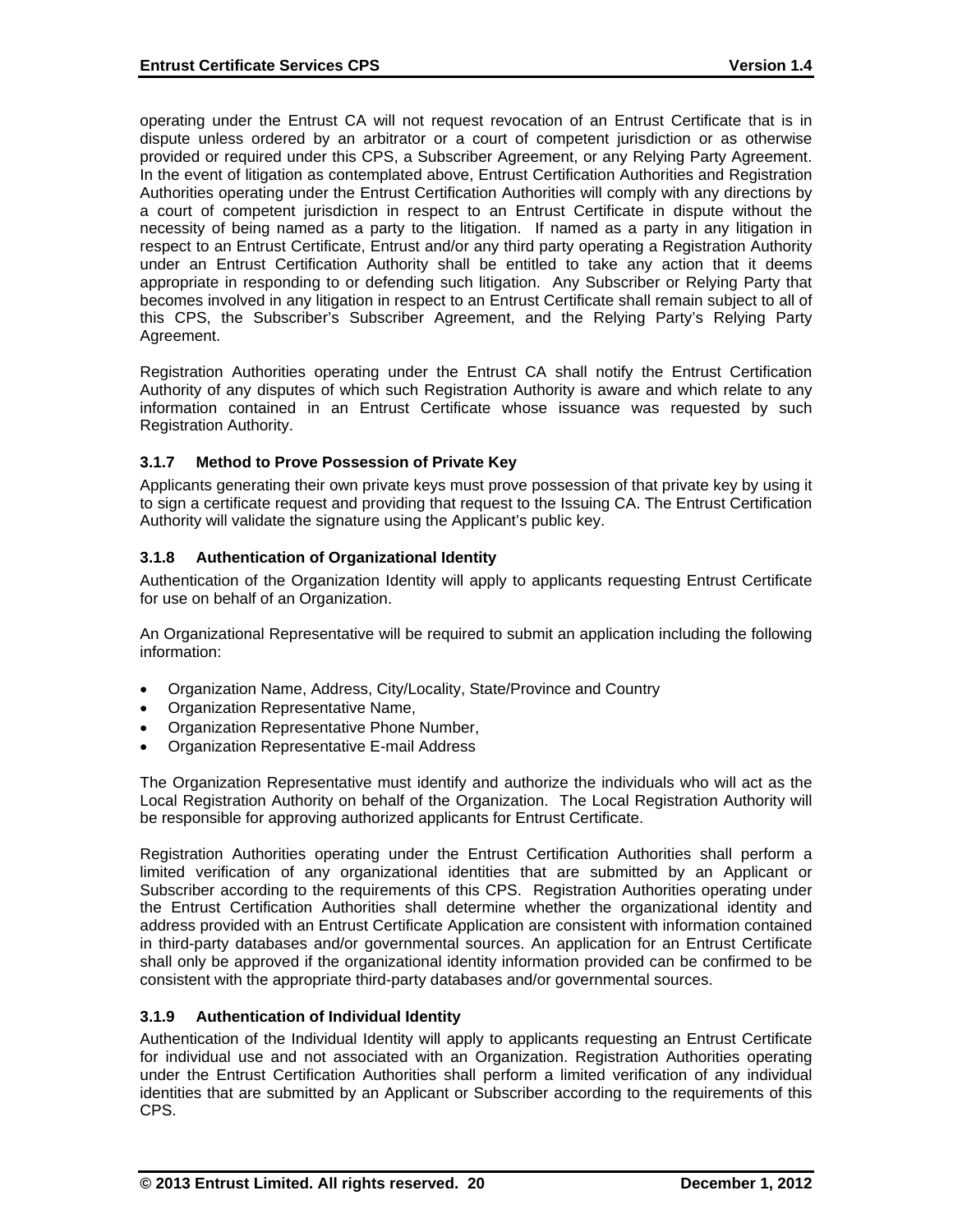An individual identity shall be verified by using a legible copy, which discernibly shows the Applicant's face, of at least one currently valid government-issued photo ID (passport, driver's license, military ID, national ID, or equivalent document type). The copy shall be inspected for any indication of alteration or falsification.

The Applicant's address shall be verified using a trusted form of identification such as a government ID, utility bill, or bank or credit card statement. The same government-issued ID that was used to verify the Applicant's name may be relied upon.

The request shall be verified by contacting the Applicant using a phone number that was provided from a third-party.

# **3.2 Routine Rekey**

Each Entrust Certificate shall contain a Certificate expiration date. Entrust does not renew Entrust Certificate, accordingly, if a Subscriber wishes to continue to use an Entrust Certificate beyond the expiry date for the current Entrust Certificate, the Subscriber must obtain a new Entrust Certificate and replace the Entrust Certificate that is about to expire. Subscribers shall be required to complete the initial application process, as described in §4.1, including generation of a new Key Pair and submission of the new Public Key Pair of this Key Pair with the Entrust Certificate Application.

The Registration Authority that processed the Subscriber's Entrust Certificate Application shall make a commercially reasonable effort to notify Subscribers of the pending expiration of their Entrust Certificate by sending an email to the technical contact listed in the corresponding Entrust Certificate Application. Upon expiration of an Entrust Certificate, the Subscriber shall immediately cease using such Entrust Certificate and shall destroy the Private Key corresponding to the Public Key contained in the Subscriber's Entrust Certificate in accordance with §6.2.9.

# **3.3 Rekey After Revocation**

Entrust Certification Authorities and Registration Authorities operating under Entrust Certification Authorities do not renew Entrust Certificate that have been revoked. If a Subscriber wishes to use an Entrust Certificate after revocation, the Subscriber must apply for a new Entrust Certificate and replace the Entrust Certificate that has been revoked. In order to obtain another Entrust Certificate, the Subscriber shall be required to complete the initial application process, as described in §4.1. Upon revocation of an Entrust Certificate, the Subscriber shall immediately cease using such Entrust Certificate.

# **3.4 Revocation Request**

A Subscriber may request revocation of their Entrust Certificate at any time provided that the Subscriber can validate to the Registration Authority that processed the Subscriber's Entrust Certificate Application that the Subscriber is the person, organization, or entity to whom the Entrust Certificate was issued. The Registration Authority shall authenticate a request from a Subscriber for revocation of their Entrust Certificate by requiring the pass phrase submitted by the Subscriber with the Entrust Certificate Application and/or some subset of the information provided by the Subscriber with the Entrust Certificate Application. Upon receipt and confirmation of such information, the Registration Authority shall then process the revocation request as stipulated in §4.4.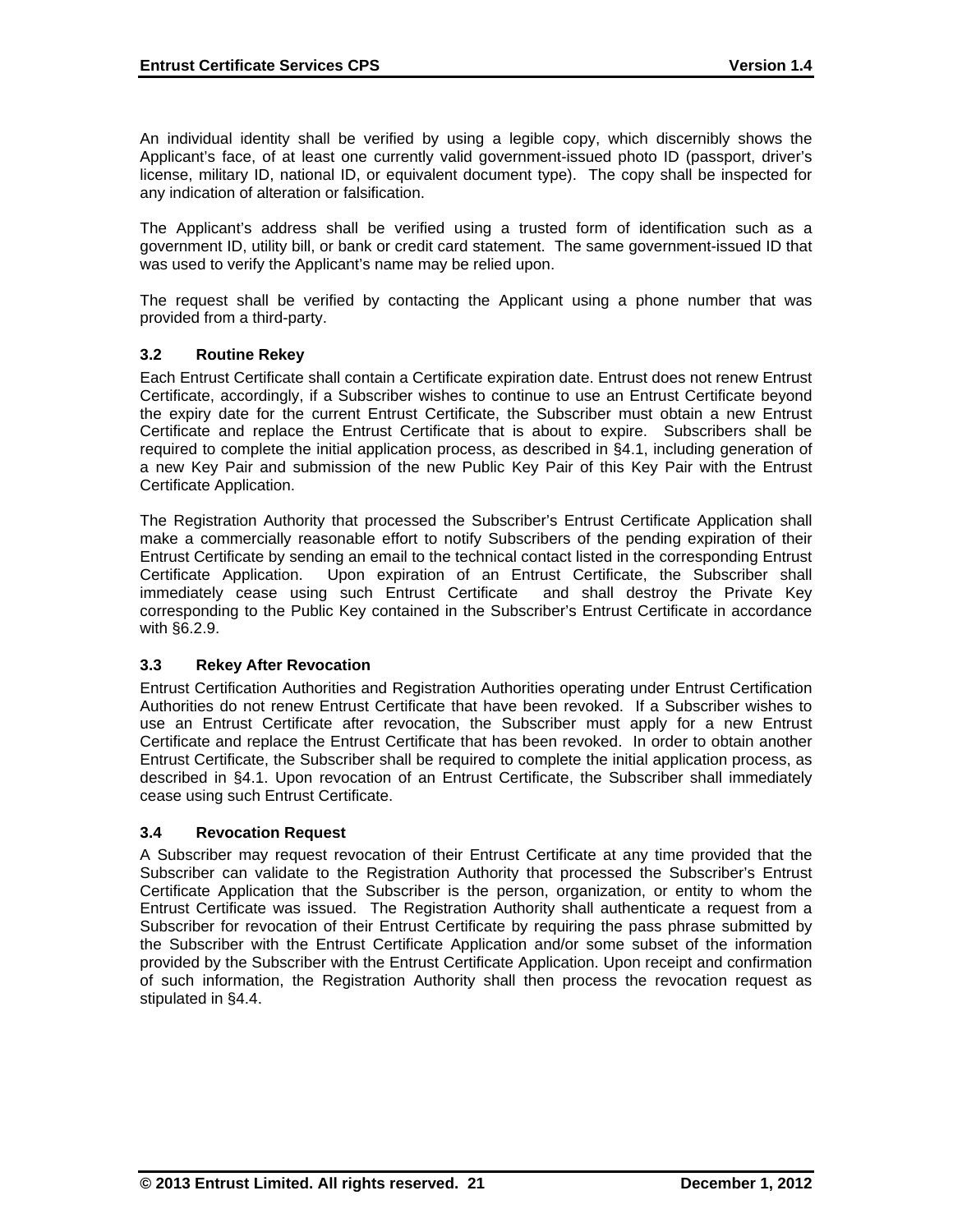# **4 Operational Requirements**

# **4.1 Certificate Application**

To obtain an Entrust Certificate, an Applicant must:

- (i) generate a secure and cryptographically sound Key Pair on a cryptographic device that meets or exceeds FIPS-140 Level 2 certification standards,
- (ii) agree to all of this CPS and the Subscriber Agreement, and
- (iii) complete and submit an Entrust Certificate Application, providing all information requested by an Entrust-operated Registration Authority or by an RA under an Entrust Certification Authority (a "Registration Authority") without any errors, misrepresentation, or omissions.

Upon an Applicant's completion of the Entrust Certificate Application and acceptance of this CPS and the Subscriber Agreement, an Entrust-operated Registration Authority or a RA operating under the Entrust CA shall follow the procedures described in §3.1.8 and §3.1.9 to perform a limited verification of the information contained in the Entrust Certificate Application. If the verification performed by a Registration Authority is successful, the Registration Authority may, in its sole discretion, request the issuance to the Applicant of an Entrust Certificate from an Entrust Certification Authority. If a Registration Authority refuses to request the issuance of an Entrust Certificate, the Registration Authority shall (i) use commercially reasonable efforts to notify the Applicant by email of any reasons for refusal, and (ii) promptly refund any amounts that have been paid in connection with the Entrust Certificate Application.

In the event of successful verification of an Entrust Certificate Application, the Registration Authority shall submit a request to an Entrust Certification Authority for the issuance of an Entrust Certificate and shall notify the Applicant by email once an Entrust Certificate has been issued by the Entrust Certification Authority.

# **4.2 Certificate Issuance**

After performing limited verification of the information provided by an Applicant with an Entrust Certificate Application according to the requirements of this CPS, a Registration Authority operating under the Entrust CA may request that an Entrust Certification Authority issue an Entrust Certificate. Upon receipt of a request from a Registration Authority operating under the Entrust CA, the Entrust Certification Authority may generate and digitally sign an Entrust Certificate in accordance with the Certificate profile described in §7.

Upon issuance of an Entrust Certificate, neither Entrust nor RA operating under the authority of the Entrust CA, nor any Resellers or Co-marketers, or any subcontractors, distributors, agents, suppliers, employees, or directors of any of the foregoing shall have any obligation to perform any ongoing monitoring, investigation, or verification of the information provided in an Entrust Certificate Application.

# **4.2.1 Circumstances for Certificate Renewal**

In accordance with the Subscription Agreement, Entrust Certification Authorities or Registration Authorities will provide a certificate lifecycle monitoring service which will support certificate renewal.

# **4.2.2 Who May Request Renewal**

Subscribers or Subscriber agents may request renewal of Entrust Certificates.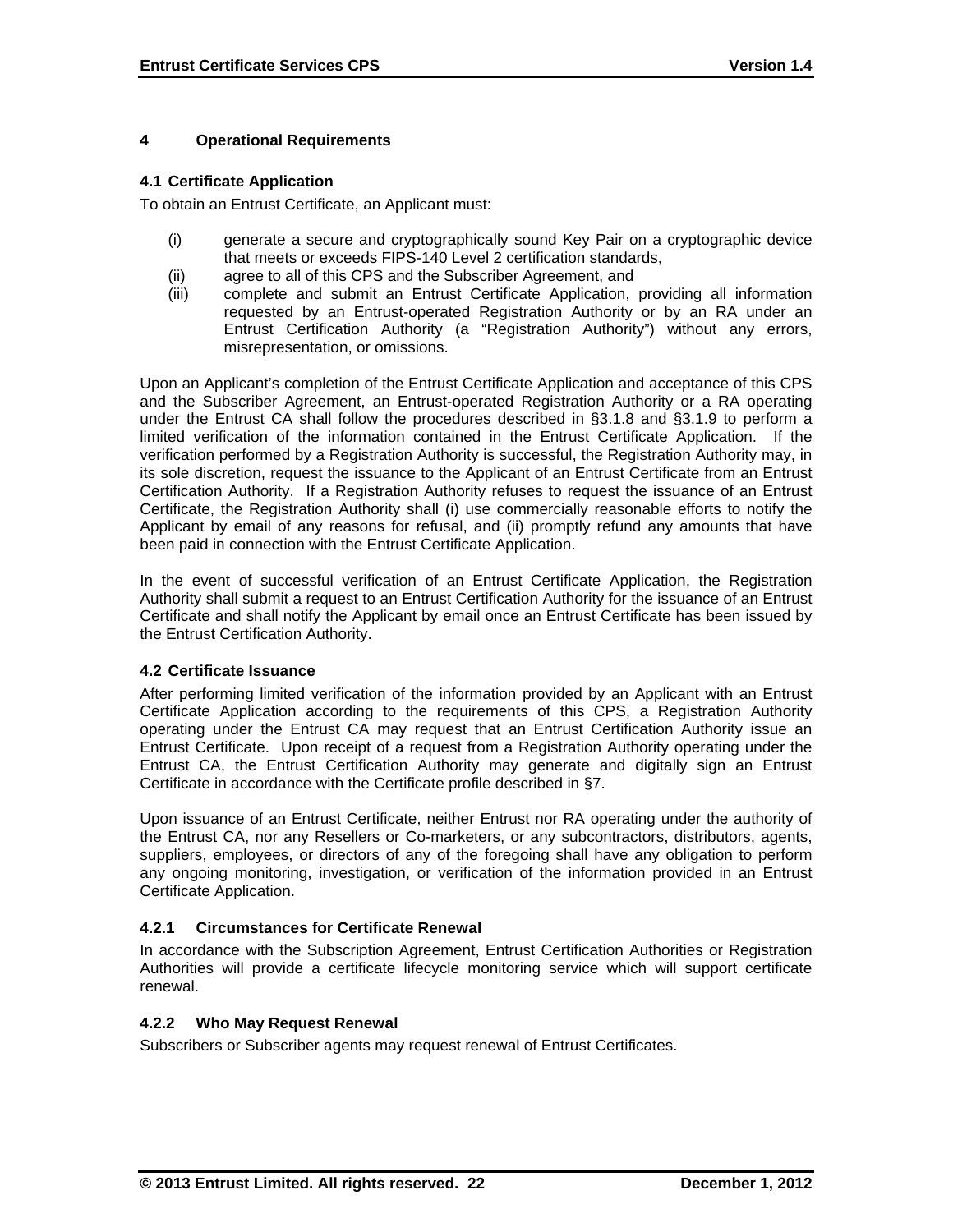# **4.2.3 Processing Certificate Renewal Requests**

Entrust Certification Authorities or Registration Authorities will process certificate renewal requests with validated verification data. Verification data which was validated within the last thirty-nine months may be used.

Entrust Certificates may be reissued using the previously accepted Public Key, if the Public Key meets the key size requirements of §6.1.5.

# **4.2.4 Notification of New Certificate Issuance to Subscriber**

Entrust Certification Authorities or Registration Authorities will provide Entrust Certificate renewal notification to the Subscriber or Subscriber agents through an Internet link or by email.

Subscribers or Subscriber agents may request that email renewal notices are not sent for their expiring Entrust Certificates.

#### **4.2.5 Conduct Constituting Acceptance of a Renewal Certificate**

No stipulation.

#### **4.2.6 Publication of the Renewal Certificate by the CA**

Entrust Certification Authorities or Registration Authorities will provide the Subscriber with an Entrust Certificate through an Internet link.

#### **4.2.7 Notification of Certificate Issuance by the CA to Other Entities**

No stipulation.

#### **4.3 Certificate Acceptance**

The Applicant shall review and verify the accuracy of the contents of the Entrust Certificate. If the contents of the Entrust Certificate are inaccurate, the Applicant shall immediately advise the Registration Authority; otherwise the Entrust Certificate shall be deemed to be accepted. The Entrust Certificate shall also be deemed to be accepted by the Applicant upon first use.

# **4.4 Certificate Suspension and Revocation**

An Entrust Certification Authority shall revoke an Entrust Certificate after receiving a valid revocation request from a Registration Authority operating under such Entrust Certification Authority. A Registration Authority operating under the Entrust CA shall be entitled to request and may request that an Entrust Certification Authority revoke an Entrust Certificate after such Registration Authority receives a valid revocation request from the Subscriber for such Entrust Certificate. A Registration Authority operating under the Entrust CA shall be entitled to request and shall request that an Entrust Certification Authority revoke an Entrust Certificate if such Registration Authority becomes aware of the occurrence of any event that would require a Subscriber to cease to use such Entrust Certificate.

Entrust Certification Authorities do not allow the suspension of Entrust Certificates.

#### **4.4.1 Circumstances for Revocation**

An Entrust Certification Authority shall be entitled to revoke and may revoke, and a Registration Authority operating under the Entrust CA shall be entitled to request revocation of and shall request revocation of, a Subscriber's Entrust Certificate if such Entrust Certification Authority or Registration Authority has knowledge of or a reasonable basis for believing that of any of the following events have occurred:

(i) receipt of a revocation request from the Adobe Policy Authority;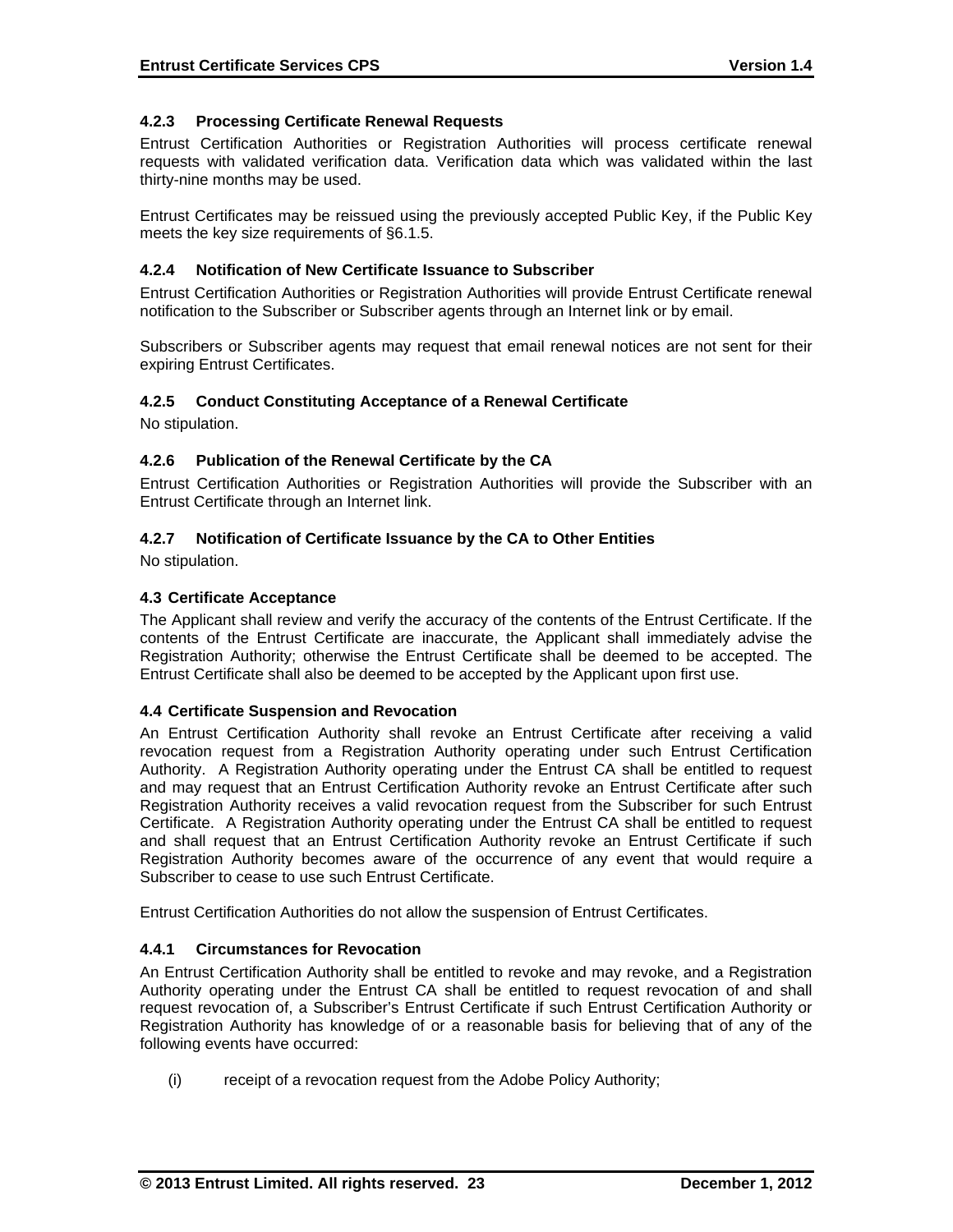- (ii) Compromise of such Entrust Certification Authority's Private Key or Compromise of a superior Certification Authority's Private Key;
- (iii) breach by the Subscriber of any of the terms of this CPS or the Subscriber's Subscriber Agreement;
- (iv) any change in the information contained in an Entrust Certificate issued to a Subscriber;
- (v) non-payment of any Entrust Certificate fees or service fees;
- (vi) a determination that an Entrust Certificate was not issued in accordance with the requirements of this CPS or the Subscriber's Subscriber Agreement;
- (vii) the Entrust Certification Authority receives notice or otherwise become aware that a Subscriber has been added as a denied party or prohibited person to a blacklist, or is operating from a prohibited destination under the laws of the Entrust Certification Authority's jurisdiction of operation as described in §2.4;
- (viii) the Entrust Certification Authority ceases operations for any reason or the Entrust Certification Authority's right to issue Entrust Certificate expires or is revoked or terminated and the Entrust Certification Authority has not arranged for another Certification Authority to provide revocation support for the Entrust Certificate; or
- (ix) any other reason that may be reasonably expected to affect the integrity, security, or trustworthiness of an Entrust Certificate or an Entrust Certification Authority.

A Subscriber shall request revocation of their Entrust Certificate if the Subscriber has a suspicion or knowledge of or a reasonable basis for believing that of any of the following events have occurred:

- (i) Compromise of the Subscriber's Private Key;
- (ii) knowledge that the original Entrust Certificate request was not authorized and such authorization will not be retroactively granted;
- (iii) change in the information contained in the Subscriber's Entrust Certificate;
- (iv) change in circumstances that causes the information contained in Subscriber's Entrust Certificate to become inaccurate, incomplete, or misleading.

Such revocation request shall be submitted by the Subscriber to the Registration Authority that processed the Subscriber's Entrust Certificate Application. If a Subscriber's Entrust Certificate is revoked for any reason, the Registration Authority that processed the Subscriber's Entrust Certificate Application shall make a commercially reasonable effort to notify such Subscriber by sending an email to the technical and security contacts listed in the Entrust Certificate Application. Revocation of an Entrust Certificate shall not affect any of the Subscriber's contractual obligations under this CPS, the Subscriber's Subscriber Agreement, or any Relying Party Agreements.

# **4.4.2 Who Can Request Revocation**

A Subscriber may request revocation of their Entrust Certificate at any time for any reason. If a Subscriber requests revocation of their Entrust Certificate, the Subscriber must be able to validate themselves as set forth in §3.4 to the Registration Authority that processed the Subscriber's Entrust Certificate Application. The Entrust Certification Authorities shall not be required to revoke and the Registration Authorities operating under the Entrust Certification Authorities shall not be required to request revocation of an Entrust Certificate until a Subscriber can properly validate themselves as set forth in §3.4 and §4.4.3. An Entrust Certification Authority shall be entitled to revoke and shall revoke, and a Registration Authority operating under the Entrust CA shall be entitled to request revocation of and shall request revocation of, a Subscriber's Entrust Certificate at any time for any of the reasons set forth in §4.4.1. An Entrust Certification Authority shall be entitled to revoke and shall revoke a Subscriber's Entrust Certificate upon receipt of a revocation request from an authorized representative of the Adobe Policy Authority.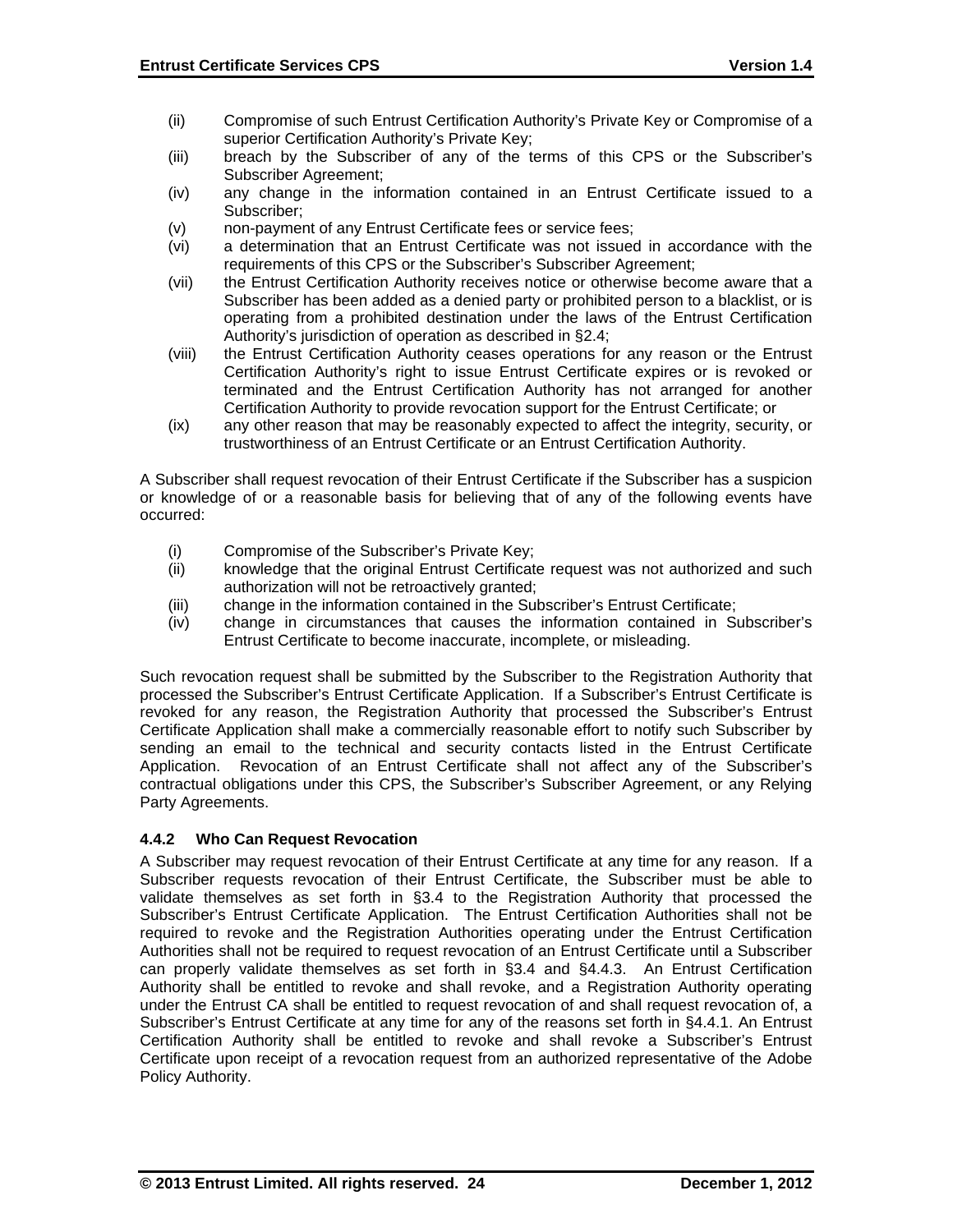# **4.4.3 Procedure for Revocation Request**

A Registration Authority operating under the Entrust CA shall authenticate a request by a Subscriber for revocation of their Entrust Certificate by requiring (i) a subset of the information provided by the Subscriber with the Subscriber's Entrust Certificate Application that would allow a reasonable person to determine that the requester is the Subscriber, or (ii) the pass phrase submitted by the Subscriber with the Subscriber's Entrust Certificate Application or (iii) verification by a contact at the Subscriber. Upon receipt and confirmation of such information, the Registration Authority shall send a revocation request to the Entrust Certification Authority that issued such Entrust Certificate. The Entrust Certification Authority shall post the serial number of the revoked Entrust Certificate to a CRL in an Entrust Repository within one (1) business day of receiving such revocation request. For Certificate revocation that is not initiated by the Subscriber, the Registration Authority that requested revocation of the Subscriber's Entrust Certificate shall make a commercially reasonable effort to notify the Subscriber by sending an email to the applicable contacts specified in the Subscriber's Entrust Certificate Application.

#### **4.4.4 Revocation Request Grace Period**

In the case of Private Key Compromise, or suspected Private Key Compromise, a Subscriber shall request revocation of the corresponding Entrust Certificate immediately upon detection of the Compromise or suspected Compromise. Revocation requests for other required reasons shall be made as soon as reasonably practicable.

# **4.4.5 Circumstances for Suspension**

Entrust Certification Authorities do not suspend Entrust Certificates.

#### **4.4.6 Who Can Request Suspension**

Entrust Certification Authorities do not suspend Entrust Certificates.

# **4.4.7 Procedure for Suspension Request**

Entrust Certification Authorities do not suspend Entrust Certificates.

#### **4.4.8 Limits on Suspension Period**

Entrust Certification Authorities do not suspend Entrust Certificates.

#### **4.4.9 CRL Issuance Frequency**

Entrust Certification Authorities shall issue CRLs for Entrust Certificates issued to end entities at least once every seven days.

# **4.4.10 CRL Checking Requirements**

A Relying Party shall check whether the Entrust Certificate that the Relying Party wishes to rely on has been revoked. A Relying Party shall check the Certificate Revocation Lists maintained in the appropriate Repository or perform an on-line revocation status check using OCSP at least once every 24 hours to determine whether the Entrust Certificate that the Relying Party wishes to rely on has been revoked. In no event shall Adobe, Entrust, or any RAs operating under the Entrust CA, or any Resellers or Co-marketers, or any subcontractors, distributors, agents, suppliers, employees, or directors of any of the foregoing be liable for any damages whatsoever due to (i) the failure of a Relying Party to check for revocation or expiration of an Entrust Certificate, or (ii) any reliance by a Relying Party on an Entrust Certificate that has been revoked or that has expired.

# **4.4.11 On-line Revocation/Status Checking Availability**

On-line revocation/status checking of certificates is available on a continuous basis by CRL and On-line Certificate Status Protocol (OCSP).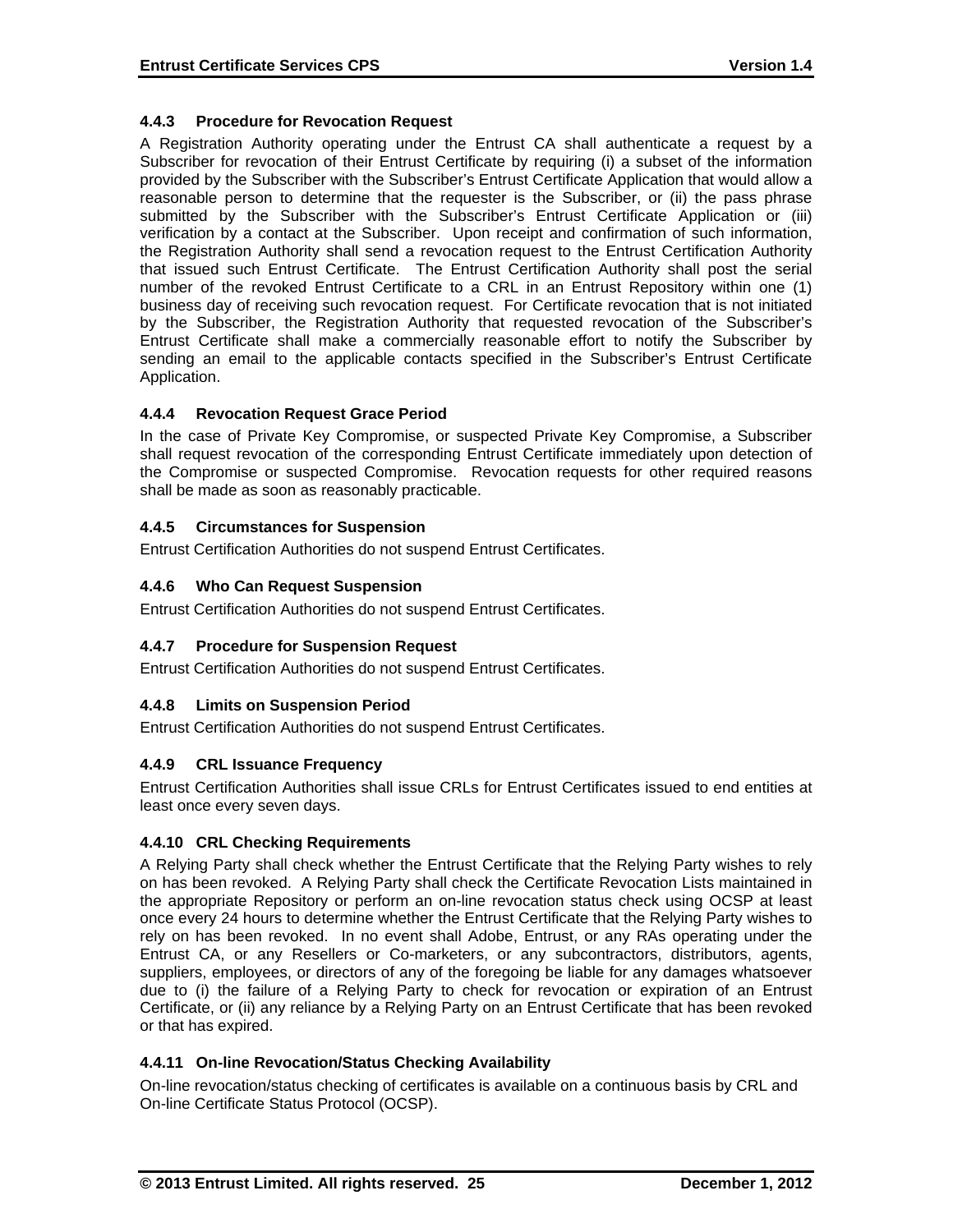Entrust Certification Authorities shall sign and make available OCSP responses for Entrust Certificates issued to end entities at least once every four days. OCSP responses will have a maximum expiration time of ten days.

The on-line location of the CRL and the OCSP responses are included in the Entrust Certificate to support software applications that perform automatic certificate status checking. A Relying Party can also check certificate revocation status directly with the Repository at www.entrust.net.

#### **4.4.12 On-line Revocation Checking Requirements**

Refer to §4.4.10.

# **4.4.13 Other Forms of Revocation Advertisements Available**

No stipulation.

# **4.4.14 Checking Requirements For Other Forms of Revocation Advertisements**

No stipulation.

#### **4.4.15 Special Requirements Re Key Compromise**

If a Subscriber suspects or knows that the Private Key corresponding to the Public Key contained in the Subscriber's Entrust Certificate has been Compromised, the Subscriber shall immediately notify the Registration Authority that processed the Subscriber's Entrust Certificate Application, using the procedures set forth in §4.4.3, of such suspected or actual Compromise. The Subscriber shall immediately stop using such Entrust Certificate and shall destroy the Private Key corresponding to the Public Key contained in the Subscriber's Entrust Certificate in accordance with §6.2.9. The Subscriber shall be responsible for investigating the circumstances of such Compromise or suspected Compromise and for notifying any Relying Parties that may have been affected by such Compromise or suspected Compromise.

#### **4.4.16 Time Stamp Server**

All digital signatures created by Entrust Certificates will include a trusted time stamp issued from an RFC 3161 compliant Time Stamp Authority (TSA) server. The TSA certificate is issued by the Entrust Certification Authority for Adobe CDS which issued the Entrust Certificate used to apply the digital signature.

#### **4.5 Security Audit Procedures**

#### **4.5.1 Types of Event Recorded**

Significant security events in the Entrust Certification Authorities are automatically time-stamped and recorded as audit logs in audit trail files.

The Entrust Certification Authorities and all Registration Authorities operating under the Entrust CA record in detail every action taken to process an Entrust Certificate Request and to issue an Entrust Certificate, including all information generated or received in connection with an Entrust Certificate Request, and every action taken to process the Request, including time, date, and personnel involved in the action.

The foregoing record requirements include, but are not limited to, an obligation to record the following events:

- (i) Entrust Certification Authority key lifecycle management events, including:
	- a. Key generation, backup, storage, recovery, archival, and destruction; and
		- b. Cryptographic device lifecycle management events.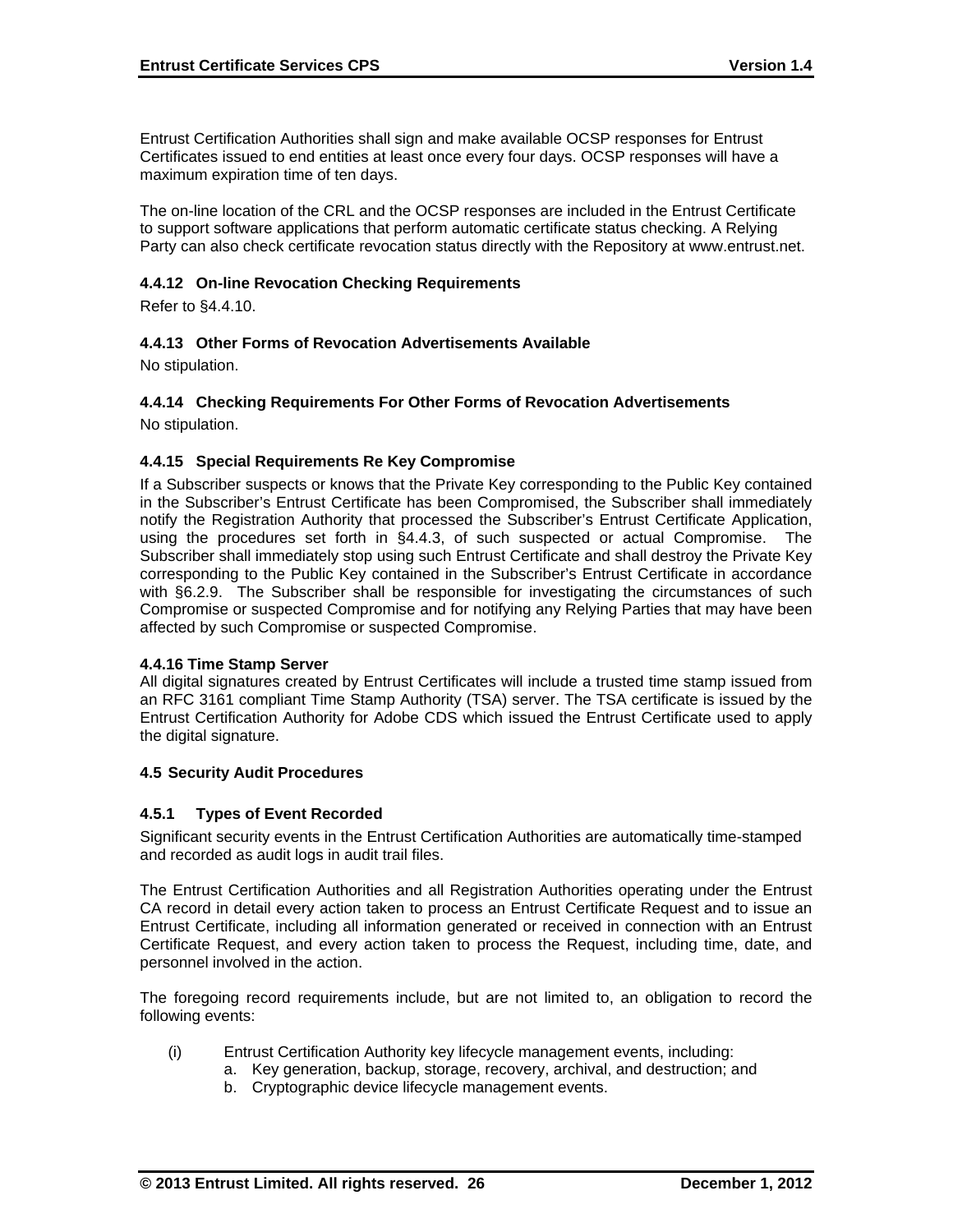- (ii) Entrust Certification Authority and Entrust Certificate lifecycle management events, including:
	- a. Certificate Requests, renewal and re-key requests, and revocation;
	- b. All verification activities required by this CPS;
	- c. Date, time, phone number used, persons spoken to, and end results of verification telephone calls;
	- d. Acceptance and rejection of Certificate Requests;
	- e. Issuance of Entrust Certificate; and
	- f. Generation of Certificate Revocation Lists (CRLs) and OCSP messages.
- (iii) Security events, including:
	- a. Successful and unsuccessful PKI system access attempts;
	- b. PKI and security system actions performed;
	- c. Security profile changes;
	- d. System crashes, hardware failures, and other anomalies;
	- e. Firewall and router activities; and
	- f. Entries to and exits from the Entrust Certification Authority facility.
- (iv) Log entries include the following elements:
	- a. Date and time of entry;
		- b. Identity of the person making the journal entry; and
		- c. Description of entry.

The time for the Entrust Certification Authorities computer systems is synchronized with the service provided by the National Research Council Canada.

# **4.5.2 Frequency of Processing Log**

The audit trail files are processed (reviewed for policy violations or other significant events) on a regular basis.

# **4.5.3 Retention Period for Audit Log**

Audit logs are maintained for a minimum of 7 years.

#### **4.5.4 Protection of Audit Log**

The audit log is stored in operating system flat files. Each audit log file consists of an audit header that contains information about the audits in the file and list of events. A Message Authentication Code (MAC) is created for each of the audit events and the audit header. Each audit log file has a different key used to generate the MAC. The CA key is used to protect the audit key, which is stored in the audit header.

#### **4.5.5 Audit Log Backup Procedures**

Audit trail files are regularly backed up and sent offsite for storage in a secure archive facility

#### **4.5.6 Audit Collection System**

No stipulation.

# **4.5.7 Notification to Event-Causing Subject**

No stipulation.

#### **4.5.8 Vulnerability Assessments**

The Entrust Certification Authority monitors anomalies and attempts to violate the integrity of the system, including the equipment, its physical location, and its personnel.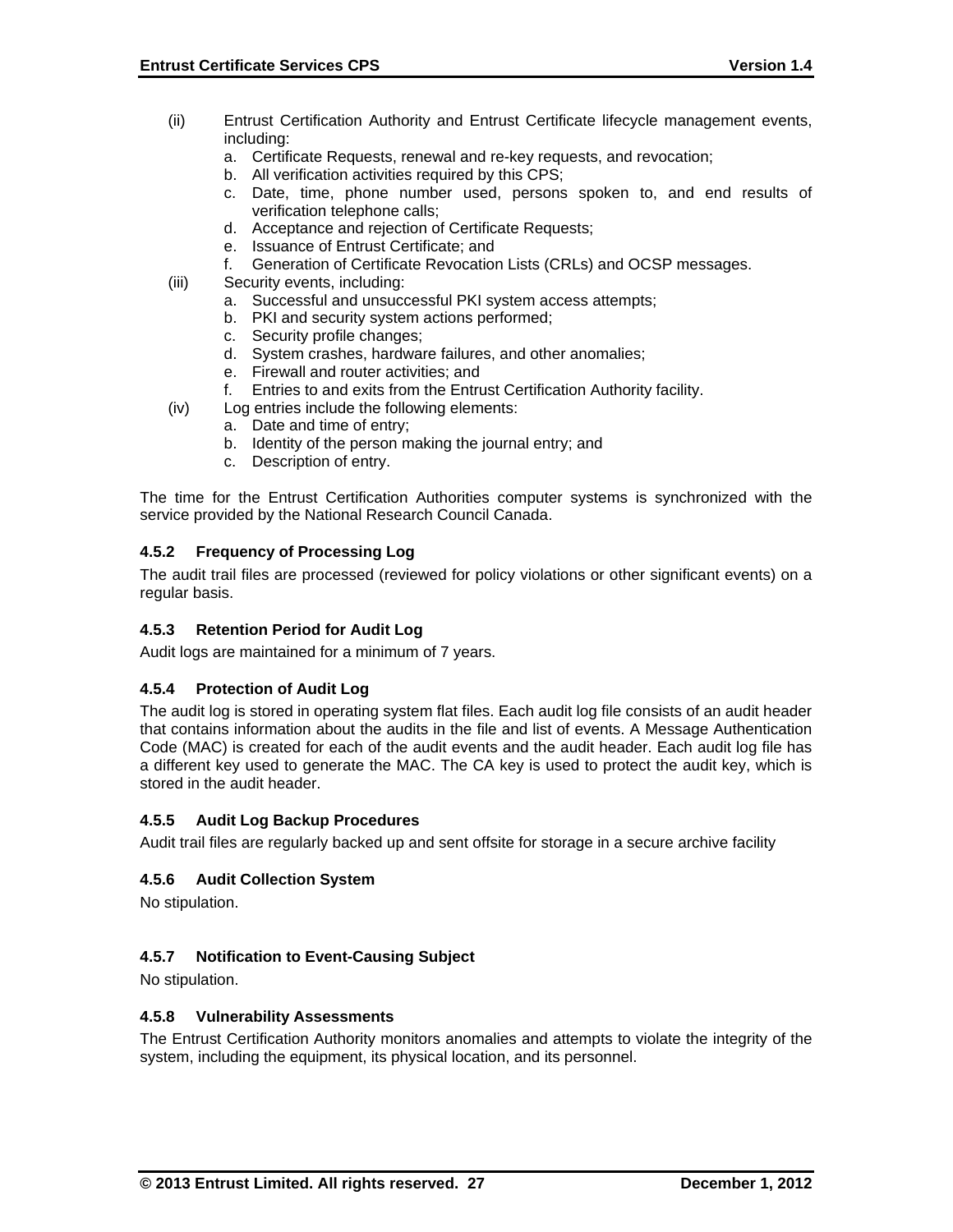# **4.6 Records Archival**

# **4.6.1 Types of Events Records**

| <b>Archive Records</b>                                  |
|---------------------------------------------------------|
| <b>Certification Practice Statement</b>                 |
| Contractual obligations                                 |
| System and equipment configuration                      |
| Modifications and updates to system or configuration    |
| Revocation requests                                     |
| Subscriber identity Authentication data.                |
| Documentation of receipt and acceptance of certificates |
| All certificates issued or published                    |
| A complete listing of all certificates revoked          |
| All Audit Logs                                          |
| Other data or applications to verify archive contents   |
| Documentation required by compliance auditors           |

# **4.6.2 Retention Period of Archive**

The audit trail files, databases and revocation information for Entrust Certification Authorities are both archived. The archive of an Entrust Certification Authorities' database and the archive of revocation information are retained for at least three (3) years. Archives of audit trail files are retained for at least seven (7) year(s) after any Entrust Certificate based on that documentation ceases to be valid

# **4.6.3 Protection of Archive**

The databases for Entrust Certification Authorities are encrypted and protected by Entrust software master keys. The archive media is protected through storage in a restricted-access facility to which only Entrust-authorized personnel have access.

# **4.6.4 Archive Backup Procedures**

Archive files are backed up as they are created. Originals are stored on-site and housed with an Entrust Certification Authority system. Backup files are stored at a secure and separate location.

# **4.6.5 Requirements for Time-stamping of Records**

No stipulation.

# **4.6.6 Archive Collection System**

No stipulation.

# **4.6.7 Procedures to Obtain and Verify Archive Information**

Requests for access to the archives must be authorized by the Entrust Certificate Authority. For approved requests, the CA obtains the requested archive materiel or accompanies the requestor to the archive facility.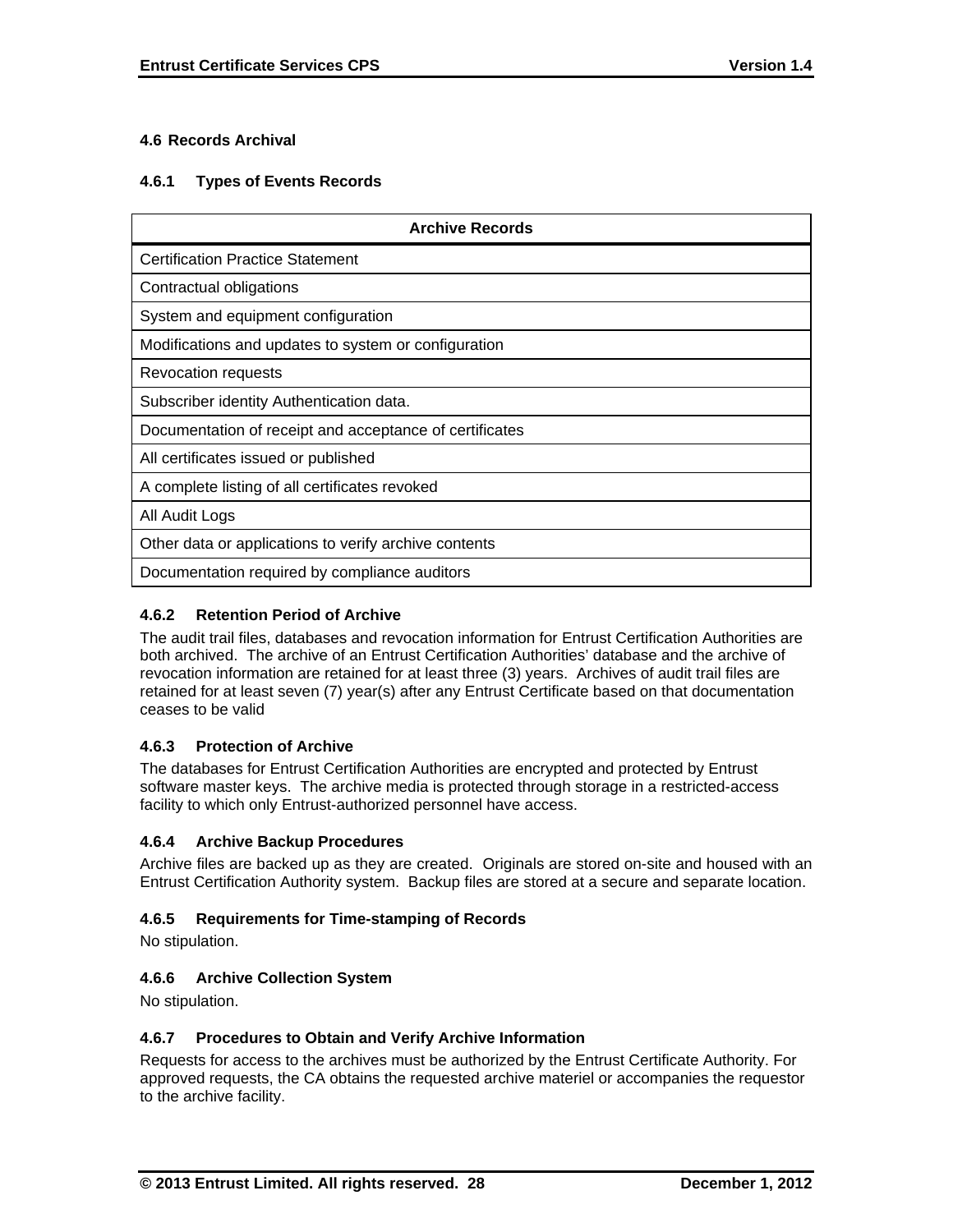# **4.7 Key Changeover**

Entrust Certification Authorities will be retired from service at the end of their respective lifetimes as defined in §6.3. New Certification Authorities with new key pairs will be created as required to support the continuation of Entrust Certification Authority Services. Each Entrust Certification Authority will continue to sign and publish CRLs until the end of the CA certificate lifetime. The Certification Authority termination process will be performed such that it causes minimal disruption to Subscribers and Relying Parties.

#### **4.8 Compromise and Disaster Recovery**

Entrust Certification Authorities have a disaster recovery plan to provide for timely recovery of services in the event of a system outage or loss of facility. In the event of facility loss, the Adobe Policy Authority will be notified immediately.

The disaster recovery plan addresses the following:

- (i) the conditions for activating the plans;
- (ii) resumption procedures;
- (iii) a maintenance schedule for the plan;
- (iv) awareness and education requirements;
- (v) the responsibilities of the individuals;
- (vi) recovery point objective (RPO) of fifteen minutes
- (vii) recovery time objective (RTO) of 24 hours for essential CA operations which include certificate issuance, certificate revocation, and issuance of certificate revocation status; and
- (viii) testing of recovery plans.

In order to mitigate the event of a disaster, Entrust has implemented the following:

- (ix) secure on-site and off-site storage of backup HSMs containing copies of all CA Private Keys
- (x) secure on-site and off-site storage of all requisite activation materials
- (xi) regular synchronization of critical data to the disaster recovery site
- (xii) regular incremental and daily backups of critical data within the primary site
- (xiii) weekly backup of critical data to a secure off-site storage facility
- (xiv) secure off-site storage of disaster recovery plan and disaster recovery procedures
- (xv) environmental controls as described in §5.1
- (xvi) high availability architecture for critical systems

Entrust has implemented a secure disaster recovery facility that is greater than 250 km from the primary secure CA facilities.

Entrust requires rigorous security controls to maintain the integrity of Entrust Certification Authorities. The Compromise of the Private Key used by an Entrust Certification Authority is viewed by Entrust as being very unlikely; however, Entrust has policies and procedures that will be employed in the event of such a Compromise. Such policies include investigation of the compromise, determination of the root cause, and implementation of appropriate measures to address the causes. Detailed procedures to address key compromise are documented in the Entrust Certification Authority operating procedures.

At a minimum, all Subscribers and the Adobe Policy Authority shall be informed as soon as practicable of such a Compromise and information shall be posted in the Entrust Repository.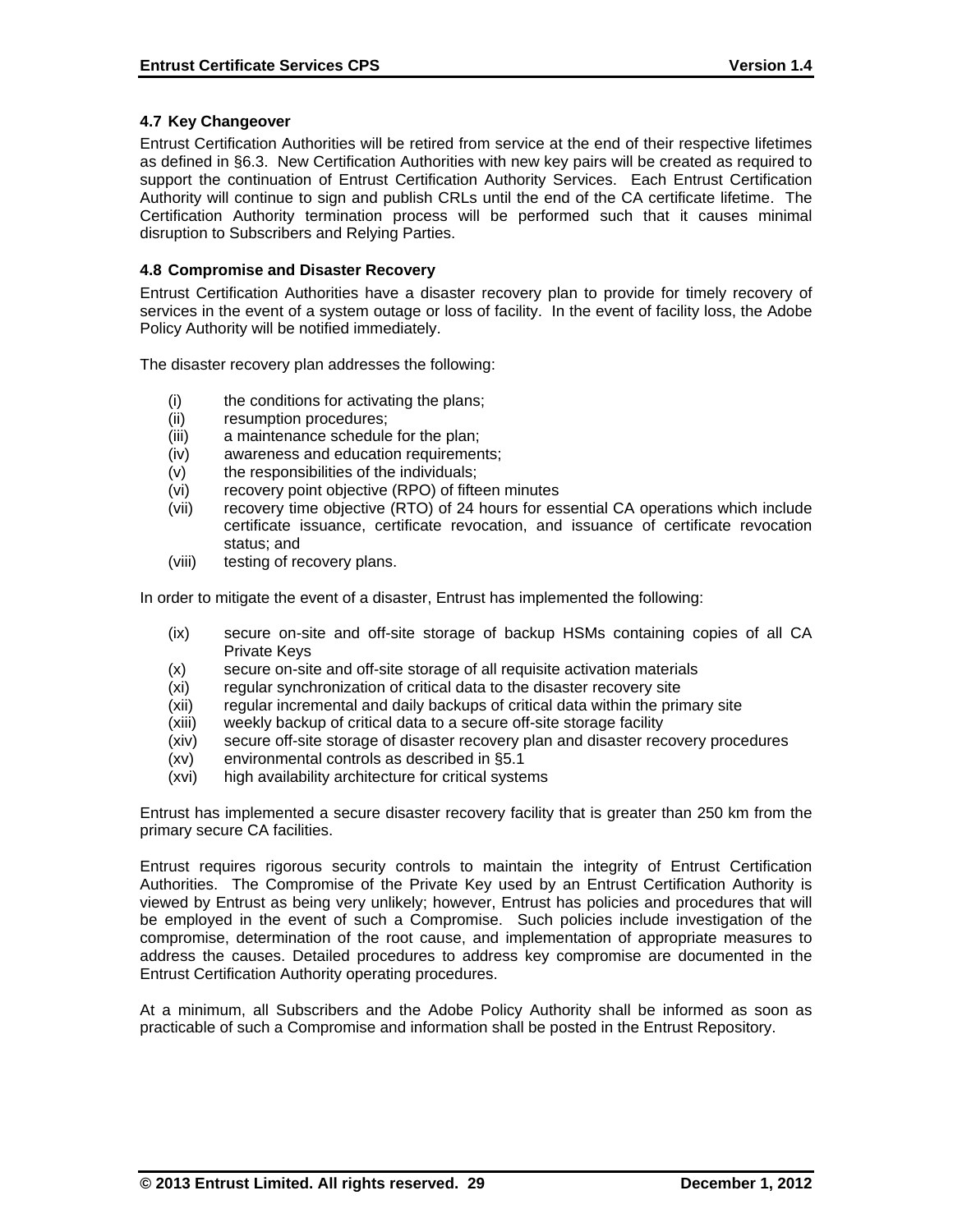# **4.9 CA Termination**

In the event that an Entrust Certification Authority ceases operation, all Entrust Certificates issued by such Entrust Certification Authority shall be revoked and the CRL life-time will be set to a period that meets any Entrust obligations. The Adobe Policy Authority will be notified prior to any termination of services for Entrust Certificates.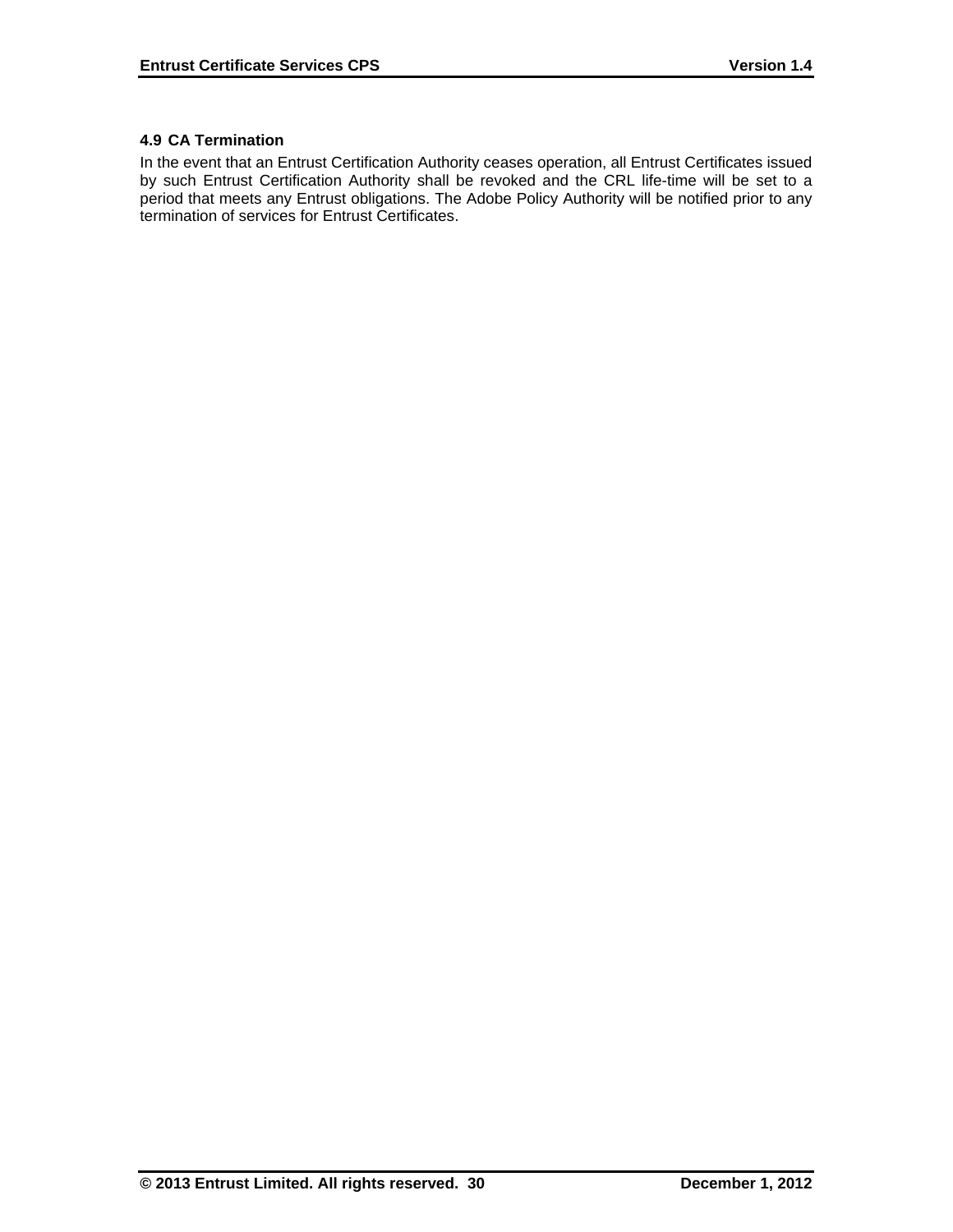# **5 Physical, Procedural, and Personnel Security Controls**

# **5.1 Physical Controls**

# **5.1.1 Site Location and Construction**

The computing facilities that host the Entrust Certificate Authority services are located within the Entrust Ottawa, Canada facility. The CA equipment is located in a Security zone that is physically separated from Entrust's other systems so that only authorized CA personnel can access it. The Security zone is constructed slab-to-slab with drywall and wire mesh. The Security zone is protected by electronic control access systems, alarmed doors and is monitored via a 24x7 recorded security camera and motion detector system.

# **5.1.2 Physical Access**

Entrust employees a four zone security model to protect physical access to the CA:

- 1. Reception Zone all Entrust employees
- 2. Customer Service Zone CA, RA and supporting operational personnel
- 3. Registration Authority Zone two factor, limited to employees with RA or CA trusted roles

4. Certification Authority (Security) Zone – two factor, dual access controlled zone, limited to employees with CA trusted roles

The system controlling physical access to the Certificate Authority zone requires a minimum of two persons to enter the zone, and a minimum of two persons to exit the zone, enforcing the requirement that no single person can access the room at any time. Access to the room is logged and the logs are reviewed on a regular basis. Alarm systems are used to notify security personnel of any violation of the rules for access to the Certification Authority Zone.

# **5.1.3 Power and Air Conditioning**

The Security zone is equipped with:

- Filtered, conditioned, power connected to an appropriately sized UPS and generator;
- Heating, ventilation, and air conditioning appropriate for a commercial data processing facility; and
- Emergency lighting.

The environmental controls conform to local standards and are appropriately secured to prevent unauthorized access and/or tampering with the equipment. Temperature control alarms and alerts are activated upon detection of threatening temperature conditions.

# **5.1.4 Water Exposures**

No liquid, gas, exhaust, etc. pipes traverse the controlled space other than those directly required for the area's HVAC system and for the pre-action fire suppression system. Water pipes for the pre-action fire suppression system are only filled on the activation of multiple fire alarms.

# **5.1.5 Fire Prevention and Protection**

The Entrust facility is fully wired for fire detection, alarm and suppression. Routine, frequent inspections of all systems are made to assure adequate operation.

# **5.1.6 Media Storage**

All media is stored away from sources of heat and from obvious sources of water or other obvious hazards. Electromagnetic media (e.g. tapes) are stored away from obvious sources of strong magnetic fields. Archived material is stored in a room separate from the CA equipment until it is transferred to the archive storage facility.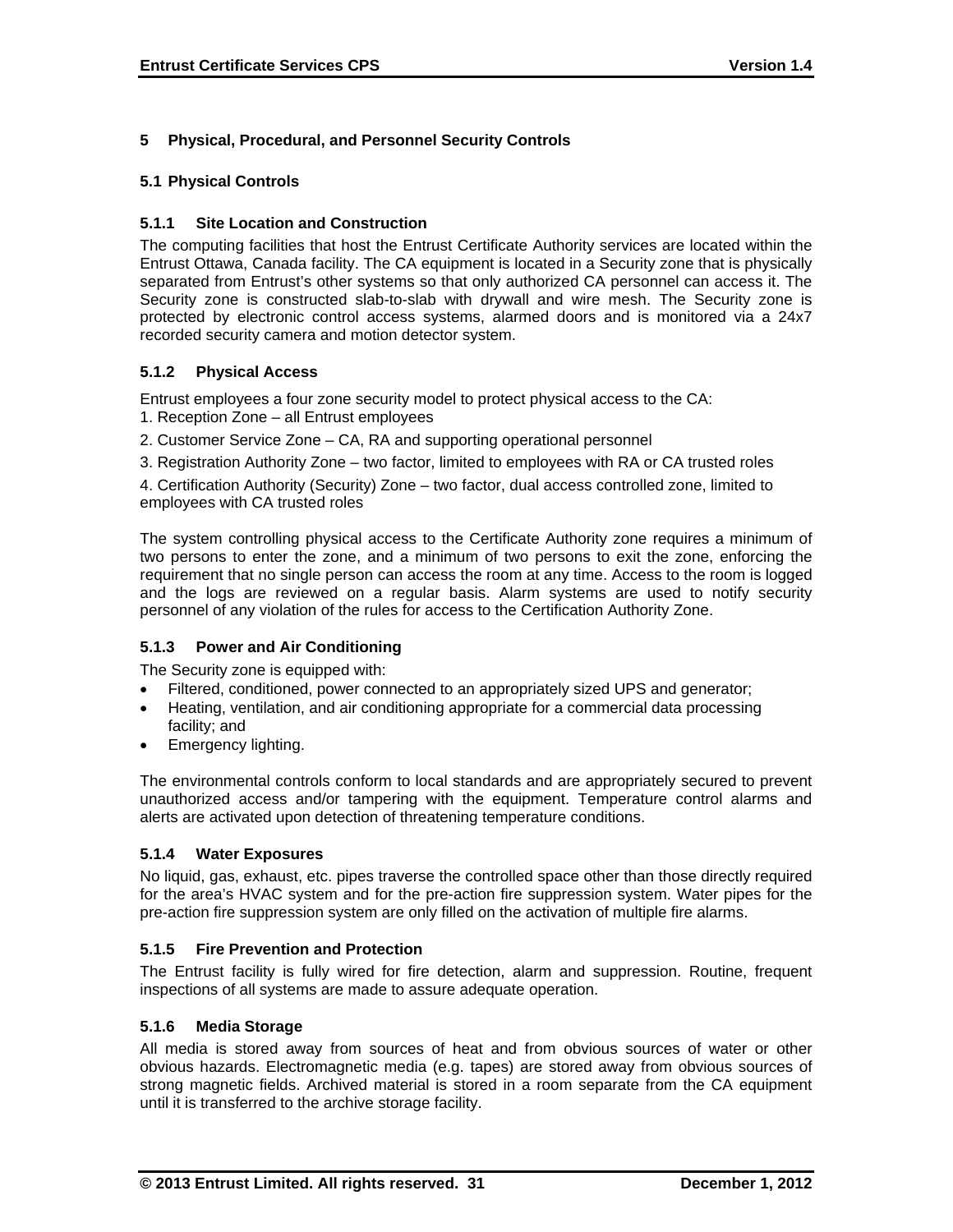#### **5.1.7 Waste Disposal**

Waste is removed or destroyed in accordance with industry best practice. Media used to store sensitive data is destroyed, such that the information is unrecoverable, prior to disposal.

#### **5.1.8 Off-site Backup**

Backups for key systems are captured and retained as follows:

- Backups are performed daily and kept for at least 4 weeks.
- Every week, on-site backups (containing one week's data) are sent off site to a secure location and stored there for 3 weeks.
- Every 5 weeks, the weekly backup is retained for 7 years.

Backup copies of security items required to recover the CA, such as passwords, tokens and keys, are stored offsite in a safety deposit box under dual-person control.

#### **5.2 Procedural Controls**

#### **5.2.1 Trusted Roles**

The CA application is represented by the Entrust Authority Security Manager software. The main administrative interfaces to the CA application are Security Manager Administration and Master Control. These interfaces are used by End Entities with special privileges to perform the duties of trusted roles in the CA.

The trusted roles that make up the CA Service are:

- CA Service Manager;
- Deputy CA Service Manager;
- Entrust Certificate Services Security Officer;
- RA Administrator:
- Verification Specialist;
- Verification Manager; and
- Support Specialist.

A trusted role supporting the operation of the CA Service infrastructure is the

• Network and Operating System Administrator

The Entrust roles consist of:

- Master User:
- Security Officer;
- Entrust Administrator; and
- Directory Administrator.

The division of responsibilities and assignment of Entrust roles to trusted CA personnel ensures the separation of duties to prevent situations where a single individual would be able to seriously compromise the CA Service. All activities can be tracked to individuals.

#### **5.2.2 Number of Persons Required per Task**

Physical and logical multi-person controls are implemented for sensitive CA operations as follows: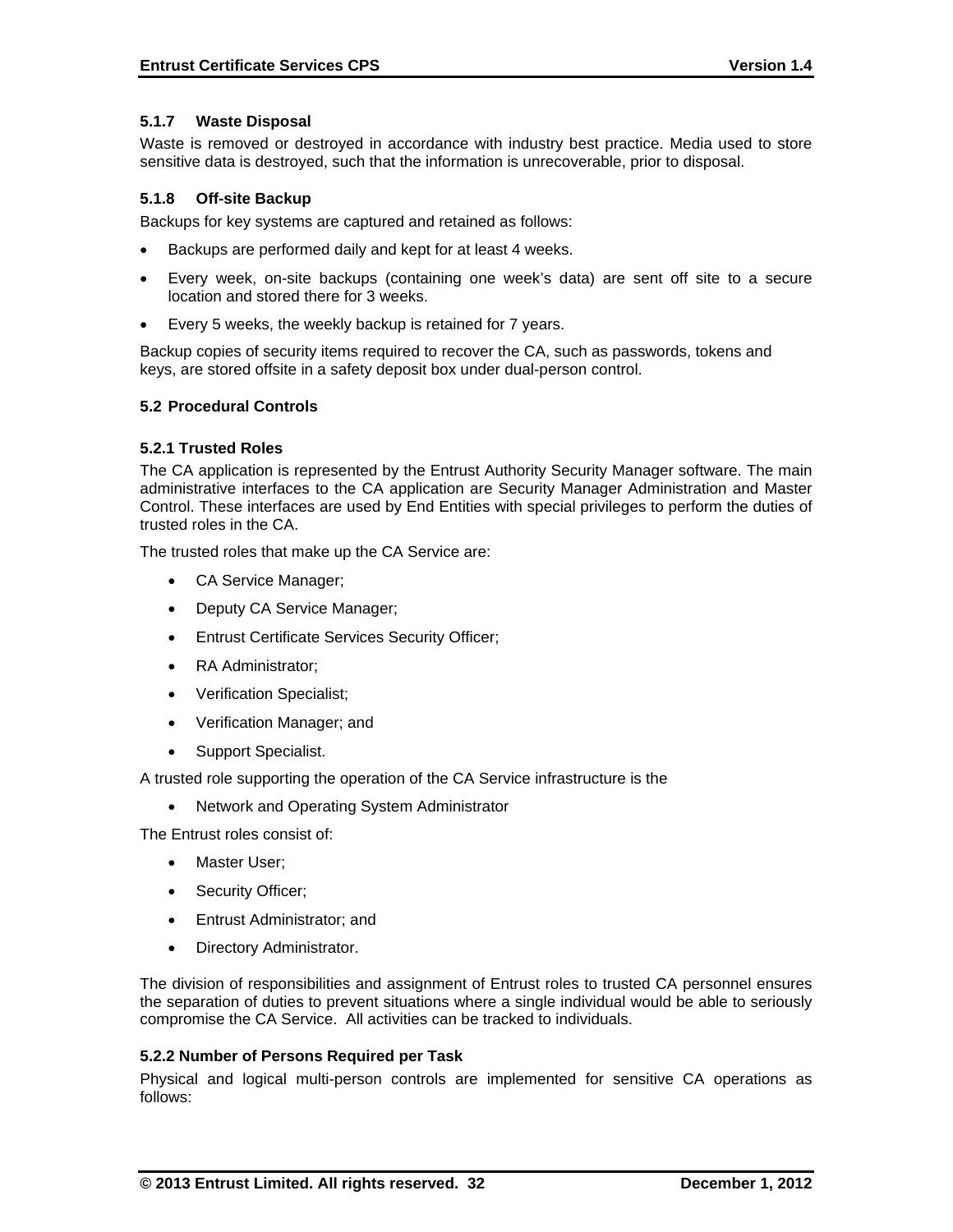- At least two trusted CA personnel are required to access the room where the Entrust Authority software is located
- Access privileges for the Entrust Authority software are assigned such that at least two trusted CA personnel are required
- Sensitive security items such as keys, tokens and copies of passwords are stored under dual control.
- Sensitive operations within the Entrust Authority software require two trusted CA personnel to complete

#### **5.2.3 Identification and Authentication for Each Role**

Prior to being assigned to a CA trusted role, CA operational personnel must undergo background investigations. Roles are authorized and assigned to personnel by the CA Service Manager. Assignment of privilege accesses associated with each role is authorized by the CA Service Manager.

#### **5.3 Personnel Controls**

Operational personnel for an Entrust Certification Authority will not be assigned other responsibilities that conflict with their operational responsibilities for the Entrust Certification Authority. The privileges assigned to operational personnel for an Entrust Certification Authority will be limited to the minimum required to carry out their assigned duties.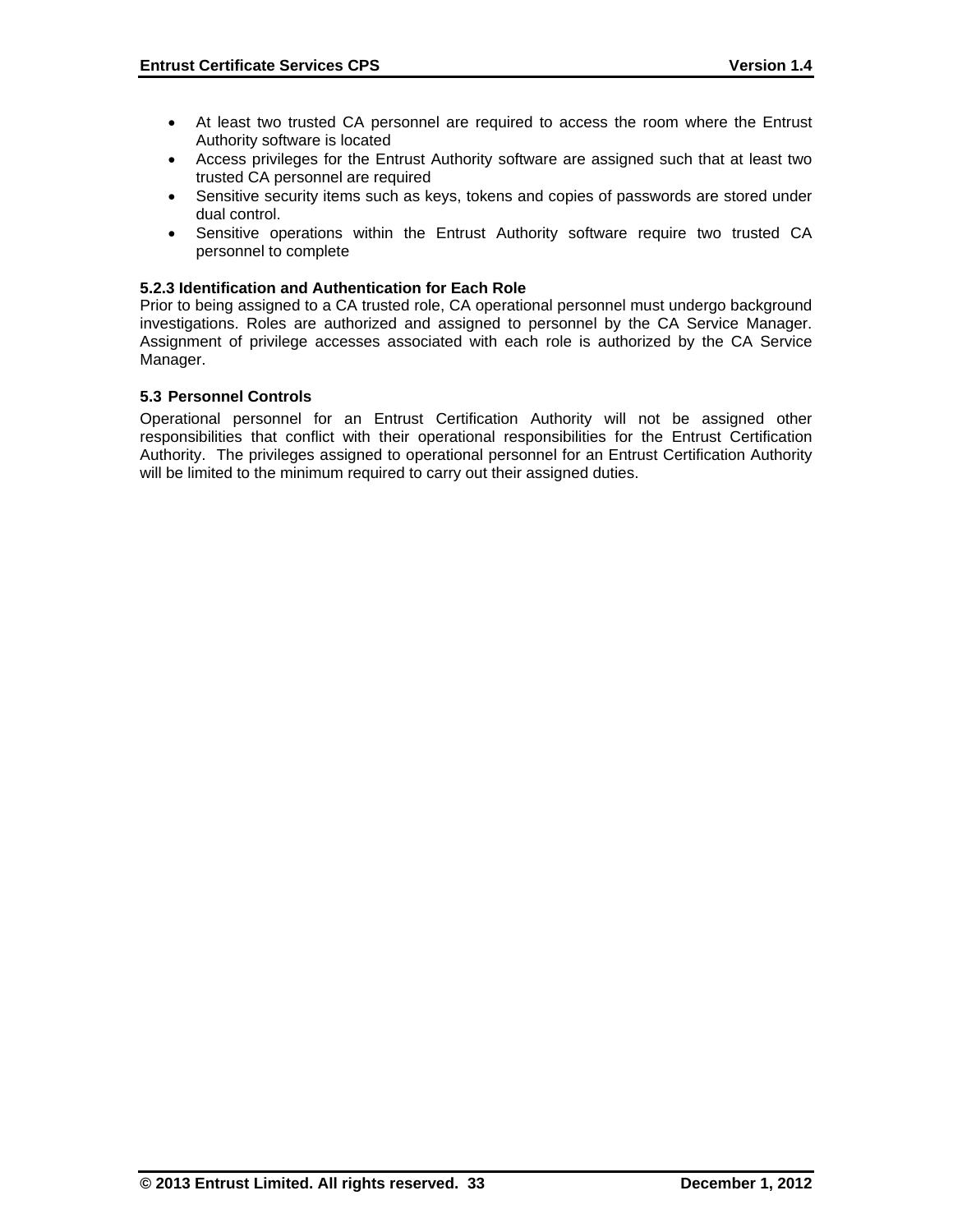# **6 Technical Security Controls**

#### **6.1 Key Pair Generation and Installation**

#### **6.1.1 Key Pair Generation**

The signing Key Pair for the Entrust Certification Authority issuing Entrust Certificates was created during an audited key generation ceremony and witnessed by an independent third-party, as defined in §2.7.3. The Entrust Certification Authority Key Pair was generated in cryptographic hardware that meets FIPS 140-1 Level 3 certification standards.

Subscriber key pairs must be generated in a manner that ensures that the private key is not known to or accessible by anybody other than the Subscriber or a Subscriber's Authorized Representative. Subscriber key pairs must be generated in a medium that prevents exportation or duplication and that meets or exceed FIPS 140-1 Level 2 certification standards.

Temporary key pairs and corresponding Certificates for Adobe CDS may be generated by the Entrust Certification Authority for the limited purpose of testing such Certificates for Adobe CDS. The test Certificates for Adobe CDS must not contain actual identities and must be clearly marked for testing purposes only. These temporary test key pairs are exempt from the requirement that cryptographic hardware must meet or exceed FIPS 140-1 Level 2 or 3 certification standards.

# **6.1.2 Private Key Delivery to Entity**

Subscriber private keys must be generated by the Subscriber or provided to the Subscriber by an Authorized Representative. An Authorized Representative shall be designated by an Organization Representative to perform the Local Registration Authority (LRA) in accordance with this Certificate Practice Statement. Furthermore, the LRA subsequent to identity verification of the Subscriber may securely hold the Subscriber's private key under the following conditions:

- (i) The Subscriber has explicitly agreed to proxy the responsibility of private key protection;
- (ii) The Organization Representative has identified the Authorized Representative as an LRA in a letter of authorization submitted to the Entrust Certification Authority; and
- (iii) The Authorized Representative agrees to accept the full responsibilities of private key protection and authorized use as defined by this Certificate Practice Statement.

# **6.1.3 Public Key Delivery to Certificate Issuer**

The Public Key to be included in an Entrust Certificate is delivered to Entrust Certification Authorities in a signed Certificate Signing Request (CSR) as part of the Entrust Certificate Application process. The signature on the CSR will be verified by the Entrust Certification Authority prior to issuing the Entrust Certificate.

# **6.1.4 CA Public Key Delivery to Users**

The Public-Key Certificates for Entrust Certification Authorities are made available to Subscribers and Relying parties through inclusion in third party software as distributed by the applicable software manufacturers.

Public Key Certificates for Entrust Certification Authorities are also available for download from the Repository.

# **6.1.5 Key Sizes**

The Entrust Certification Authority uses an RSA key pair of 2048 bits. Subscriber Certificates for Adobe CDS shall use an RSA key pair with at least 2048 bits.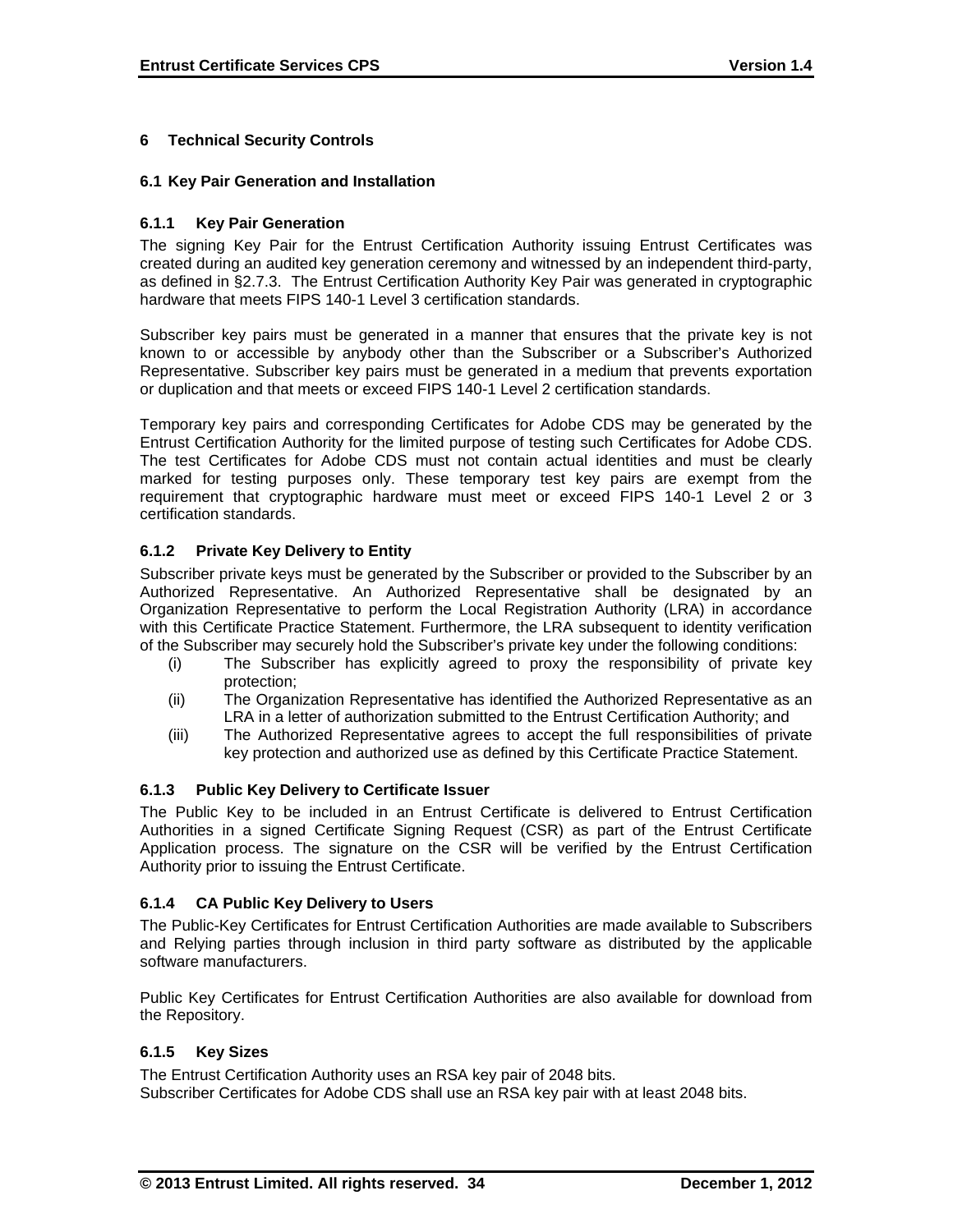# **6.1.6 Public-Key Parameters Generation**

No stipulation.

# **6.1.7 Parameter Quality Checking**

No stipulation.

# **6.1.8 Hardware/Software Key Generation**

Key generation must meet the requirements of §6.1.1 and §6.1.5.

# **6.1.9 Key Usage Purposes**

Entrust Certificate issued by an Entrust Certification Authority contain the keyUsage and the extendkeyUsage Certificate extensions restricting the purpose for which an Entrust Certificate can be used.

#### **6.2 Private Key Protection**

#### **6.2.1 Standards for Cryptographic Module**

The Entrust Certification Authorities use Entrust Authority software in conjunction with hardware certified to FIPS 140-1 Level 3 to protect the Entrust Certification Authorities' Private Keys.

Subscribers are responsible for protecting the Private Key associated with the Public Key in the Subscriber's Entrust Certificate. Subscribers must use cryptographic hardware modules that (a) meet or exceed FIPS 140-1 Level 2 standards or (b) for which the cryptographic hardware module manufacturer has applied for FIPS 140-1 Level 2 status within the previous year without receiving a notice of noncompliance or other communication indicating that such device fails to meet such standard. The Entrust Certificate Authority does not back up Subscriber's private keys.

Entrust Certificate Authority may provide a cryptographic hardware module to the Subscriber. The cryptographic hardware modules are secured with limited access and the serial number is recorded before they are sent to the Subscriber. The cryptographic hardware modules are shipped in an empty state without including the private key. Private keys are generated on the cryptographic hardware module by the Subscriber.

Temporary key pairs generated by the Entrust Certification Authority for testing purposes pursuant to §6.1.1 are exempt from the requirement of using cryptographic hardware that meets or exceeds FIPS 140-1 Level 2 or 3 certification standards.

# **6.2.2 Private Key (n out of m) Multi-person Control**

Entrust Certification Authorities use 2 out of 6 multi-person controls on Certification Authority private keys where one person must be assigned the role of Master User. Particularly sensitive operations require a second Master User.

#### **6.2.3 Private Key Escrow**

Private keys shall not be escrowed.

#### **6.2.4 Private Key Backup**

Backups of the Entrust Certification Authorities' Private Keys were made during the initial installation and setup of the Entrust Authority software and are stored on FIPS 140-1 Level 3 tokens. The backup tokens are held in secure facilities under two-person control.

Backups of Subscribers' private keys shall not be made.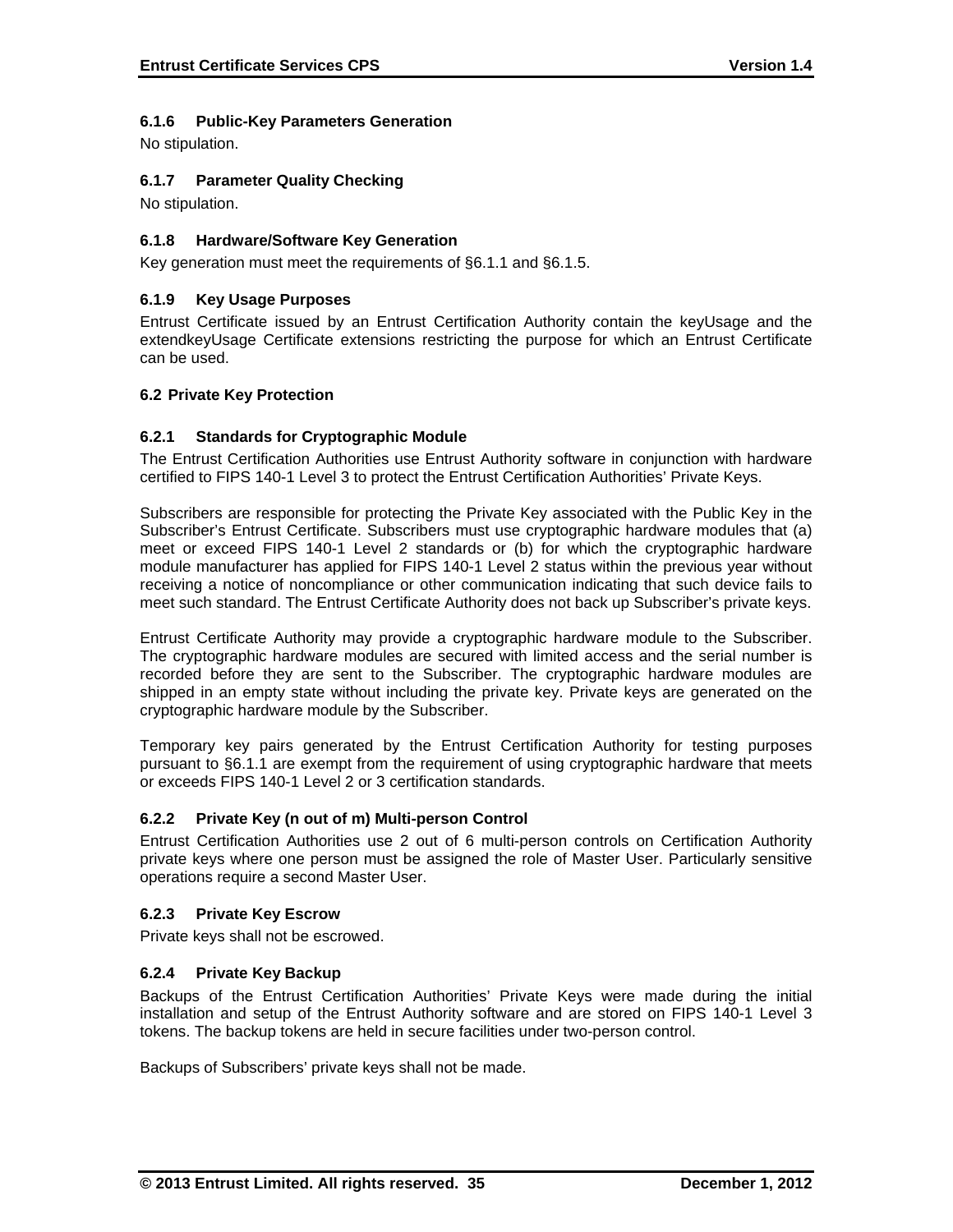# **6.2.5 Private Key Archival**

Private keys shall not be archived.

# **6.2.6 Private Key Entry into Cryptographic Module**

Private keys are either generated by the Cryptographic Module or securely imported to it.

# **6.2.7 Method of Activating Private Key**

In order to activate a private key, Subscribers or Trusted Roles must authenticate to the medium housing the private key. Forms of authentication include but are not limited to passwords, PINs, pass-phrases, and biometrics.

# **6.2.8 Method of Deactivating Private Key**

Private keys must be deactivated when not in use. Forms of deactivation include but are not limited to logout and physical removal of cryptographic module. Procedures for deactivation of private keys may be prescribed by the manufacturer of the cryptographic module.

# **6.2.9 Method of Destroying Private Key**

Secure procedures for the destruction of private keys as prescribed by the manufacturer of the cryptographic module shall be followed when a private key is no longer needed or the CDS Certificate to which it corresponds has expired or has been revoked.

# **6.3 Other Aspects of Key Pair Management**

The maximum lifetime for Entrust Certification Authorities' Key Pairs is 20 years.

# **6.4 Activation Data**

# **6.4.1 Activation Data Generation and Installation**

Data used to activate private keys shall have an appropriate level of strength for keys being protected. Subscriber created activation data (e.g. strong password) or stronger access controls (e.g. biometrics) shall be used.

# **6.4.2 Activation Data Protection**

Activation data shall be protected from disclosure. Activation data should not be written down. Cryptographic hardware shall have a mechanism to lock the hardware (at least temporarily) after a certain number of failed attempts to login.

# **6.4.3 Other Aspects of Activation Data**

No stipulation

# **6.5 Computer Security Controls**

The workstations on which the Entrust Certification Authorities operate are physically secured as described in §5.1. The operating systems on the workstations on which the Entrust Certification Authorities operate enforce identification and authentication of users. Access to Entrust Authority software databases and audit trails is restricted as described in this CPS. All operational personnel that are authorized to have access to the Entrust Certification Authorities are required to use hardware tokens in conjunction with a PIN to gain access to the physical room that contains the Entrust Authority software being used for such Entrust Certification Authorities.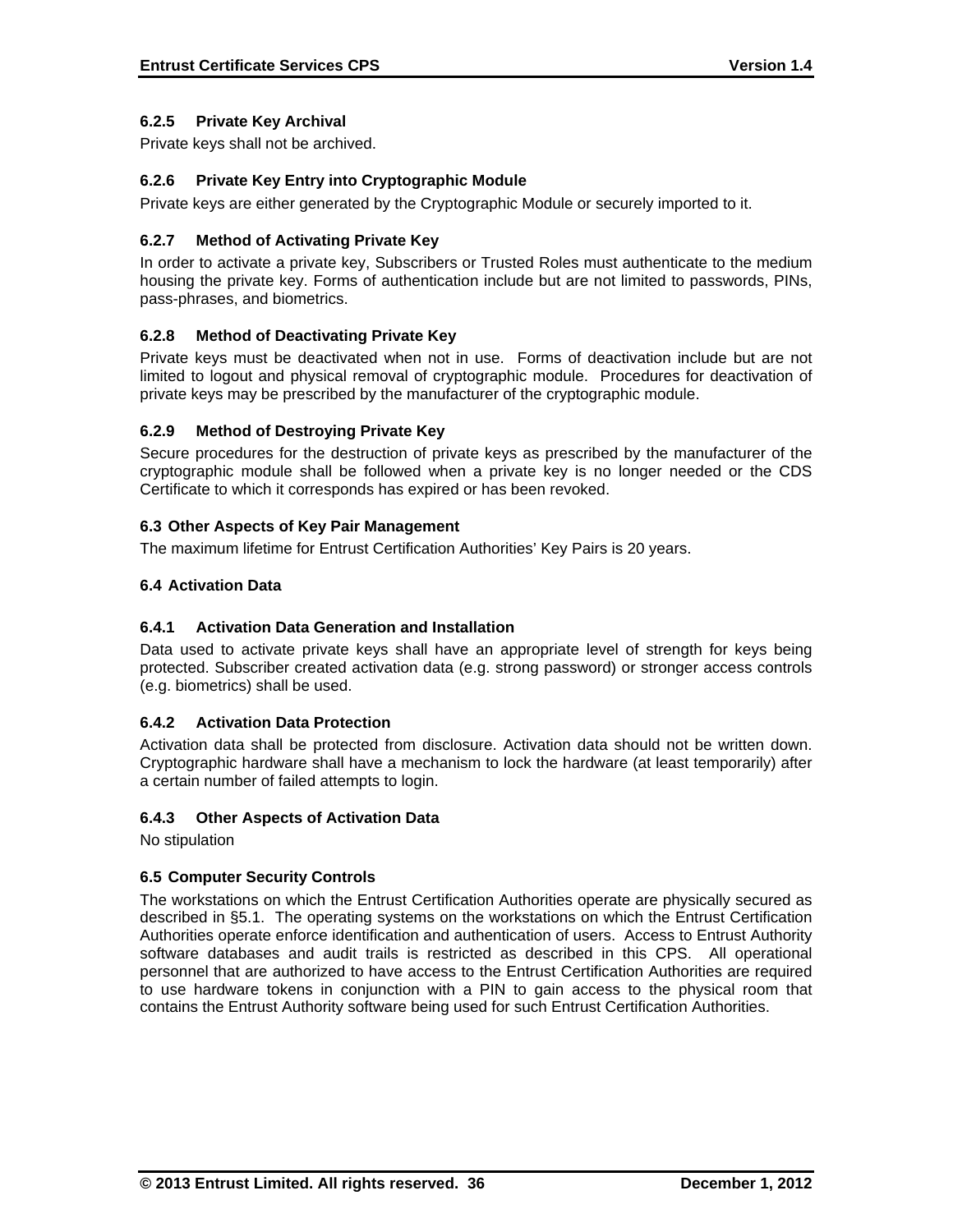# **6.6 Life Cycle Technical Controls**

# **6.6.1 System Development Controls**

The Entrust Certification Authority makes use of Commercial Off The Shelf (COTS) products for the hardware, software, and network components. Systems developed by the Entrust Certification Authority are deployed in accordance with Entrust software lifecycle development standards.

# **6.6.2 Security Management Controls**

The configuration of the Entrust Certification Authority system as well as any modifications and upgrades are documented and controlled. Methods of detecting unauthorized modifications to the CA equipment and configuration are in place to ensure the integrity of the security software, firmware, and hardware for correct operation. A formal configuration management methodology is used for installation and ongoing maintenance of the CA system.

When first loaded, the CA software is verified as being that supplied from the vendor, with no modifications, and be the version intended for use.

# **6.6.3 Life Cycle Security Ratings**

No stipulation.

# **6.7 Network Security Controls**

Entrust Certification Authorities employ appropriate security measures to ensure that the CA is protected from intrusion and other attacks that could render it inoperative.

# **6.8 Cryptographic Module Engineering Controls**

See §6.2.1.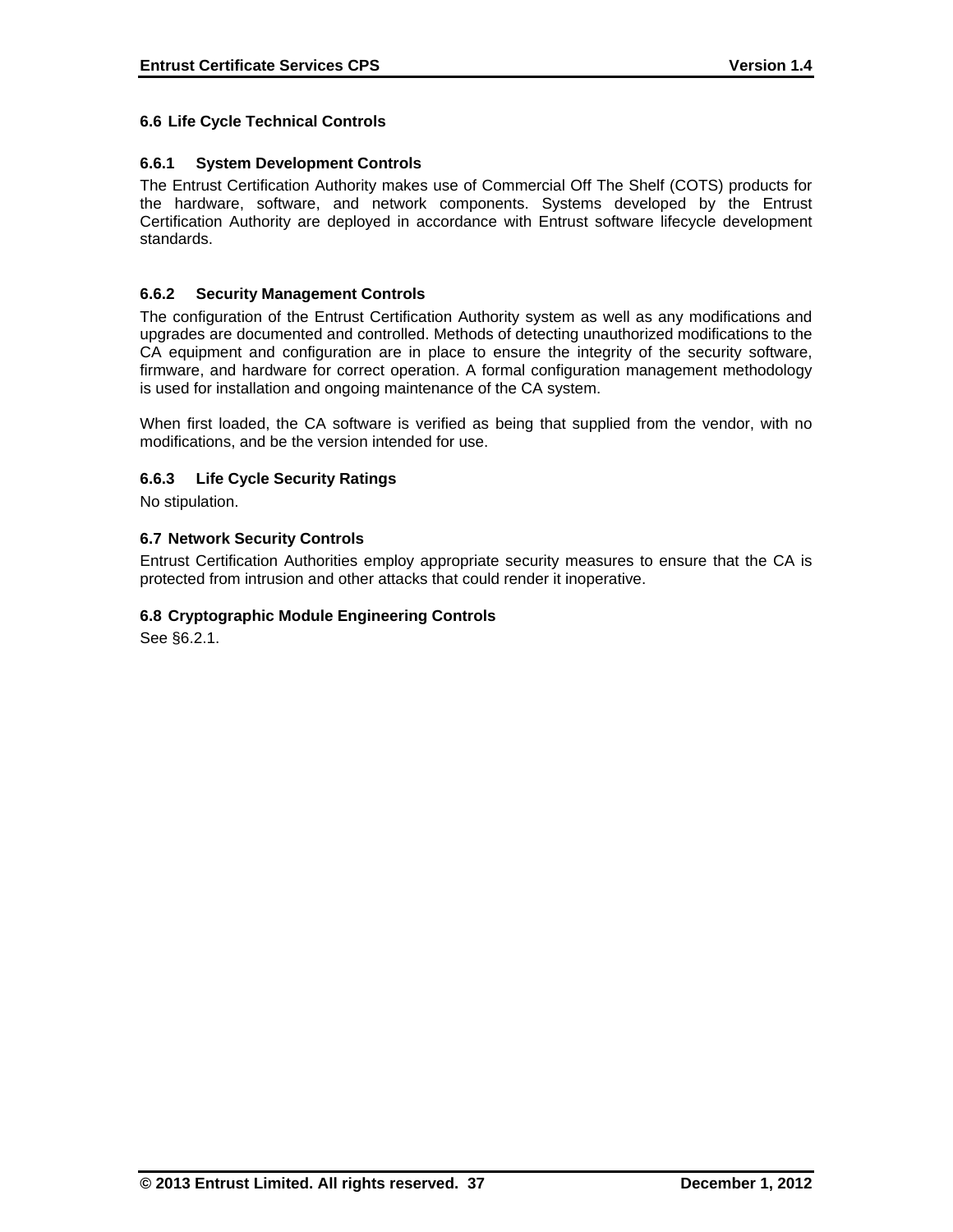# **7 Certificate and CRL Profiles**

The profile for the Entrust Certificate and Certificate Revocation List (CRL) issued by an Entrust Certification Authority conform to the specifications contained in the IETF RFC 3280 Internet X.509 PKI Certificate and Certificate Revocation List (CRL) Profile.

# **7.1 Entrust Certificate Profile**

The following X.509 version 3 Certificate profile is used by the Entrust Certification Authorities for Certificates for Adobe CDS:

| X.509 v3 Certificate<br><b>Attributes/ Extensions</b> | <b>Critical / Non</b><br><b>Critical</b> | Value / Notes                                                                                                                                                                                                                                                                                                                                                                             |
|-------------------------------------------------------|------------------------------------------|-------------------------------------------------------------------------------------------------------------------------------------------------------------------------------------------------------------------------------------------------------------------------------------------------------------------------------------------------------------------------------------------|
| <b>Attributes</b>                                     |                                          |                                                                                                                                                                                                                                                                                                                                                                                           |
| Version                                               |                                          | v3                                                                                                                                                                                                                                                                                                                                                                                        |
| SerialNumber                                          |                                          | integer: unique serial number within the name<br>space of the issuing Entrust Certification<br>Authority                                                                                                                                                                                                                                                                                  |
| Signature                                             |                                          | sha-1 w/ RSAEncryption -<br>${1.2.840.113549.1.1.5}$                                                                                                                                                                                                                                                                                                                                      |
| <b>Issuer</b>                                         |                                          | $CN =$ Entrust CA for Adobe, $OU = (c)$ 2008<br>Entrust, Inc. OU = www.entrust.net/CPS is<br>incorporated by reference $O =$ Entrust, Inc., $C =$<br>US                                                                                                                                                                                                                                   |
| Validity                                              |                                          | Maximum validity period is 5 years                                                                                                                                                                                                                                                                                                                                                        |
| Subject                                               |                                          | Based application information                                                                                                                                                                                                                                                                                                                                                             |
| SubjectPublicKeyInfo                                  |                                          | • rsaEncryption $-$ {1.2.840.113549.1.1.1}                                                                                                                                                                                                                                                                                                                                                |
|                                                       |                                          | RSA public key is 2048 bit public key                                                                                                                                                                                                                                                                                                                                                     |
| <b>Extensions</b>                                     |                                          |                                                                                                                                                                                                                                                                                                                                                                                           |
| AuthorityKeyIdentifier                                | Non-critical                             | contains a 20 byte SHA-1 hash of the SUB-Root<br>CA public key                                                                                                                                                                                                                                                                                                                            |
| KeyUsage                                              | Critical                                 | Minimum Key Usages                                                                                                                                                                                                                                                                                                                                                                        |
|                                                       |                                          | • Digital Signature                                                                                                                                                                                                                                                                                                                                                                       |
|                                                       |                                          | • Key Encipherment                                                                                                                                                                                                                                                                                                                                                                        |
| <b>CertificatePolicies</b>                            | Critical                                 | 1.2.840.113583.1.2.1                                                                                                                                                                                                                                                                                                                                                                      |
|                                                       |                                          | User Notice: This Certification Practice<br>Statement (CPS) for Adobe Certified Document<br>Services (CDS) available at<br>www.entrust.net/CPS is hereby incorporated into<br>your use or reliance on this Certificate. This CPS<br>contains limitations on warranties and liabilities.<br>Reliance on a CDS-signed document is only<br>permitted if verified on a Supported Platform (as |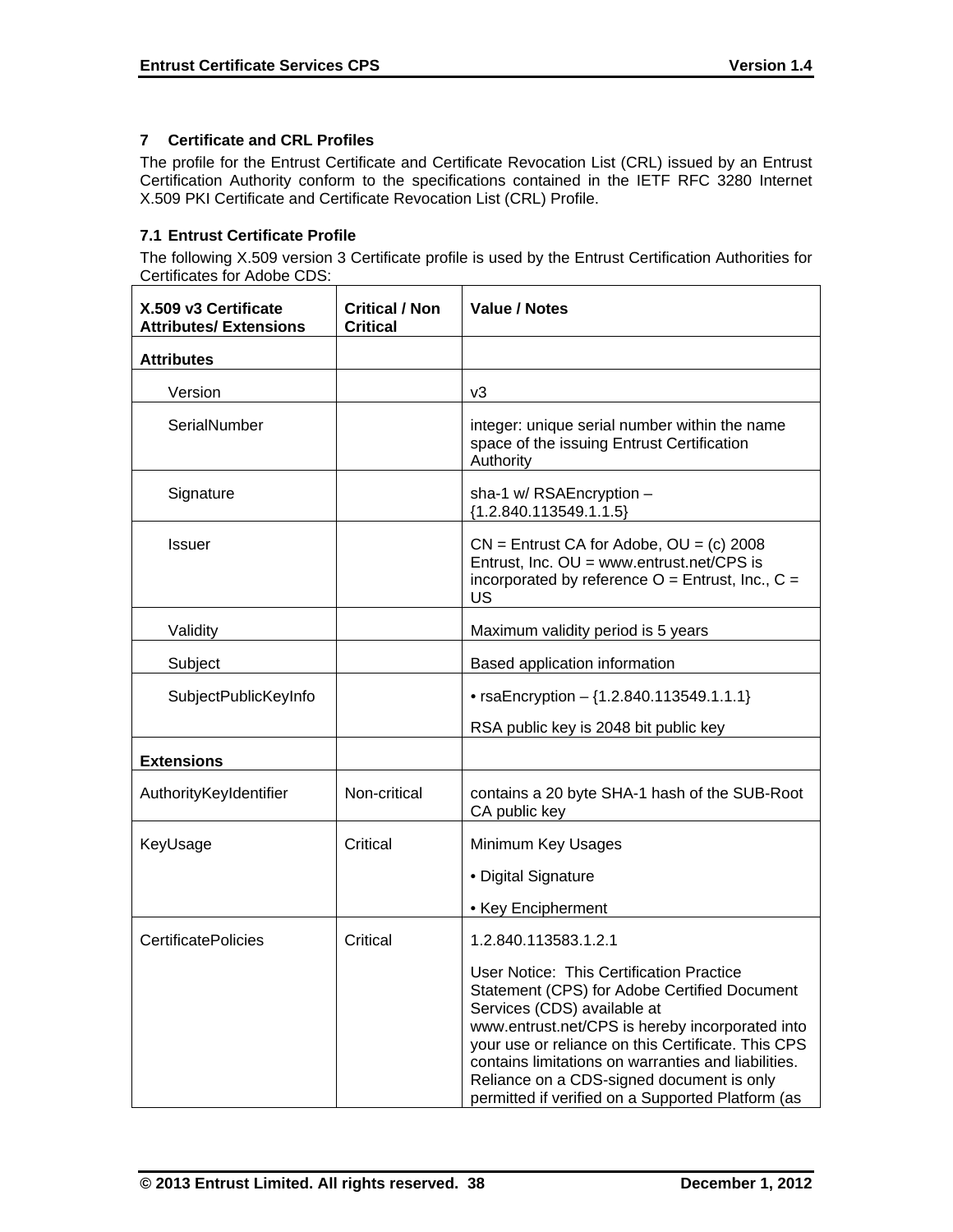| X.509 v3 Certificate<br><b>Attributes/Extensions</b> | <b>Critical / Non</b><br><b>Critical</b> | Value / Notes                                                                       |
|------------------------------------------------------|------------------------------------------|-------------------------------------------------------------------------------------|
|                                                      |                                          | identified in the Adobe Certificate Policy).<br>Copyright (c) 2008 Entrust Limited. |
| ExtendedKeyUsage                                     | Non-critical                             | 1.2.840.113583.1.1.5                                                                |
| <b>CRLDistributionPoints</b>                         | Non-critical                             | http://crl.entrust.net/adobeca.crl                                                  |

The following X.509 version 3 Certificate profile is used by the Entrust Certification Authorities for Test Certificates for Adobe CDS:

| X.509 v3 Certificate<br><b>Attributes/ Extensions</b> | <b>Critical / Non</b><br><b>Critical</b> | <b>Value / Notes</b>                                                                                                                                                                                                                                                                           |
|-------------------------------------------------------|------------------------------------------|------------------------------------------------------------------------------------------------------------------------------------------------------------------------------------------------------------------------------------------------------------------------------------------------|
| <b>Attributes</b>                                     |                                          |                                                                                                                                                                                                                                                                                                |
| Version                                               |                                          | v3                                                                                                                                                                                                                                                                                             |
| SerialNumber                                          |                                          | integer: unique serial number within the name<br>space of the issuing Entrust Certification<br>Authority                                                                                                                                                                                       |
| Signature                                             |                                          | sha-1 w/ RSAEncryption -<br>${1.2.840.113549.1.1.5}$                                                                                                                                                                                                                                           |
| <b>Issuer</b>                                         |                                          | $CN =$ Entrust CA for Adobe, $OU = (c)$ 2008<br>Entrust, Inc. OU = www.entrust.net/CPS is<br>incorporated by reference $O =$ Entrust, Inc., $C =$<br><b>US</b>                                                                                                                                 |
| Validity                                              |                                          | Maximum validity period is 90 days                                                                                                                                                                                                                                                             |
| Subject                                               |                                          | Based application information                                                                                                                                                                                                                                                                  |
| SubjectPublicKeyInfo                                  |                                          | • rsaEncryption $-$ {1.2.840.113549.1.1.1}                                                                                                                                                                                                                                                     |
|                                                       |                                          | RSA public key is 2048 bit public key                                                                                                                                                                                                                                                          |
| <b>Extensions</b>                                     |                                          |                                                                                                                                                                                                                                                                                                |
| AuthorityKeyIdentifier                                | Non-critical                             | contains a 20 byte SHA-1 hash of the SUB-Root<br>CA public key                                                                                                                                                                                                                                 |
| KeyUsage                                              | Critical                                 | Minimum Key Usages                                                                                                                                                                                                                                                                             |
|                                                       |                                          | • Digital Signature                                                                                                                                                                                                                                                                            |
|                                                       |                                          | • Key Encipherment                                                                                                                                                                                                                                                                             |
| <b>CertificatePolicies</b>                            | Critical                                 | 1.2.840.113583.1.2.1                                                                                                                                                                                                                                                                           |
|                                                       |                                          | <b>User Notice: This Certification Practice</b><br>Statement (CPS) for Adobe Certified Document<br>Services (CDS) available at<br>www.entrust.net/CPS is hereby incorporated into<br>your use or reliance on this Certificate. This CPS<br>contains limitations on warranties and liabilities. |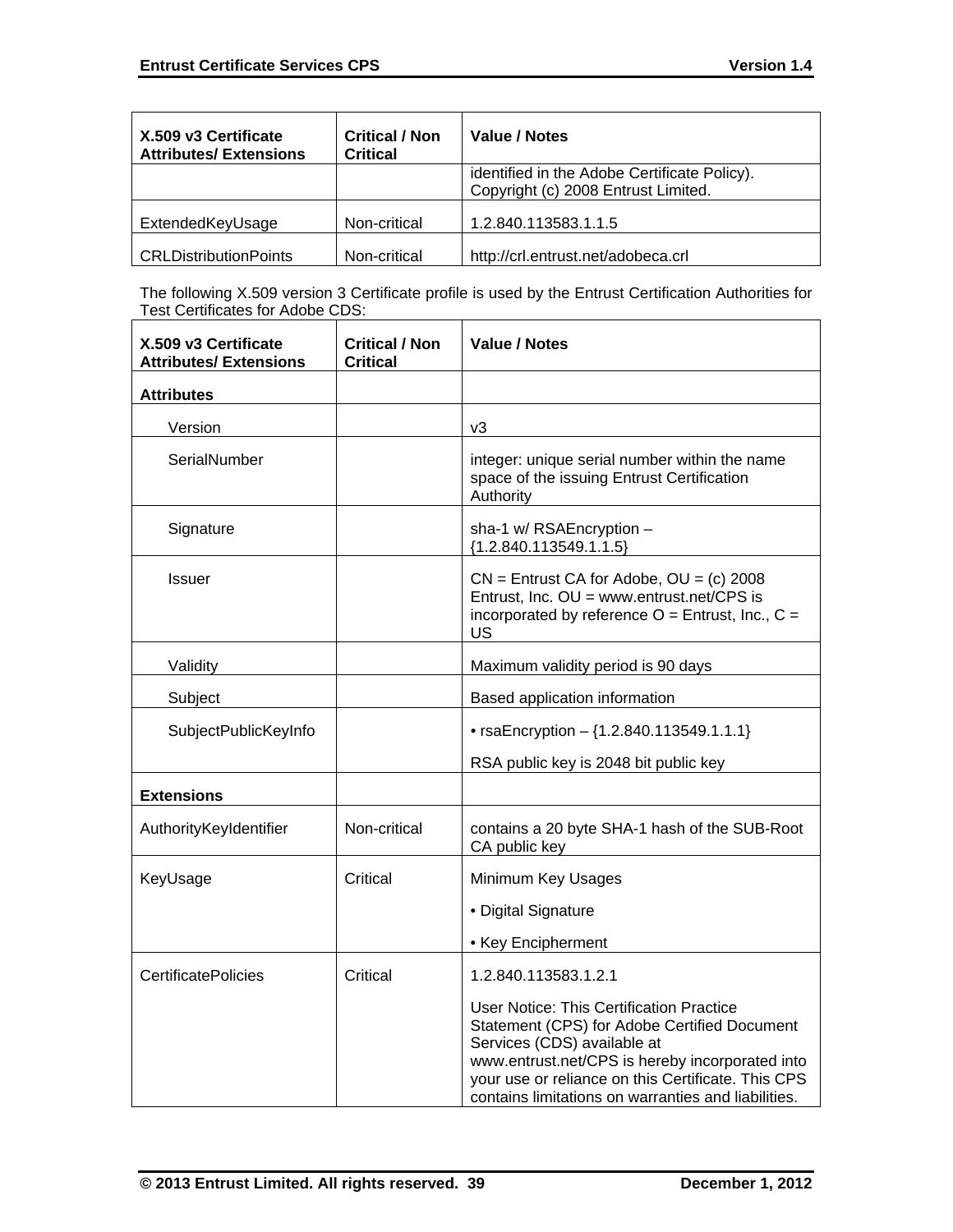| X.509 v3 Certificate<br><b>Attributes/Extensions</b> | <b>Critical / Non</b><br><b>Critical</b> | Value / Notes                                                                                                                                                                         |
|------------------------------------------------------|------------------------------------------|---------------------------------------------------------------------------------------------------------------------------------------------------------------------------------------|
|                                                      |                                          | Reliance on a CDS-signed document is only<br>permitted if verified on a Supported Platform (as<br>identified in the Adobe Certificate Policy).<br>Copyright (c) 2008 Entrust Limited. |
| ExtendedKeyUsage                                     | Non-critical                             | 1.2.840.113583.1.1.5                                                                                                                                                                  |
| <b>CRLDistributionPoints</b>                         | Non-critical                             | http://crl.entrust.net/adobeca.crl                                                                                                                                                    |

# **7.2 CRL Profile**

The following fields of the X.509 version 2 CRL format are used by the Entrust Certification Authorities:

- version: set to v2
- signature: identifier of the algorithm used to sign the CRL
- issuer: the full Distinguished Name of the Certification Authority issuing the CRL
- this update: time of CRL issuance
- next update: time of next expected CRL update
- user certificate: Certificate serial number of a revoked certificate
- revoked certificates: list of revoked Certificate information

The following CRL and CRL entry extensions are used by the Entrust Certification Authorities:

- Authority Key Identifier: Contains a 20 byte hash of the CA certificate's subject public key information field
- CRL Number: A CRL number, which is unique to each CRL issued.

# **7.3 OCSP Profile**

The profile for the Entrust Online Certificate Status Protocol (OCSP) messages issued by an Entrust Certification Authority conform to the specifications contained in the IETF RFC 2560 Internet X.509 PKI Online Certificate Status Protocol (OCSP) Profile.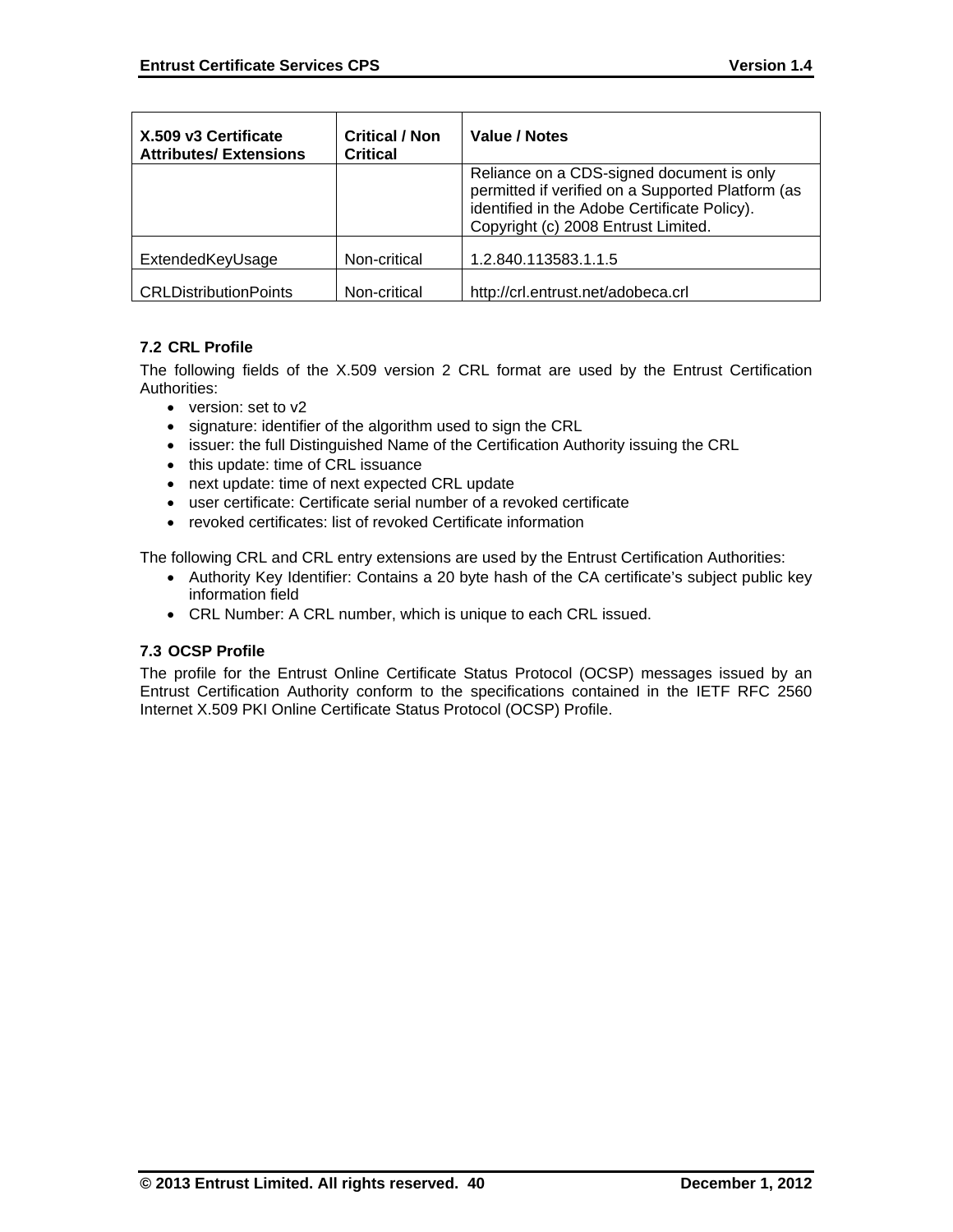# **8 Specification Administration**

#### **8.1 Specification Change Procedures**

Entrust may, in its discretion, modify this CPS and the terms and conditions contained herein from time to time. Modifications to this CPS that, in the judgment of a reasonable person, will have little or no impact on Adobe, Applicants, Subscribers, and Relying Parties, may be made with no change to this CPS version number and no notification to Applicants, Subscribers, and Relying Parties, provided, however, that notice is provided to Adobe. Such changes shall become effective immediately upon publication in the Entrust Repository.

Modifications to this CPS that, in the judgment of a reasonable person may have a significant impact on Adobe, Applicants, Subscribers, and Relying Parties, shall be published in the Entrust Repository and shall become effective fifteen (15) days after publication in the Entrust Repository unless Entrust withdraws such modified CPS prior to such effective date. Such publication to the Entrust Repository shall not occur until Adobe reviews and approves the modified CPS. In the event that Entrust makes a significant modification to CPS, the version number of this CPS shall be updated accordingly. Unless a Subscriber ceases to use, removes, and requests revocation of such Subscriber's Entrust Certificate(s) prior to the date on which an updated version of this CPS becomes effective, such Subscriber shall be deemed to have consented to the terms and conditions of such updated version of this CPS and shall be bound by the terms and conditions of such updated version of this CPS.

#### **8.2 Publication and Notification Policies**

Prior to major changes to this CPS, notification of the upcoming changes will be posted in the Entrust Repository.

#### **8.3 CPS Approval Procedures**

This CPS and any subsequent changes shall be approved by the Entrust Policy Authority and Adobe. The Entrust Policy Authority will ensure that this CPS and any subsequent changes are in compliance with the Adobe CDS Certificate Policy.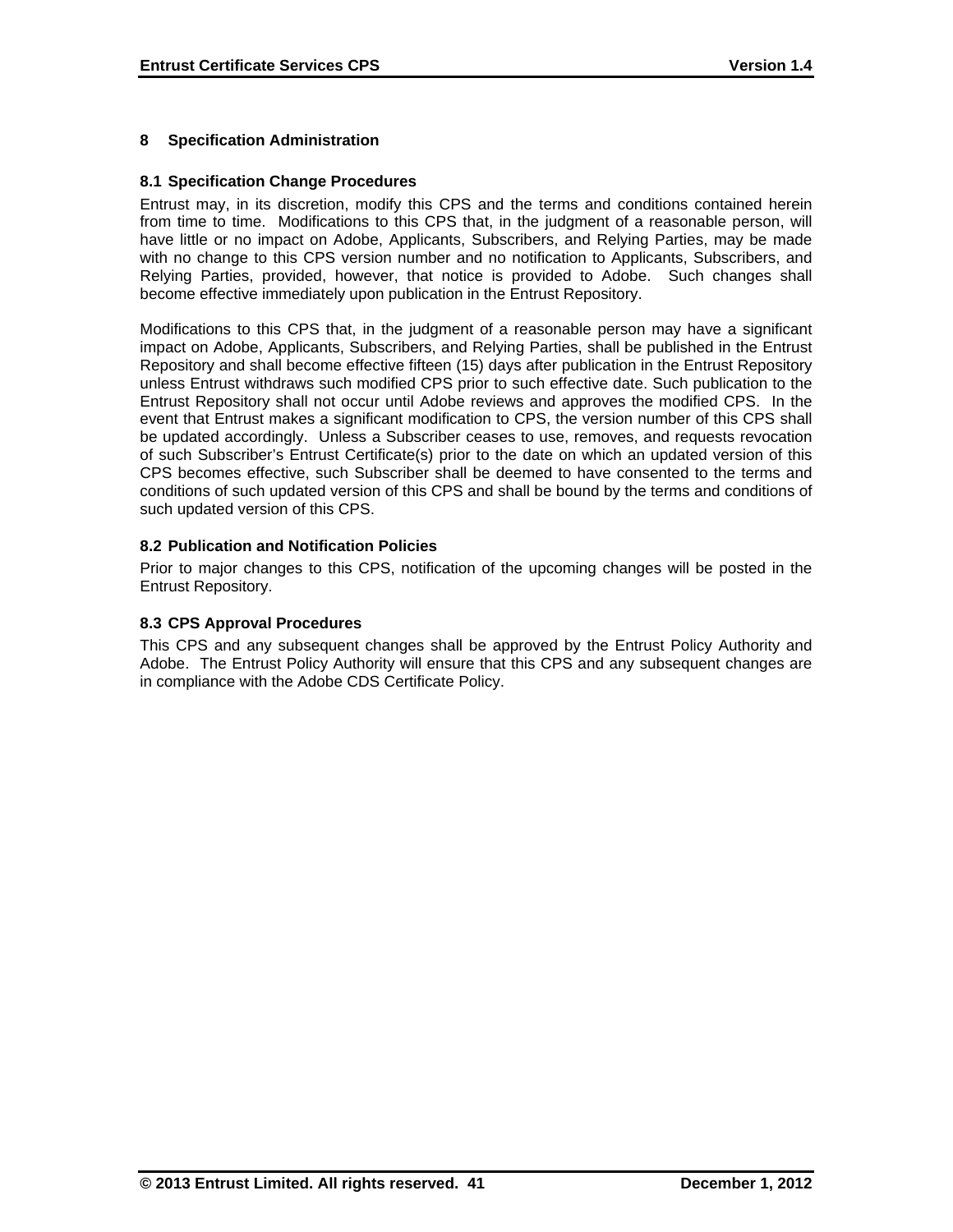# **9 Acronyms**

| CA           | <b>Certification Authority</b>                                            |
|--------------|---------------------------------------------------------------------------|
| <b>CDS</b>   | <b>Certified Document Services</b>                                        |
| <b>CPS</b>   | <b>Certification Practice Statement</b>                                   |
| <b>CRL</b>   | <b>Certificate Revocation List</b>                                        |
| <b>CSR</b>   | <b>Certificate Signing Request</b>                                        |
| <b>DN</b>    | Distinguished Name                                                        |
| <b>DNS</b>   | Domain Name Server                                                        |
| <b>DSA</b>   | Digital Signature Algorithm                                               |
| <b>HTTP</b>  | <b>Hypertext Transfer Protocol</b>                                        |
| <b>IETF</b>  | Internet Engineering Task Force                                           |
| <b>ITU-T</b> | International Telecommunication Union - Telecommunication Standardization |
|              | Sector                                                                    |
| MAC          | <b>Message Authentication Code</b>                                        |
| <b>OCSP</b>  | <b>Online Certificate Status Protocol</b>                                 |
| OA           | <b>Operational Authority</b>                                              |
| <b>OID</b>   | Object Identifier                                                         |
| PA.          | Policy Authority                                                          |
| <b>PIN</b>   | <b>Personal Identification Number</b>                                     |
| <b>PKI</b>   | Public-Key Infrastructure                                                 |
| RA           | <b>Registration Authority</b>                                             |
| <b>RDN</b>   | <b>Relative Distinguished Name</b>                                        |
| <b>RFC</b>   | <b>Request for Comment</b>                                                |
| <b>SEP</b>   | Secure Exchange Protocol                                                  |
| SSL          | Secure Sockets Layer                                                      |
| URL          | Universal Resource Locator                                                |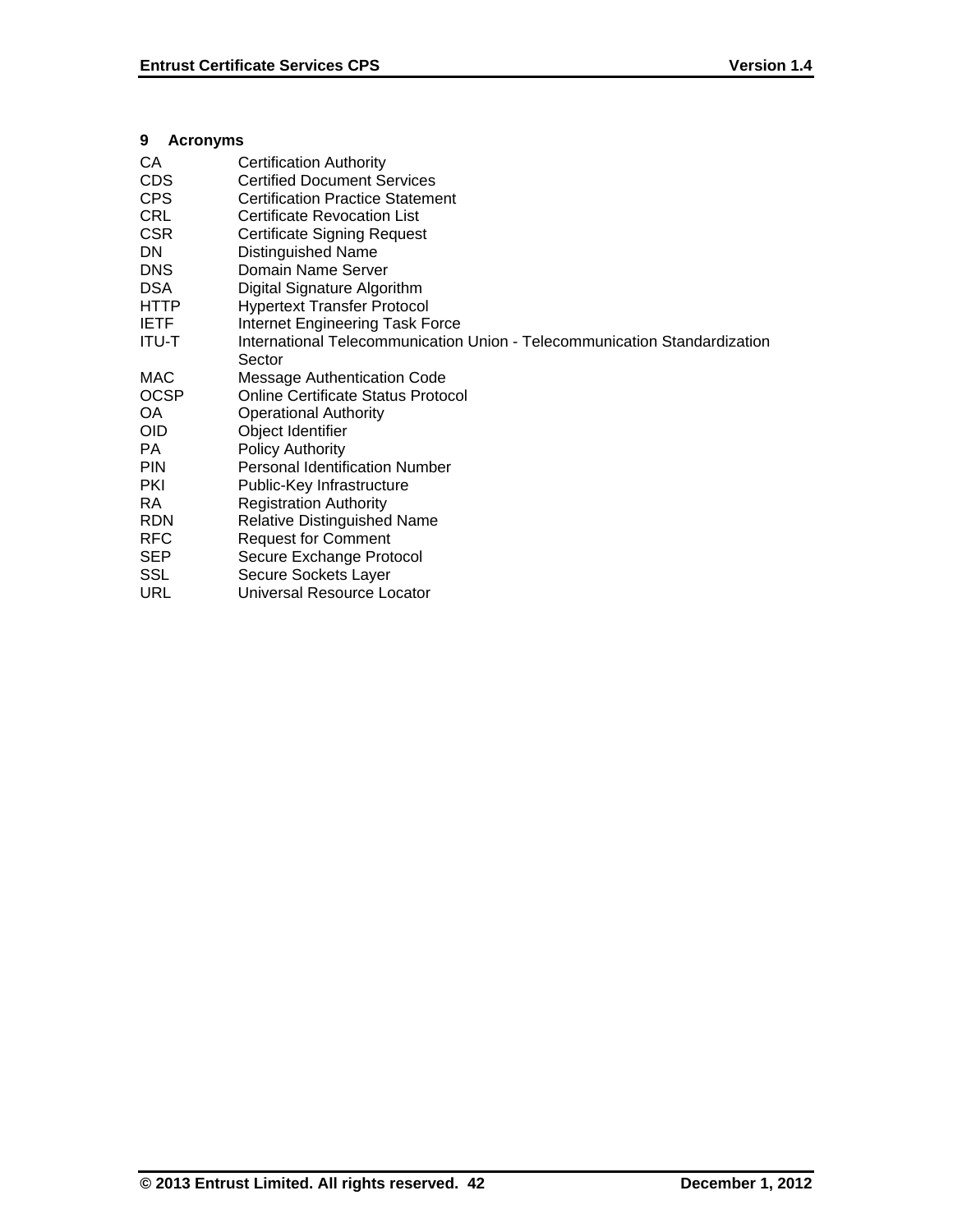#### **10 Definitions**

**Adobe:** means Adobe Systems Incorporated.

**Adobe Policy Authority:** means selected members of Adobe's management team responsible for the management of the Adobe CDS Certificate Policy.

**Affiliate:** means Entrust, and any corporation or other entity that Entrust directly or indirectly controls. In this context, a party "controls" a corporation or another entity if it directly or indirectly owns or controls fifty percent (50%) or more of the voting rights for the board of directors or other mechanism of control.

**Applicant:** means a person, entity, or organization applying for an Entrust Certificate, but which has not yet been issued an Entrust Certificate, or a person, entity, or organization that currently has an Entrust Certificate or Entrust Certificates and that is applying for renewal of such Entrust Certificate or Entrust Certificates or for an additional Entrust Certificate or Entrust Certificates.

#### **Authorized Representative:** see Local Registration Authority

**Business Day:** means any day, other than a Saturday, Sunday, statutory or civic holiday in the City of Ottawa, Ontario.

**Certificate:** means a digital document that at a minimum: (a) identifies the Certification Authority issuing it, (b) names or otherwise identifies a Subject, (c) contains a Public Key of a Key Pair, (d) identifies its operational period, and (e) contains a serial number and is digitally signed by a Certification Authority.

**Certificate Revocation List:** means a time-stamped list of the serial numbers of revoked Certificates that has been digitally signed by a Certification Authority.

**Certification Authority:** means an entity or organization that (i) creates and digitally signs Certificates that contain among other things a Subject's Public Key and other information that is intended to identify the Subject, (ii) makes Certificates available to facilitate communication with the Subject identified in the Certificate, and (iii) creates and digitally signs Certificate Revocation Lists containing information about Certificates that have been revoked and which should no longer be used or relied upon.

**Certification Practice Statement:** means a statement of the practices that a Certification Authority uses in issuing, managing, revoking, renewing, and providing access to Certificates, and the terms and conditions under which the Certification Authority makes such services available.

**Co-marketers:** means any person, entity, or organization that has been granted by Entrust or a Registration Authority operating under the Entrust CA the right to promote Entrust Certificates.

**Compromise:** means a suspected or actual loss, disclosure, or loss of control over sensitive information or data.

**CPS:** means this document.

**CRL:** see Certificate Revocation List.

**Cross Certificate(s)**: shall mean a Certificate(s) that (i) includes the public key of a public-private key pair generated by an Entrust Certification Authority; and (ii) includes the digital signature of an Entrust Root Certification Authority.

**Entrust:** means Entrust Limited.

**Entrust Group:** means Entrust, Inc. and all of its subsidiaries, including any subcontractors, distributors, agents, suppliers, employees or directors of any of the foregoing.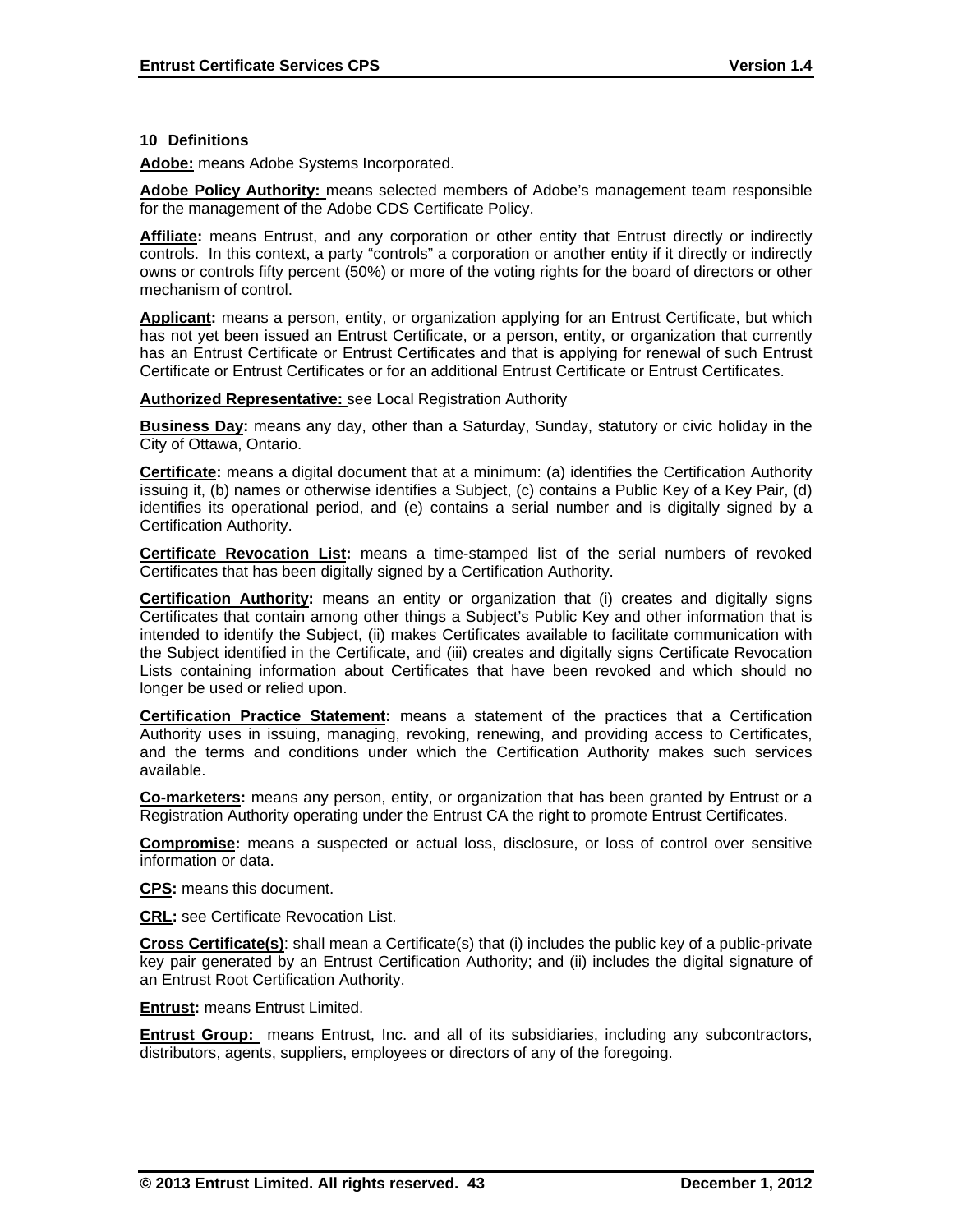**Entrust Certification Authority:** means a Certification Authority operated by or on behalf of Entrust for the purpose of issuing, managing, revoking, renewing, and providing access to Entrust Certificates.

**Entrust CPS:** See CPS.

**Entrust Certificate:** means a Certificate issued by an Entrust Certification Authority for digitally signing and verifying Adobe Acrobat documents.

**Entrust Certificate Application:** means the form and application information requested by a Registration Authority operating under the Entrust CA and submitted by an Applicant when applying for the issuance of an Entrust Certificate.

**Entrust Operational Authority:** means those personnel who work for or on behalf of Entrust and who are responsible for the operation of the Entrust Certification Authorities.

**Entrust Policy Authority:** means those personnel who work for or on behalf of Entrust and who are responsible for determining the policies and procedures that govern the operation of the Entrust Certification Authorities.

**Entrust Repository:** means a collection of databases and web sites that contain information about Entrust Certificates and services provided by Entrust in respect to Entrust Certificates, including among other things, the types of Entrust Certificates issued by the Entrust Certification Authorities, the services provided by Entrust in respect to Entrust Certificates, the fees charged by Entrust for Entrust Certificates and for the services provided by Entrust in respect to Entrust Certificates, Certificate Revocation Lists, this CPS, and other information and agreements that are intended to govern the use of Entrust Certificates.

**FIPS:** means the Federal Information Processing Standards. These are U.S. Federal standards that prescribe specific performance requirements, practices, formats, communication protocols, and other requirements for hardware, software, data, and telecommunications operation.

**IETF:** means the Internet Engineering Task Force. The Internet Engineering Task Force is an international community of network designers, operators, vendors, and researchers concerned with the evolution of the Internet architecture and the efficient operation of the Internet.

**Key Pair:** means two mathematically related cryptographic keys, having the properties that (i) one key can be used to encrypt a message that can only be decrypted using the other key, and (ii) even knowing one key, it is believed to be computationally infeasible to discover the other key.

**Local Registration Authority:** means a representative of the Organization authorized to perform the Registration Authority function for the Organization.

**Object Identifier:** means a specially-formatted sequence of numbers that is registered in accordance with internationally-recognized procedures for object identifier registration.

**OID:** see Object Identifier.

**Operational Period:** means, with respect to a Certificate, the period of its validity. The Operational Period would typically begin on the date the Certificate is issued (or such later date as specified in the Certificate), and ends on the date and time it expires as noted in the Certificate or earlier if the Certificate is Revoked.

**Organizational Representative**: means a representative of the Organization with the authority to contractually bind the Organization

**PKIX:** means an IETF Working Group developing technical specifications for PKI components based on X.509 Version 3 Certificates.

**Private Key:** means the key of a Key Pair used to decrypt an encrypted message. This key must be kept secret.